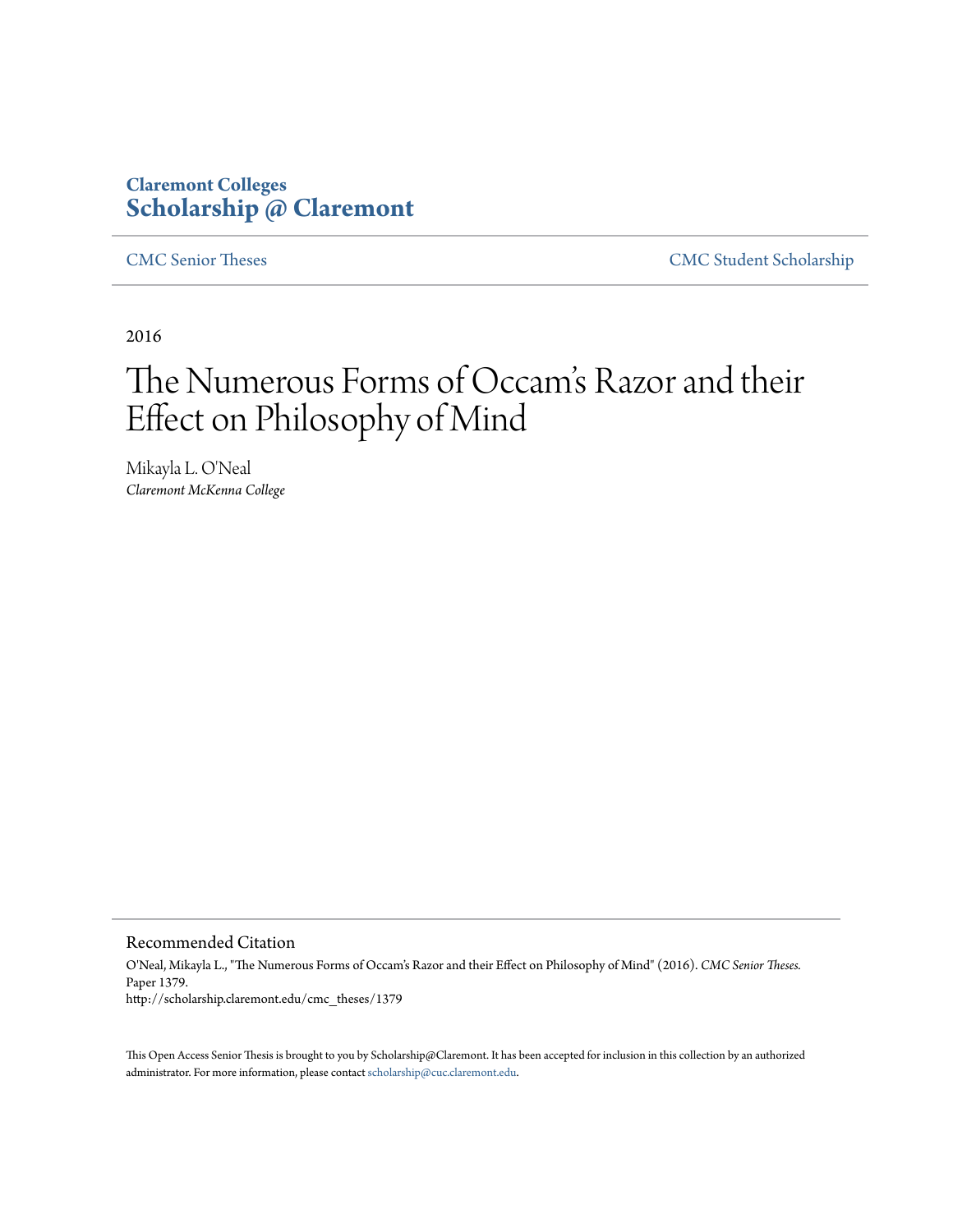Claremont McKenna College

## **The Numerous Forms of Occam's Razor and their Effect on Philosophy of Mind**

submitted to Professor Amy Kind

> by Mikayla O'Neal

for Senior Thesis Spring 2016 25 April 2016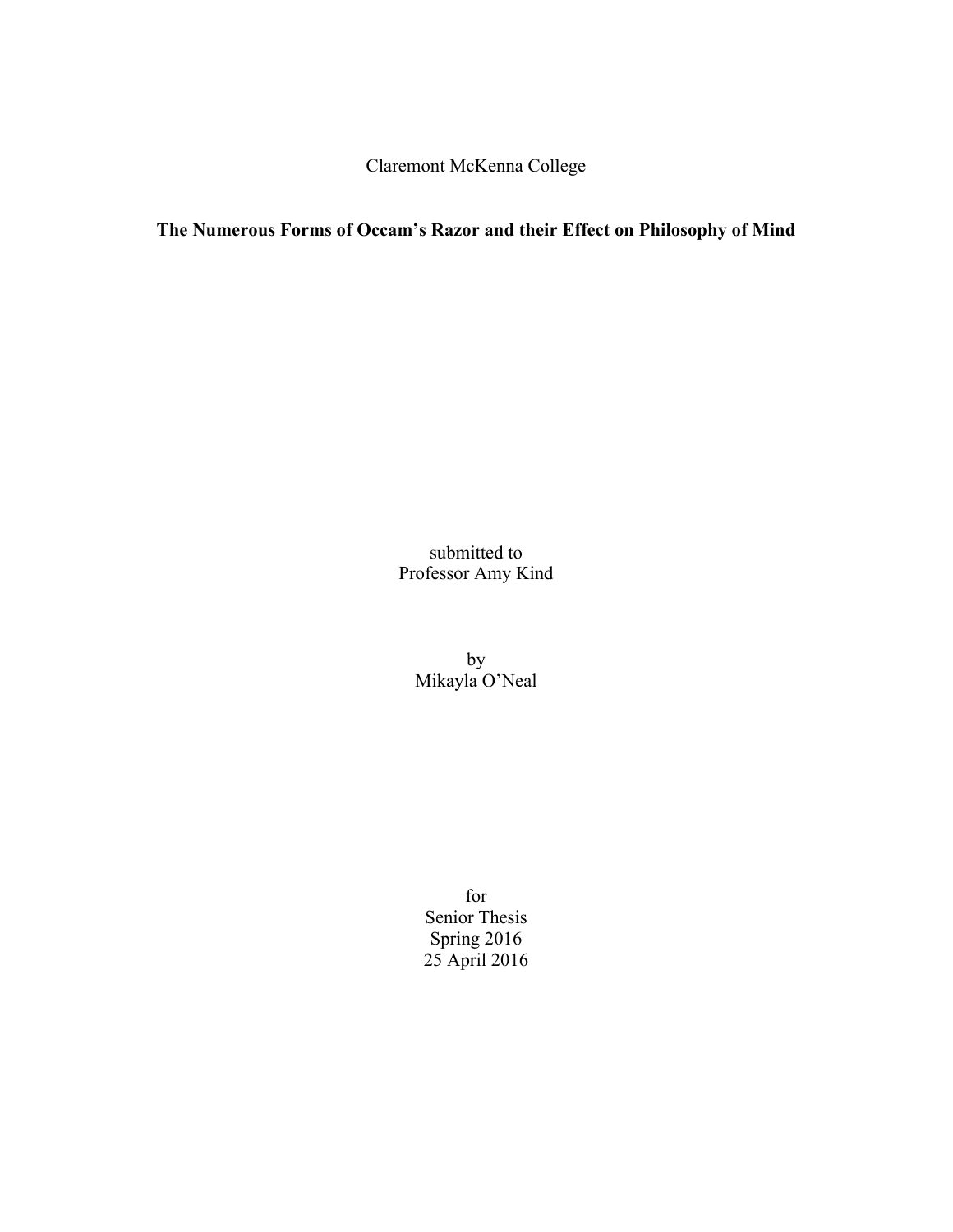#### **Chapter 1: An Overview on Occam's Razor**

Consider a case where we appear to favor simplicity. Imagine you are purchasing a new laptop and are deciding between two different but functionally equivalent machines. One of these machines contains significantly fewer internal pieces, yet the two machines remain functionally equivalent. Intuitively, it seems that I (and hopefully you as well) am drawn to the computer with fewer parts, but I am tempted to question why this is. Maybe we prefer the simpler machine because we believe it will run better. But what if we could guarantee that it runs at the same capacity as the machine with more parts? Maybe we would then prefer the simpler machine because we believe it would serve us better in some practical purpose, such as it being lighter or easier to manage. But let's suppose we could guarantee that the machines are equal in this practical aspect as well. Do we still have a reason to prefer the simpler machine just because it is simpler? In more general terms, is there a reason why we appreciate simplicity qua simplicity? Moreover, when are we able to introduce this principle of simplicity in our decisionmaking, is it only a principle that is supposed to be considered in the event of a tie or does it have a more proactive role? Many questions arise when I consider our fixation with simplicity, and how this may or may not impact simplicity as a serious parameter in deciding between competing theories. If we are to consider this parameter as a serious principle that holds significant weight in fields like science, economics, and philosophy we must get a deeper grasp on the principle itself and why it is we cling to simplicity.

Occam's Razor, named after William of Ockham, originated as a maxim used against the theological writings of the Sentence of Peter Lombard and condemned the positing of extra entities beyond necessity (Evans). Ockham's original notion of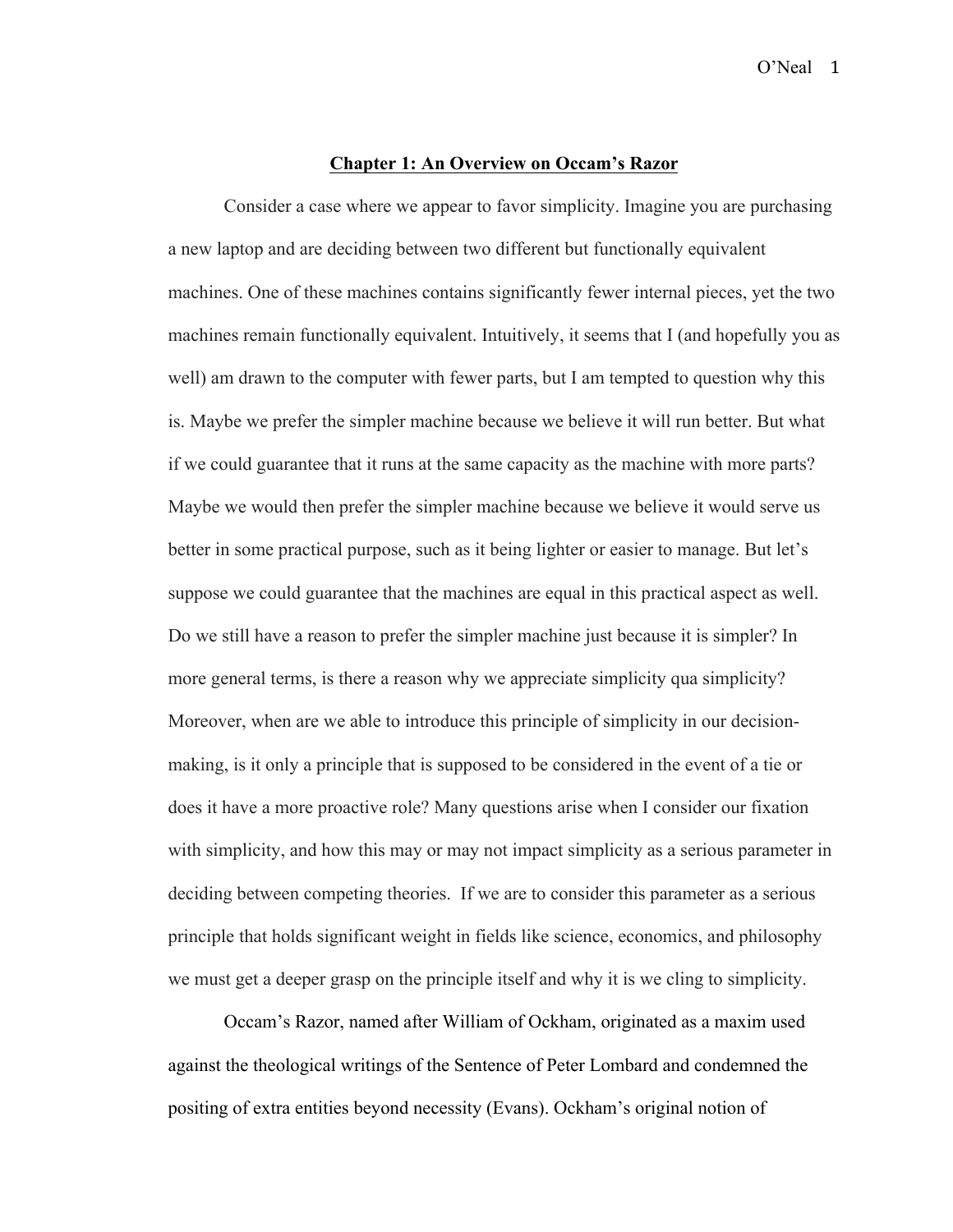simplicity was stated in the context of his philosophical writings, and critiqued positing extra entities without necessary justification. The present and most general form of Occam's Razor is the preference of a simpler theory over a competing theory when the two theories have equal explanatory power. Two theories have equal explanatory power when both theories explain a certain phenomena to the same degree. Therefore, when Occam's Razor is applied, the simpler theory should be preferred if the two theories have equal explanation about a given phenomena.

The principle of Occam's Razor mainly diverges into two separate categories, Syntactic simplicity and Ontological simplicity. Syntactic simplicity, also referred to as Elegance, measures the number and the concision of theories' hypotheses. Ontological simplicity, also known as Parsimony, measures the number and complexity of types of entities that are postulated by a theory (Baker). This main divergence of Occam's Razor is illustrated below this paragraph on Chart A. In order to properly implement Occam's Razor, the implementer must assert which type of simplicity they are employing, and explain the relevance of that category to the competing theories. In the first chapter of this paper I will introduce the different interpretations of Occam's Razor generally, and establish terms to distinguish each interpretation. I will additionally critically discuss how each of these interpretations behaves and how they may differ in their preferences of one theory being simpler than another. I will then dedicate my second chapter on the implementation of these different forms of Occam's Razor in philosophy of mind, and discuss whether Occam's Razor as a whole is valid in this context. In my conclusion, I will reflect on the first two chapters and conclude that my illumination of the many forms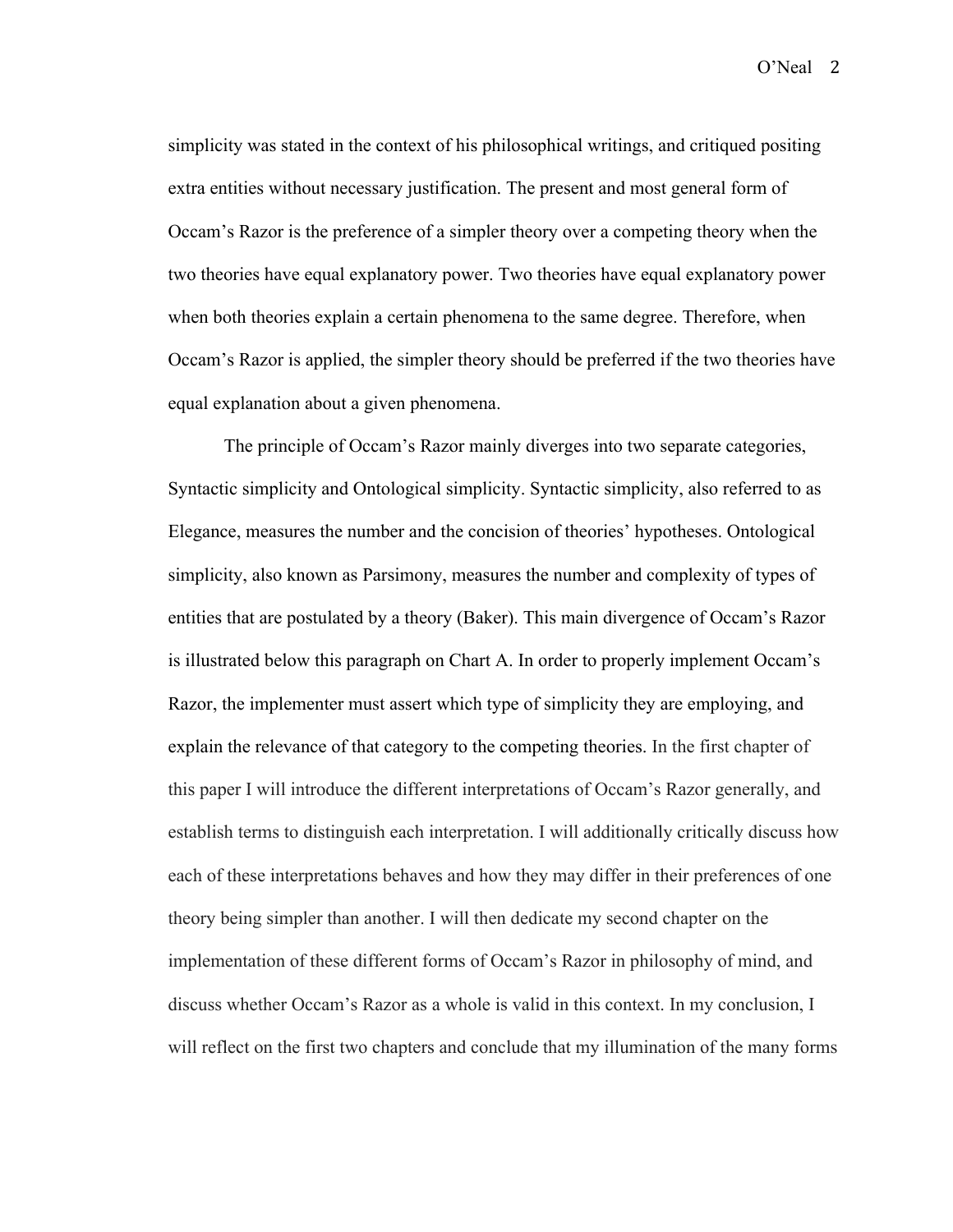of Occam' Razor disservices the principle as a whole, and hinders its ability to actually provide proper inclination towards favoring the most accurate theory.



Chart A illustrates the two overarching categories of Occam's Razor: Parsimony and Elegance

#### **I. Elegance Further Explained**

Elegance focuses on how complex and numerous the premises of a theory are. In other words, the simpler theory is the one with less numerous or less complex premises than its competitor, and should therefore be selected based on its Syntactic simplicity. Elegance's implementation seems fairly straightforward if the only difference between two theories (A and B) is that theory B has one extra premise. Because theory B adds a premise without adding explanatory power, we should prefer theory A for the sake of Elegance. While this example easily illustrates how one theory is more elegant than another, we will later encounter more difficult cases of implementations where a tension between the quantity of premises and the complexity of premises arises.

In addition to the considerations of quantity of premises and complexity of premises in Elegance, there are two separate implementations of complexity. In his paper "The Failings of Dualism and the Double-Aspect Theory", Christopher Hill asserts that complexity refers to the logical complexity of premises, and their corresponding probabilities (Hill 31). In this paper I will refer to Hill's explanation of complexity as "Logical Simplicity" and further discuss its implementation in reference to the philosophy of mind discussion introduced in the second chapter. The other interpretation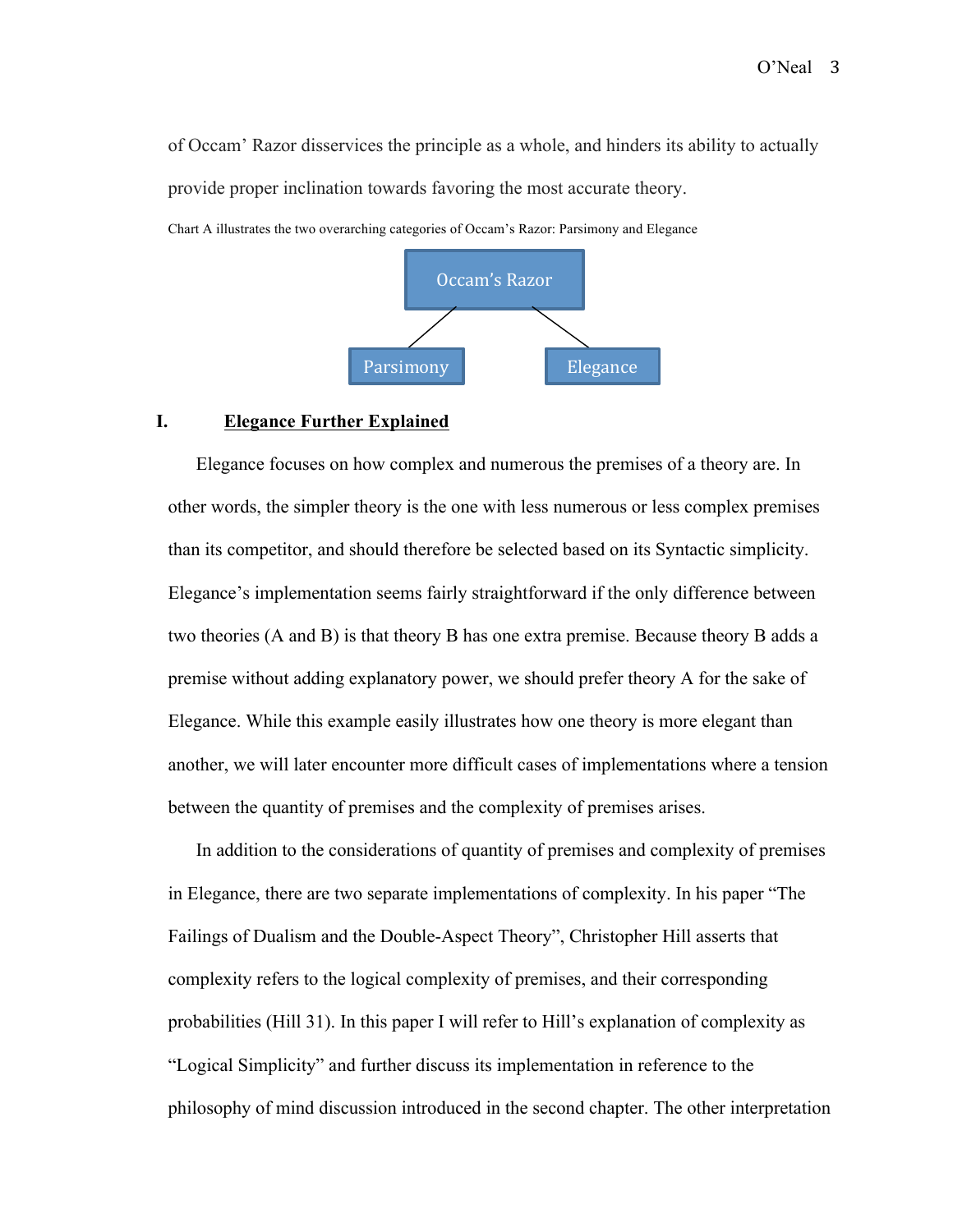of complexity I will focus on is dependent upon on our understanding of competing theories. If one theory intuitively seems more complex or complicated than another, we can deem it the more complex theory. In this way something is complex because it is harder for us to grasp than the competing theory. Because of its dependency on our subjective understanding of competing theories I will refer to this version of complexity as "Subjective Simplicity".

Chart B illustrates the further categorization of Elegance discussed with particular attention on the two forms of Complexity



A famous implementation of Subjective Simplicity is illustrated in Copernicus's justification for a heliocentric theory of planetary motion. Copernicus's explanation for how planets orbit was regarded as a subjectively simpler theory than the geocentric theory asserted by Ptolemy because Copernicus' theory explained planetary motion through a much simpler explanation than Ptolemy. For clarity I will refer to Copernicus's theory as T1A and Ptolemy's hypotheses as T2A.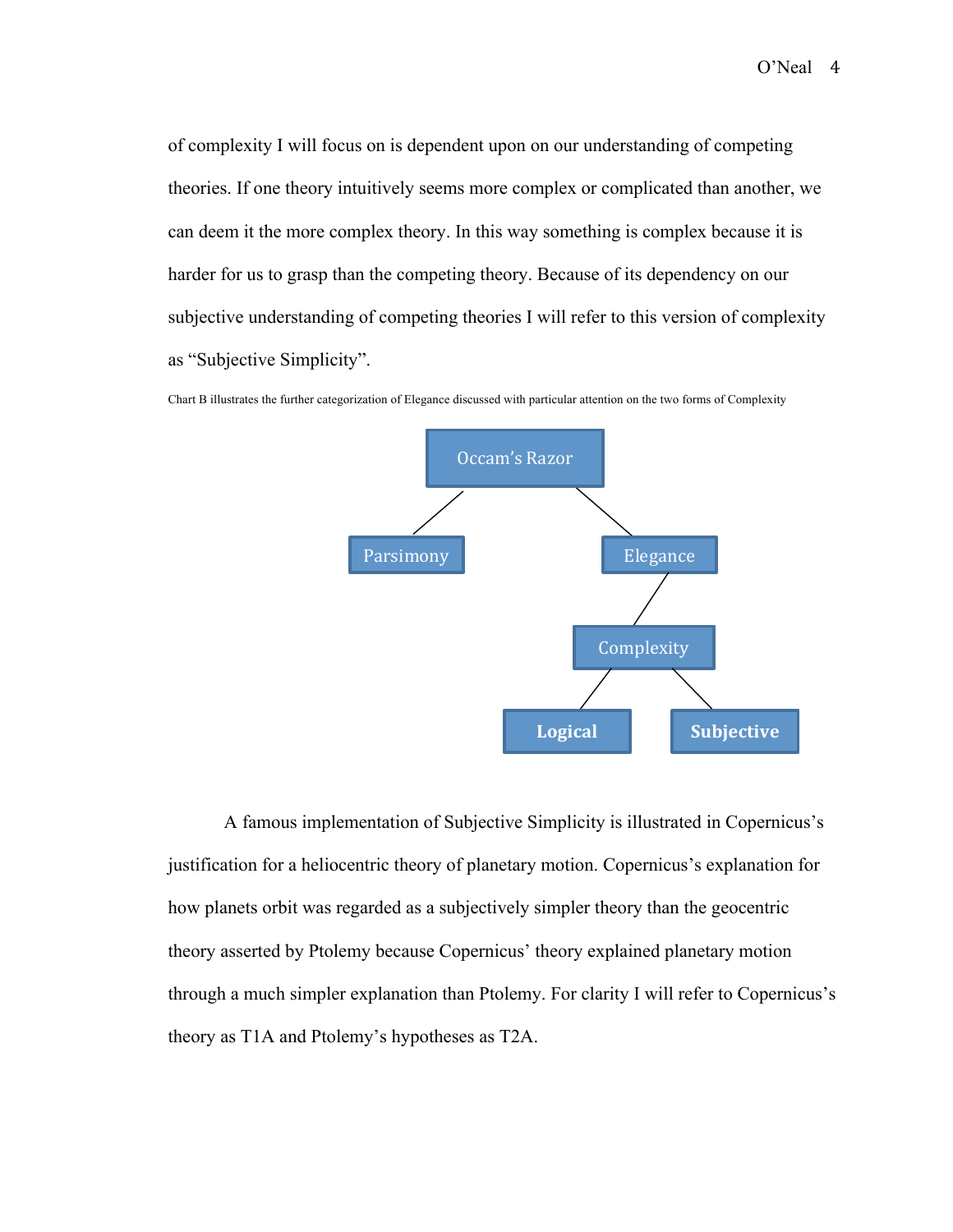T1A: The universe is formed heliocentrically, with all planets orbiting in roughly circular motions around the sun at roughly the same speed and direction (Rosen) T2A: The universe is formed geocentrically, with the earth as the stable center, and the sun, moon, and planets orbiting in their own circular paths (orbit 1) and additional circular orbits (orbit 2) around the earth with different speeds and directions (Rosen)

In this case, T1A appears simpler because it explains the planets behaving in a simpler way than the planet's epicycles that Ptolemy predicted orbited the earth. Instead of moving in two separate orbits with separate speeds and directions, as T2A requires, T1A explains the universe in a way that only requires one type of universal motion from all of the planets. The sole explanation of the orbit of planets in T1A seems more subjectively comprehensible than T2A because it does not require multiple explanations of movement and direction. The fact that T2A requires an individual to understand multiple orbits, speeds, and directions makes it a more complicated theory to understand. T1A is simpler because it is an easier theory for us to grasp, making it a template for Subjective Simplicity. While Copernicus' T1A appears to be subjectively simpler, it is important to discuss T1A and T2A from a Logical Simplicity standpoint to develop the difference between the two forms of complexity.

Before discussing the use of Logical Simplicity in this example, it is important to note that Logical Simplicity is dependent upon the probabilities of the premises of each theory. Therefore, to claim that one theory is logically simpler than another, the implementer must assert the likelihoods of truth for each theory's premises. If one were to substitute Logical Simplicity into the evaluation of Ptolemy and Copernicus's theories,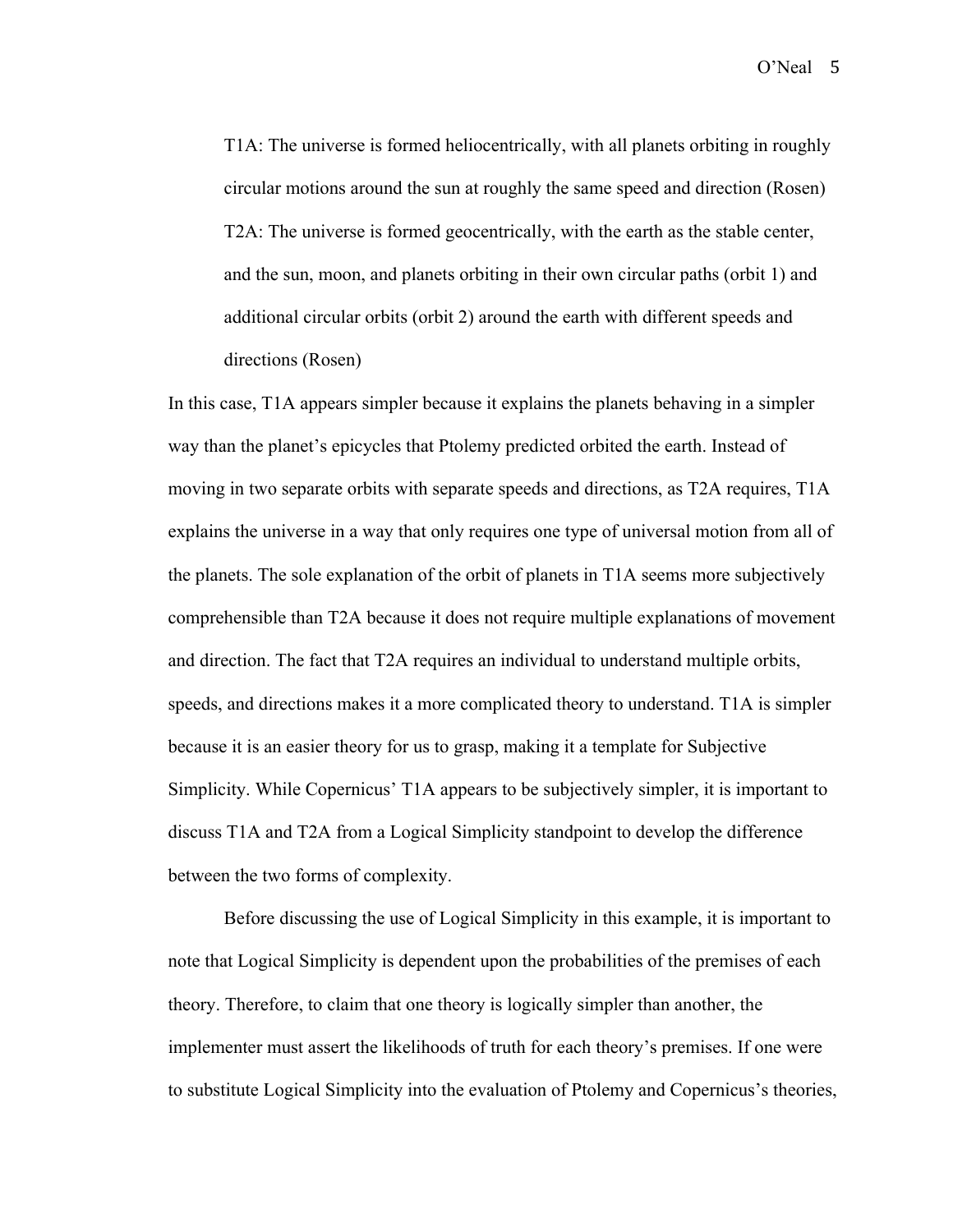it does not seem that Copernicus would be able to claim that his hypothesis is logically simpler than Ptolemy's purely based on probability. Logical Simplicity is difficult to apply in this example because it requires the assertion of the probabilities/likelihoods of T1A and T2A. When Copernicus did claim to have a simpler theory than Ptolemy, he attributed his theory with being "more pleasing to the mind" with "fewer and much simpler constructions" (Copernicus 57-58). This explanation does not account for the probabilities of the competing hypotheses needed to implement Logical Simplicity, but uses Subjective Simplicity to explain the simpler theory as the more intuitive/easier to grasp hypothesis. If Copernicus did assert that T1A was simpler than T2A due to Logical Simplicity, he would need to justify why he believed it to be the logically simpler theory by presenting the probabilities of each premise. This hints at an underlying issue arising in our discussion of Occam's Razor thus far. It seems that, if a theorist wants to claim one theory is syntactically simpler than a competing hypothesis, she must present an explanation for how a certain theory is simpler than its competitor.

Though the implementer of Elegance must decide between Logical Simplicity and Subjective Simplicity, the implementation of Elegance also requires the theorist to explain how one theory is simpler in regards to either number or complexity (as a whole). This distinction is necessary because there is a potential conflict in choosing the less numerous theory and the less complex theory. I will refer to the choice of Elegance in reference to the number of hypotheses in a theory as the "Quantity Consideration" and complexity in general as the "Complexity Consideration". The chart below illustrates a clearer picture of the four forms of Elegance, bolding our current topic of Quantity and Complexity.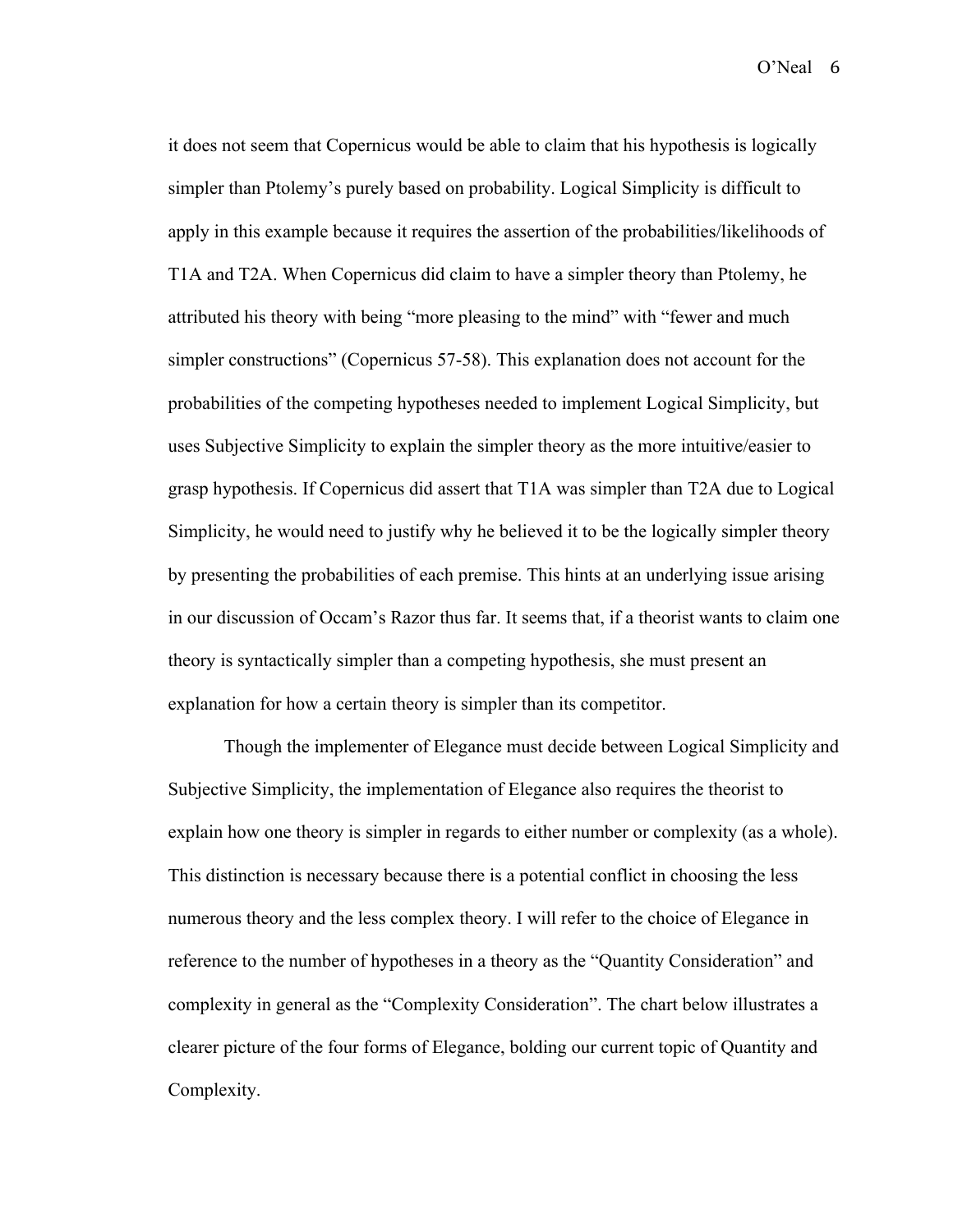

Chart C illustrates the fully explained categorization of Elegance with focus on Complexity and Quantity

A conflict also arises because there is no hierarchical structure between the Quantity Consideration and the Complexity Consideration, so it is unclear how one would decide between one theory that is more complex and another that is more numerous. To illustrate this example further, consider competing theories T1B and T2B that equally explain a given phenomena.

T1B has 2 assertions but each assertion is very counterintuitive and hard to grasp

T2B has 4 assertions, each assertion somewhat easy to grasp

Because there is no hierarchy between the Quantity Consideration and Subjective Complexity, it is unclear which theory should be considered the more Elegant theory. A supporter of T1B could assert that his theory is simpler because it is less numerous, while a supporter of T2B could assert that her theory is simpler because it is less complex. This conflict between the Quantity Consideration and the Complexity Consideration illustrates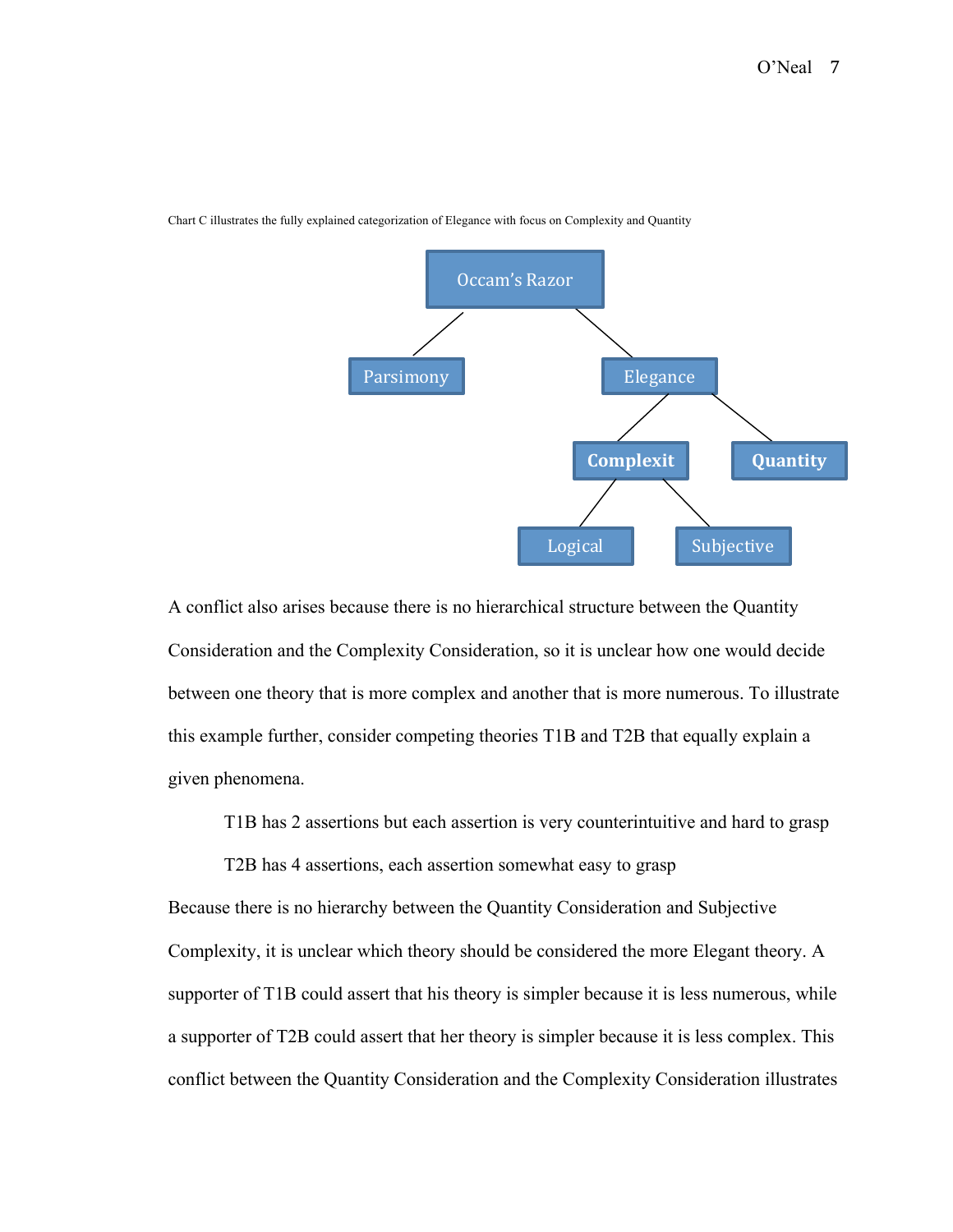a potentially problematic circumstance that appears throughout the implementation of Elegance, where the conflict has no explanation of resolution. Without an explanation to determine which theory is simpler, there are two separate (and conflicting) answers for which theory is truly simpler. This ambiguity of simplicity can further lead to doubt of whether Elegance can be universally justified without the use of a decision principle that helps us determine which theory is simpler in the event of conflicting considerations. If there is no principle established for Elegance's considerations then the simpler theory appears to merely be a subjective ad hoc application of one of the multiple parameters of Elegance.

Another issue that surfaces in Elegance occurs exclusively in the Quantity Consideration. Nelson Goodman introduces an example of language variance that seems to exploit a weakness in the Quantity Consideration. He begins with two theories equally explaining the color of emeralds based on the fact that all observed emeralds having been green in the past.

T1C: all emeralds are green

T2C: all emeralds first observed prior to time X are green and all emeralds first observed after time X are blue (where X is some future time).

Given these two competing theories, T1C intuitively appears to be more Elegant because it is shorter and it posits a single parameter, while T2C posits a second modifying parameter, including a distinct dependency on time. To illustrate the issue with Elegance and language variance's manipulation on certain theories appearing to be more Elegant than another, Goodman invented the predicates grue and bleen. Something is grue if it is first observed before time X and the object is green, or it is first observed after X and the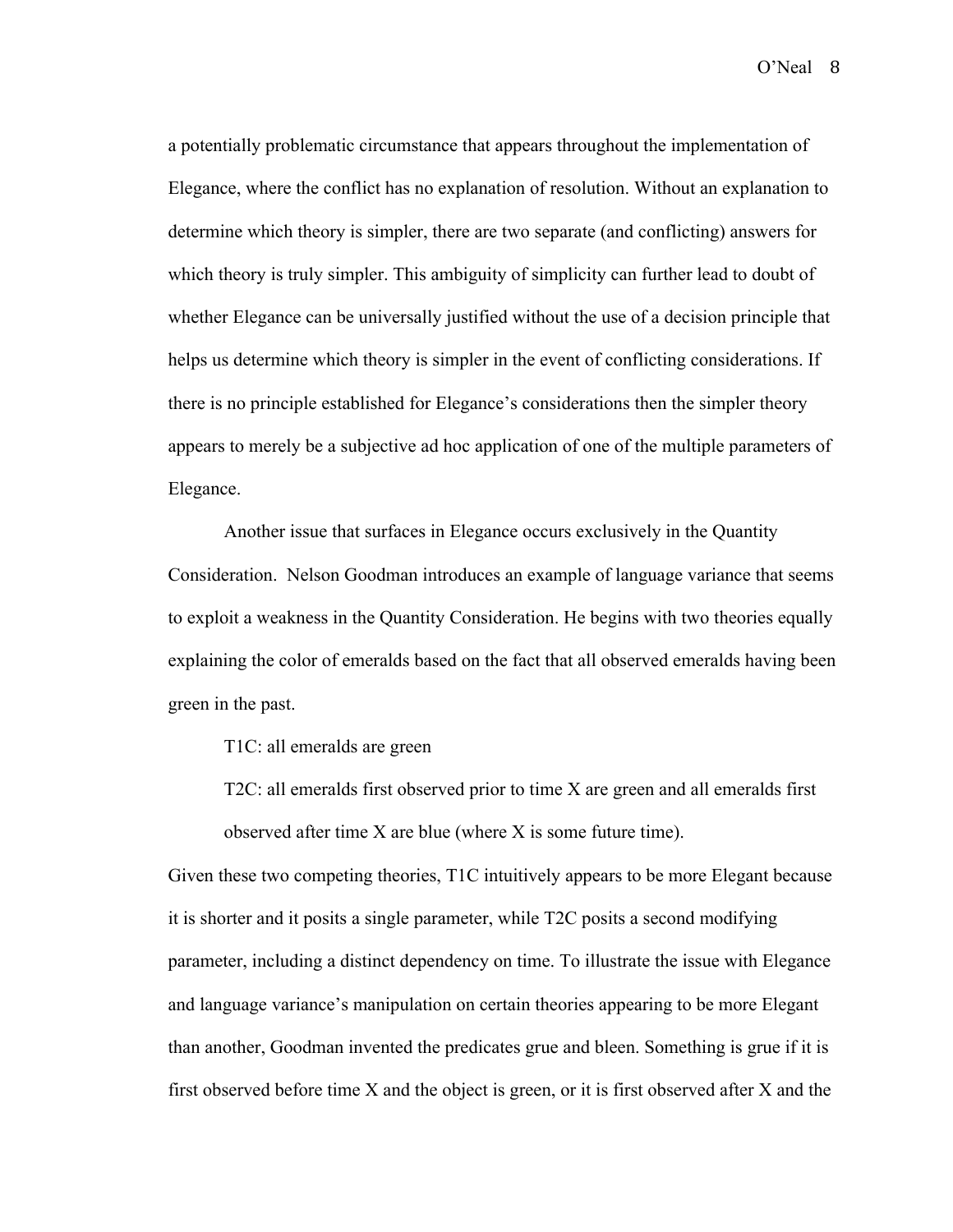object is blue. On the other hand, an object is bleen if it is first observed before time X and the object is blue, or first observed after the time X and the object is green. Grue and bleen are grolor predicates just as green and blue or color predicates, so things that are green and blue can also be expressed as grue and bleen (Fitzpatrick).

Now, if we consider T1C and T2C in terms of grue and bleen, there is a clear discrepancy with our intuitive belief that T1C was the simpler theory. T1C and T2C can now be translated in terms of grue and bleen as T1C\* and T2C\* respectively (Fitzpatrick).

T1C\*: all emeralds first observed prior to time T are grue and all emeralds first observed after time T are bleen (where T is some future time).

T2C\*: all emeralds are grue

If we use the same Quantity Consideration as before, our assessment of the translated theories forces us to reach the opposite conclusion. It is in fact  $T2C^*$  that appears to be more Elegant, as it now posits a single parameter and is visibly shorter than the translated T1C\*. The two versions of T1C and T2C illustrate the problem that language variance poses on the Quantity Consideration. Because different results emerge based upon which translation is given in Goodman's example it shows we arrive at a similar judgment made as in our previous discussion about the two versions of the Complexity Consideration. Namely, it seems that, at the very least, for an implementer to be justified in their use of each consideration, they must give a further explanation or principle justifying exactly how one theory is simpler than another. In this particular discussion of the Quantity Consideration it appears necessary for the implementer to explain why they chose the language they did, and explain away other possible "translations" that may contradict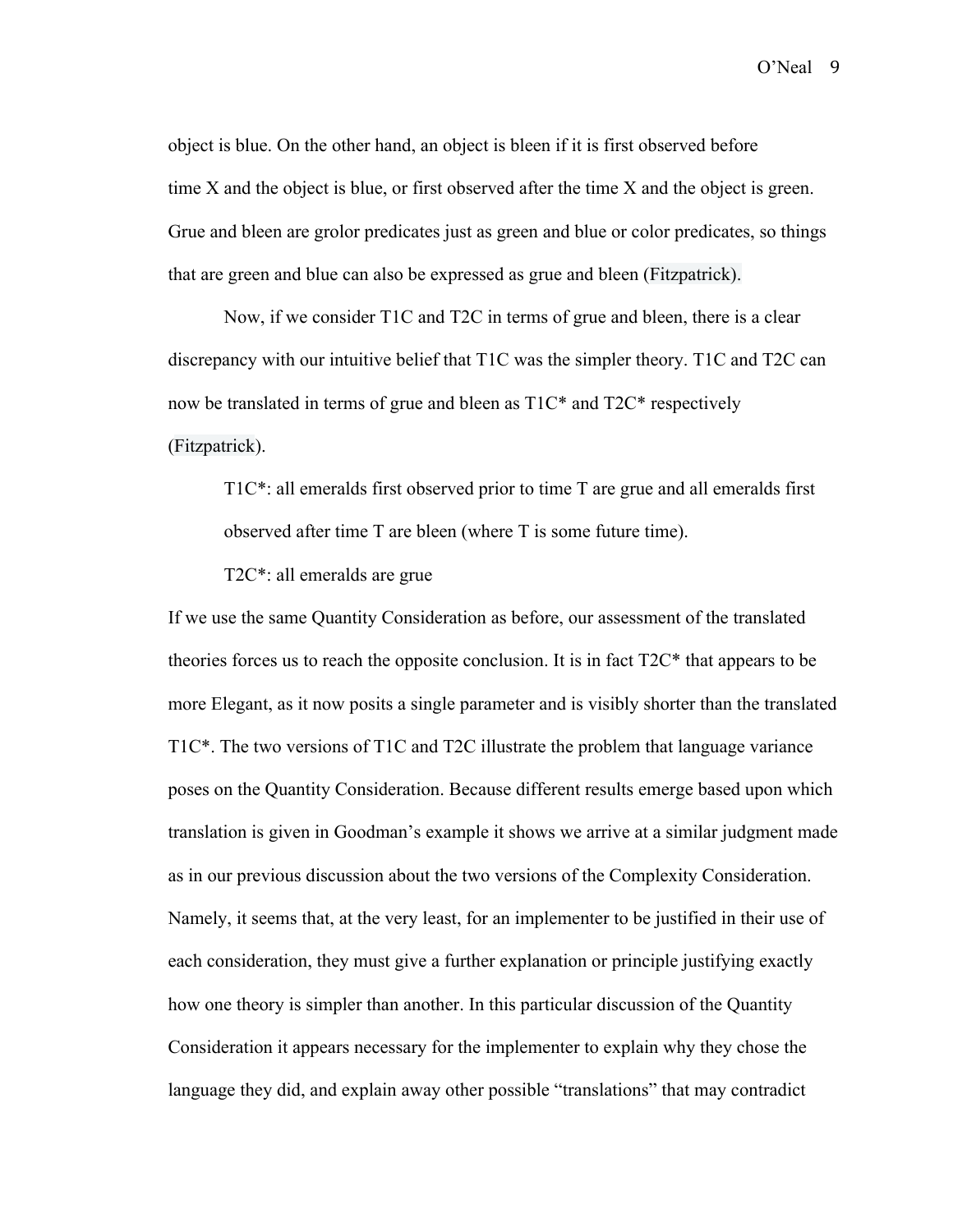with their own results. Additionally, it seems implausible to allow a person to choose a language to justify their Quantity Consideration, eliciting the question of whether the Quantity Consideration can stand unaided as a determinant for Elegance.

The quandary that occurs with the Quantity Consideration is yet another example of the difficulties that arise with the freedom of application in Elegance. When a theorist asserts that a theory is syntactically simpler than another theory they must explain whether this is true through the application of Logical Complexity, Subjective Complexity, or the Quantity Consideration (additionally providing an explanation of how to escape Goodman's worry of language variance). Given these three possibilities and the potential for possibilities to conflict, Elegance appears to give the implementer too much freedom in selecting which theory is simpler as well as asking for the implementer to justify their application. It seems then that two problems arise when one attempts to apply Elegance as a parameter. While the two problems are related they appear to have distinct problems. The first problem is that there are too many considerations without any universal principle guiding the decision of overall simplicity. The second problem relates to the lack of explanation on the implementer's part. It appears that if a theorist wants to apply Elegance, they must explain why it is being implemented in a certain way, and how it will escape worries like conflicting theories and language variance. After further inspection, the seemingly easy application of Occam's Razor through Elegance is far more complicated than a "simple" assertion. Below I will again illustrate the classifications of Elegance with all of the categories introduced.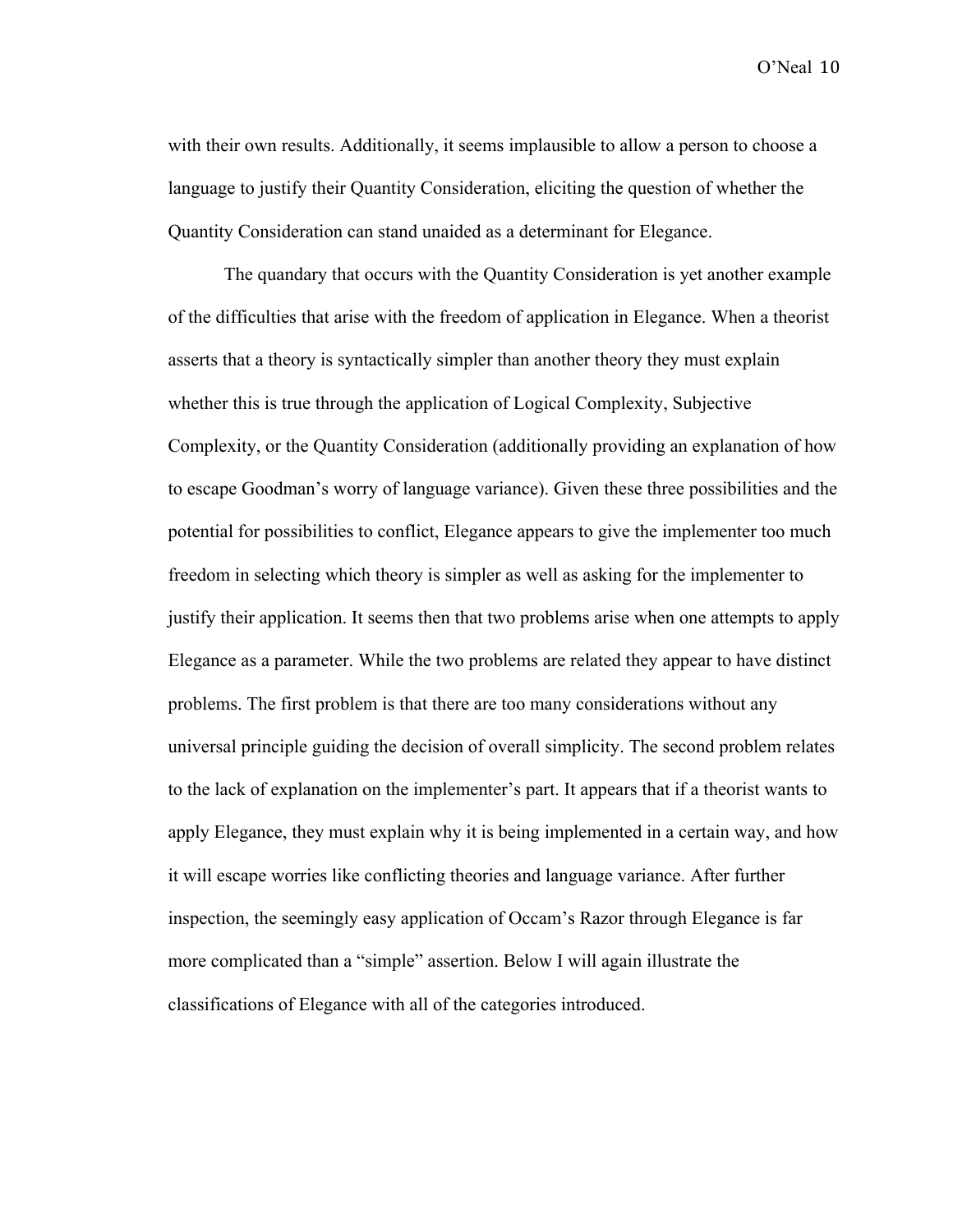

Chart D illustrates the fully explained categorization of Elegance

## **II. Parsimony Further Explained**

Parsimony focuses on the number and complexity of entities postulated in theories. In other words, if two competing theories have the same explanatory power, the theory with fewer entities postulated should be the preferred theory. This is sometimes referred to as the anti-superfluity principle. This principle calls for the elimination of entities posited that are explanatorily redundant or superfluous (Fitzpatrick). If two theories have the same explanatory power of a phenomenon, the entities that are posited extraneously are seen as redundant or superfluous because the extra entities do no further explanatory work than the more concisely posited competing theory.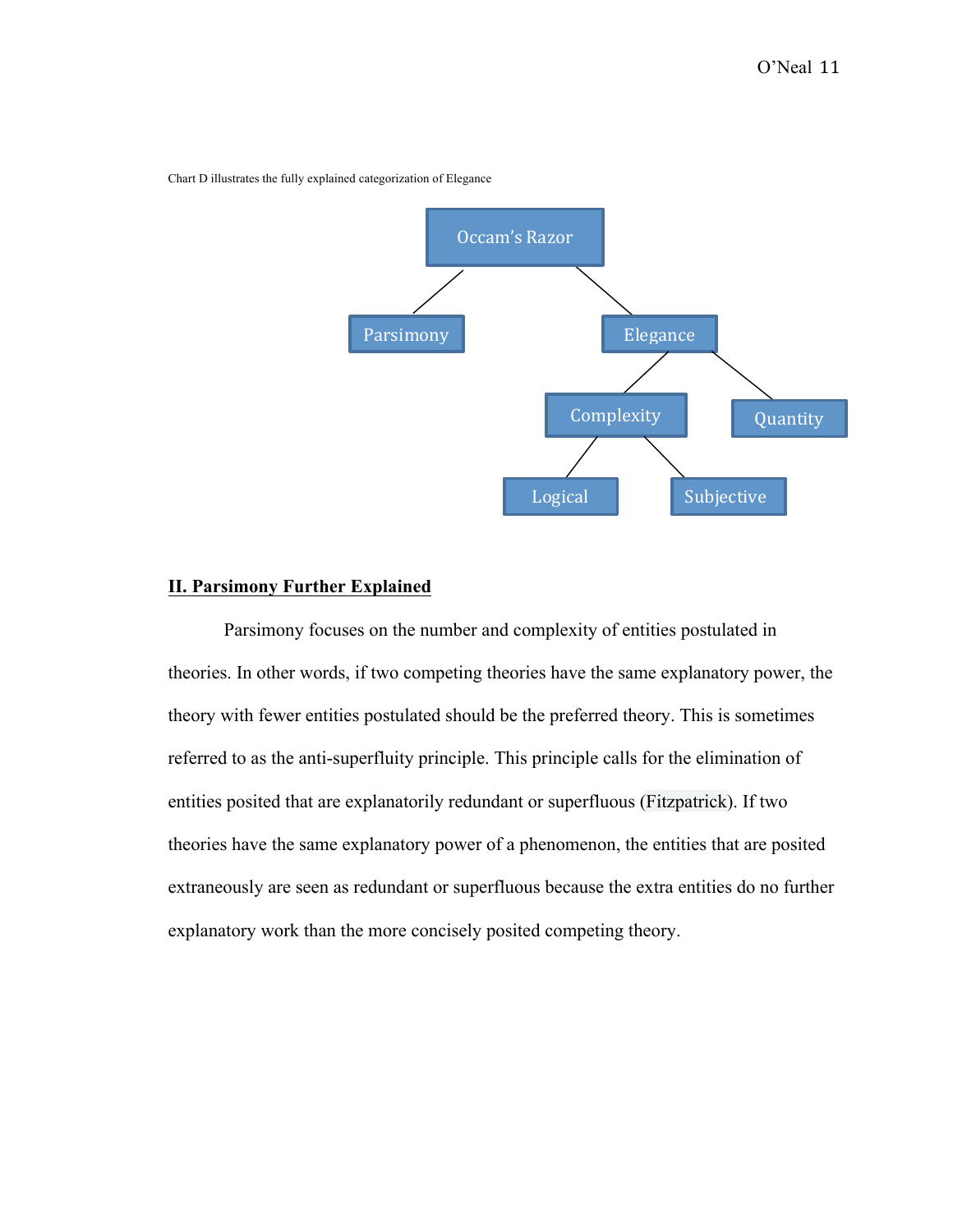

Chart E illustrates our first division of Parsimony through Quantity and Complexity

An example of Ontological simplicity is demonstrated in an argument comparing our world with the possibility that we are brains in vats. Consider the competing hypotheses T1D and T2D explaining the world we believe to be experiencing. T1D is a theory from a skeptic, and T2D is a theory about the world being exactly as we perceive it,

T1D: We have as much evidence that we are brains in vats being stimulated into thinking that we are experiencing the world around us as we have for believing we perceive and experience the world directly. Because we have the same amount of evidence for both, we cannot say with certainty that we are either brains in vats or we are in the world we believe to be experiencing. Therefore, we cannot make a conclusion about being in either.

T2D: The world is as it appears to be, and everything we perceive we are actually experiencing.

T1D argues that we cannot prefer T2D to it because both the brain in vat world and the "real perception" world have the same explanatory power about our experiences in the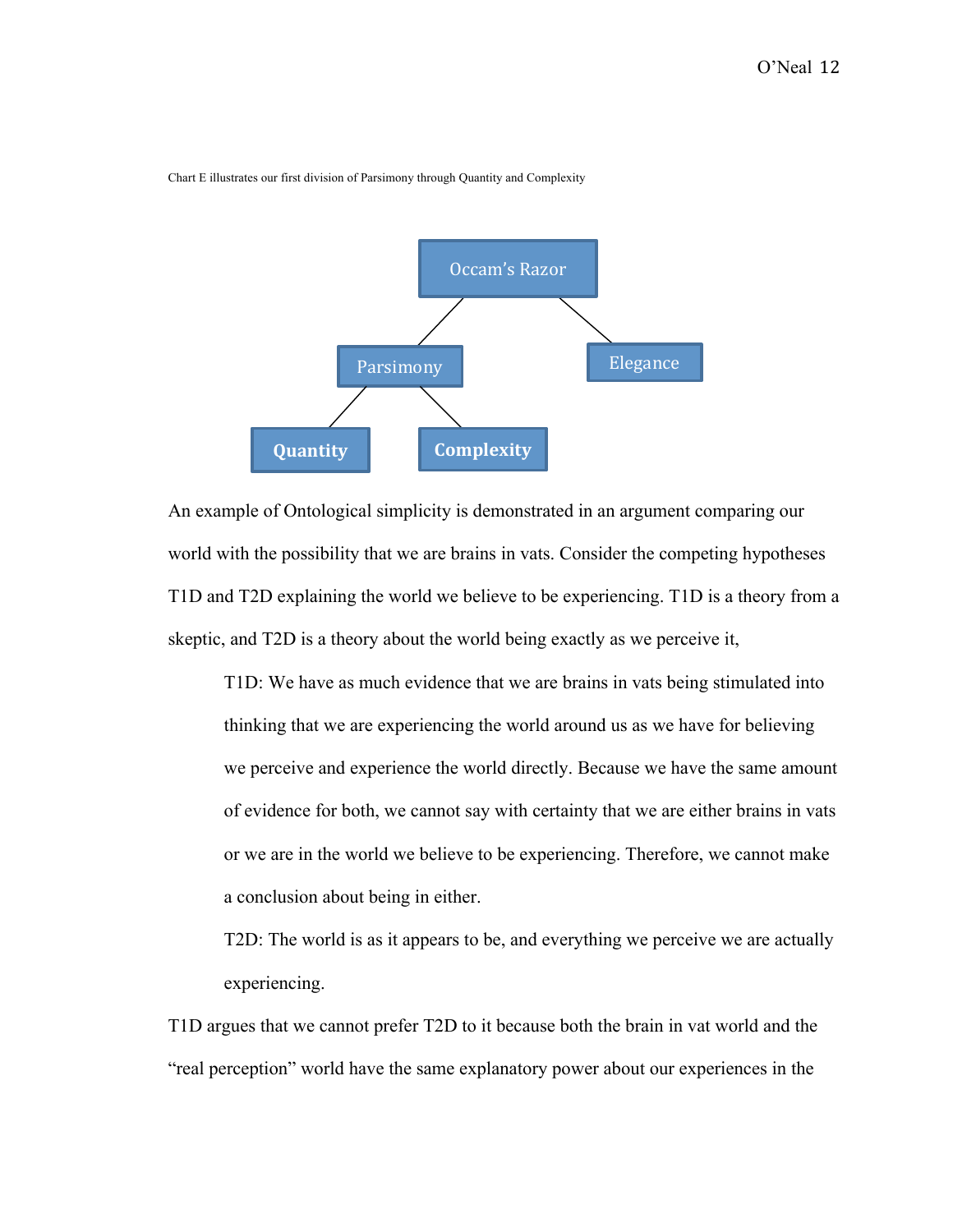world, forcing us to suspend judgment. Both theories equally explain why we perceive things, but T1D asserts we could perceive things through a simulation, while T2D asserts we perceive mind-independent objects directly. In order to combat T1D, a T2D supporter could apply the principle of Parsimony and argue that we should prefer the theory that we are in the real world because it posits fewer entities, while explaining our experiences just as thoroughly. T1D asserts that there may be an unknown entity such as the simulator making us perceive the world around us.

If this simulation theory were true then it would follow that the T1D theorist would have to at least account for two separate entities, the world we believe to be experiencing, and an independent world outside of this one where the vat exists and functions. Whether the T1D theorist needs to posit our experiential world is debatable, but the T1D must account for two types of experiences, our real experiences stimulated by the vat, and our fake experiences that are merely being simulated. Because we experience things in two different ways according to the T1D theorist, he must posit an extra experience or entity over and above the T2D theorist. By taking a skeptic's stance and refraining from judgment, T1D then at least considers the positing of an additional entity (the world containing the vat or the experiences in the vat), causing it to assert more entities than T2D. According to the principle of Parsimony, T1D then appears to posit a superfluous entity that does not provide any further explanation of our world, and T2D should be preferred.

In cases like T1D and T2D, the application of Parsimony appears to be unproblematic, but we still run into an analogous problem with the lack of hierarchy between Quantity and Complexity that we recognized in Elegance. Let's say I baked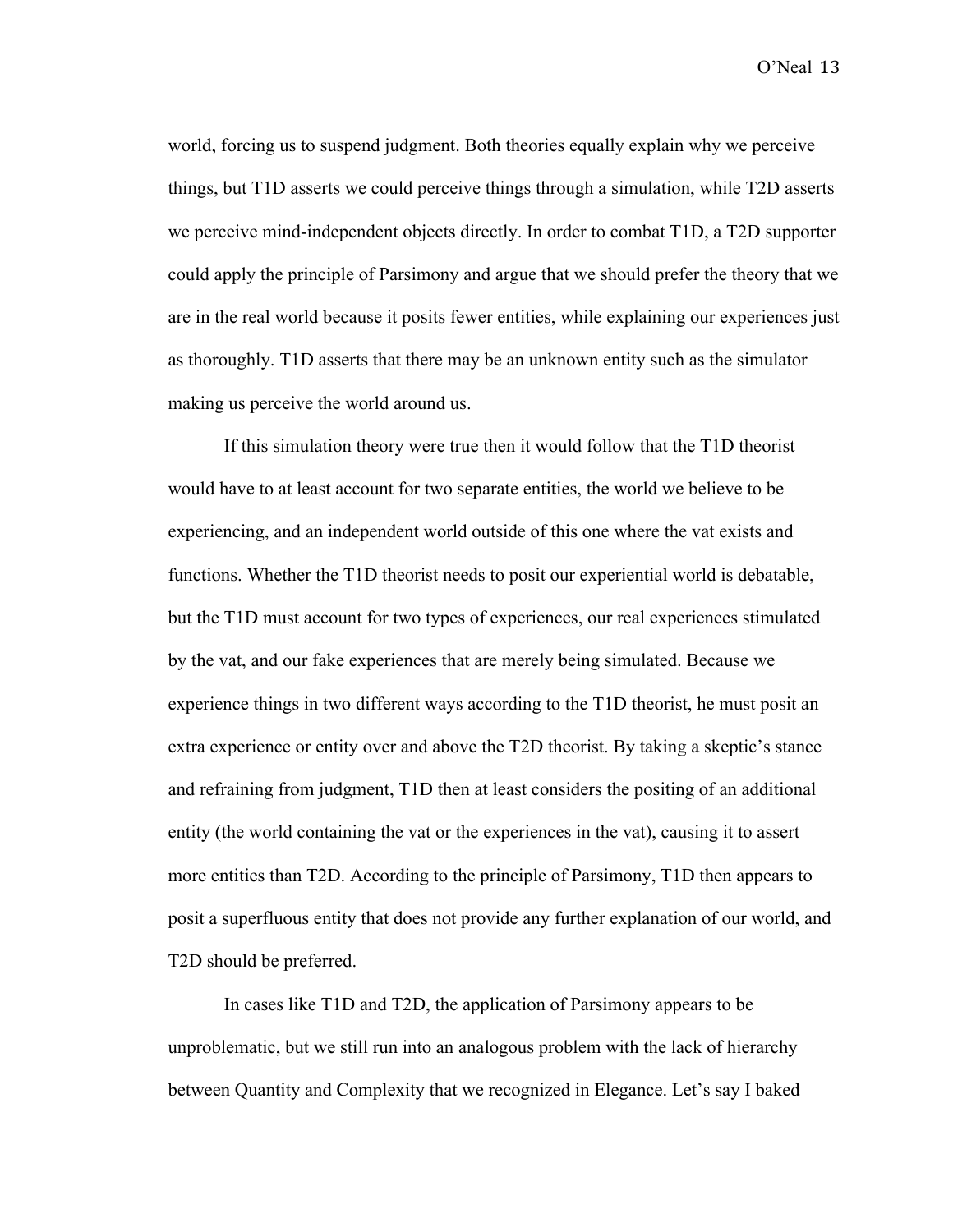myself cookies went on a walk, and came back to find my cookies gone. I could have two equally explanatory and strange theories (T1E and T2E) explaining how my cookies disappeared.

T1E asserts that an alien came down and ate all three of my cookies.

T2E asserts that three robbers broke into my apartment

T1E posits a single entity (the alien), but seems very complex (in the same way as Subjective Simplicity) as it seems very counterintuitive and hard to believe that an alien landed on earth and broke into my apartment to eat my cookies. T2E is Subjectively simpler (although not by much) than an alien coming from space, but it still posits 3 separate entities. The struggle then seems to be which explanation we prefer; the ontologically complex theory or the one with the least number of the things posited. This example may be explained with the other two categories that further divide parsimony, Qualitative and Quantitative. Below Chart E illustrates a full division of Parsimony with our new categories of Quantitative and Qualitative.



Chart F illustrates the full division of Parsimony with particular attention to our new considerations Qualitative and Quantitative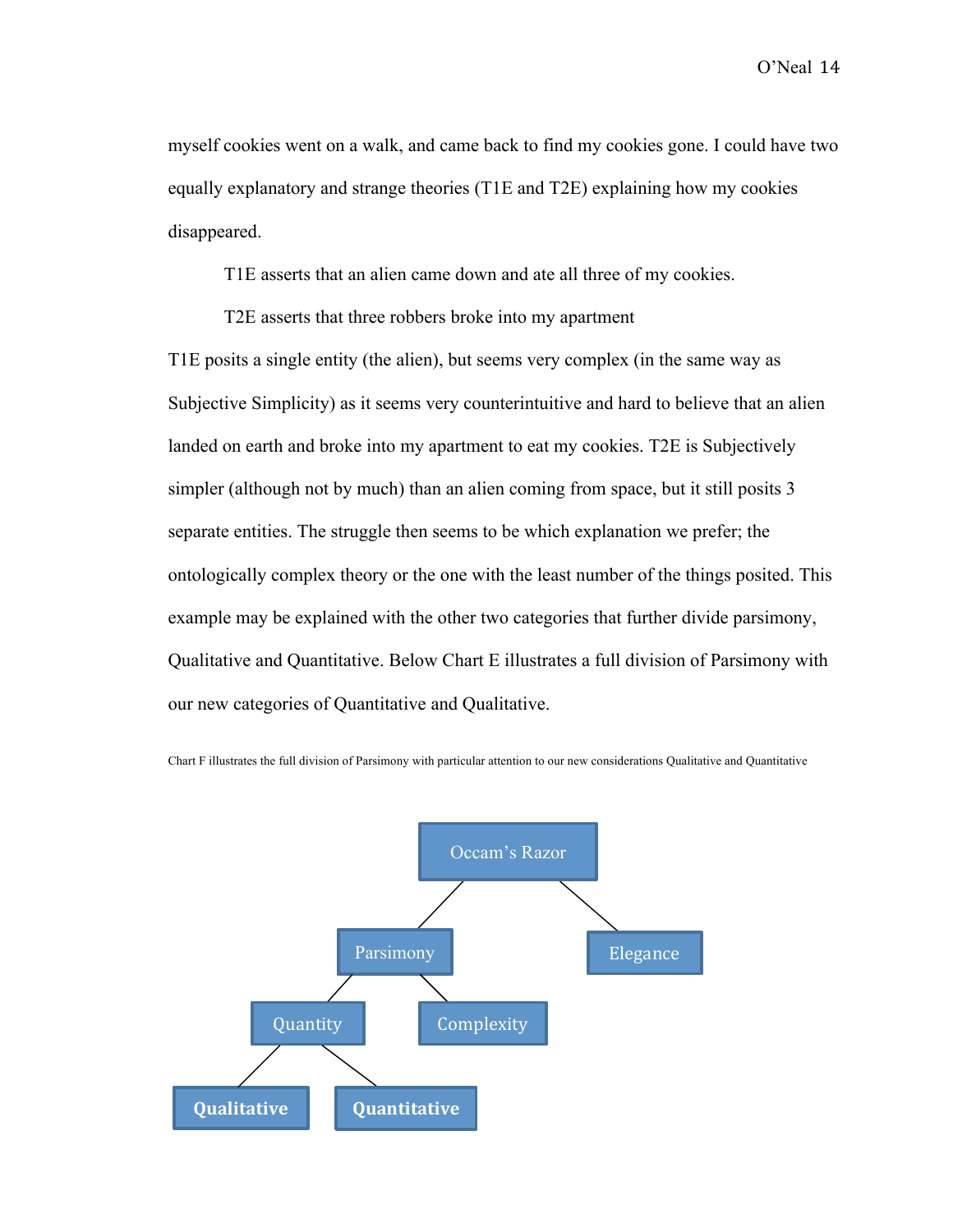Qualitative parsimony relates to the number of types of things postulated, while Quantitative relates to the number of individual things postulated. If we implement Qualitative parsimony my example would show that the three robbers in T2E are actually a single type of entity, so the T1E would be more complex and numerous, as the three robbers posit one type of entity, and the alien posits a more complex explanation with two types of things existing (the alien and humans). Yet the worry of the lack of hierarchy still arises by tweaking the example. Consider new theories T3E and T4E that highlight the same issue.

T3E asserts that my two roommates came and ate my cookies even though they were supposed to be in their respective classes

T4E asserts that my dog and my cat ate the cookies.

With the lack of hierarchy it seems arbitrary which theory we select because both roommates leaving class to steal my cookies presents a less plausible theory (making it more complex), while my dog and cat eating the cookies posits two extra ontological entities. Again there is an apparent tension between the considerations of Quantity and Complexity that was illustrated in Elegance. The further explanation required in the Qualitative and Quantitative considerations are also comparable to the further explanation required with the language variance example in Elegance's Quantity Consideration. Just as the theorist who applied the Quantity Consideration in Elegance needed to provide a further argument against Goodman and in support of a specific translation of competing theories, the implementer of Parsimony must further explain how one theory is particularly simpler than another. Through this section of explicating Parsimony we have also found four separate considerations: Complexity, Quantity, Qualitative Quantity, and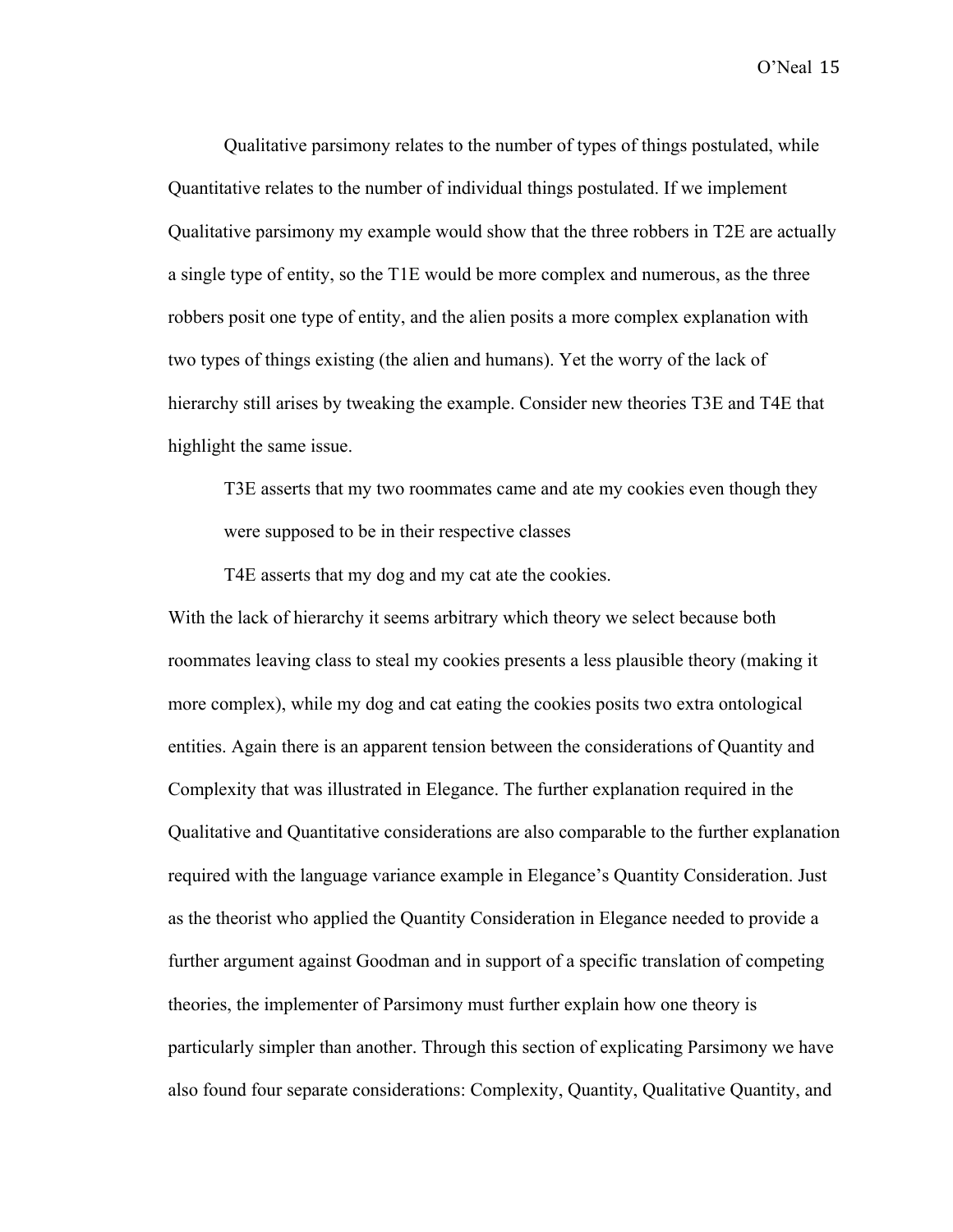Quantitative Quantity. With these four considerations in mind, it seems that we have reached a similar impasse as our problem in Elegance. If one does assert that one theory is more Parsimonious than another, she must further explain how exactly this theory is applied.

#### **III. Reflection on Occam's Razor as a Whole**

At this point I think it is important to explicate all different forms of Occam's Razor introduced in this paper. Most generally, we have our distinction between Elegance and Parsimony. This distinction is most clearly defined by Parsimony's focus on the ontological simplicity of entities posited, while Elegance focuses on the syntactic simplicity of the premises themselves. A further categorization briefly discussed in Parsimony was the Qualitative and Quantitative distinction. This categorization distinguishes how entities posited should be divided. Quantitative Parsimony asserts that the entities posited should be split up into individual entities, while Qualitative Parsimony considers the amount of entities posited based on the categories into which they fall. Elegance is also divided in terms of Quantity and Complexity. The Quantity Consideration deals with the length of each hypothesis. The Complexity Consideration is further divided into two separate considerations through Logical Simplicity and Subjective Simplicity. Logical simplicity focuses on the logical complexity and probability of the premises of a theory, while Subjective Simplicity focuses on our subjective understanding of competing theories. Chart G below illustrates all aforementioned categories.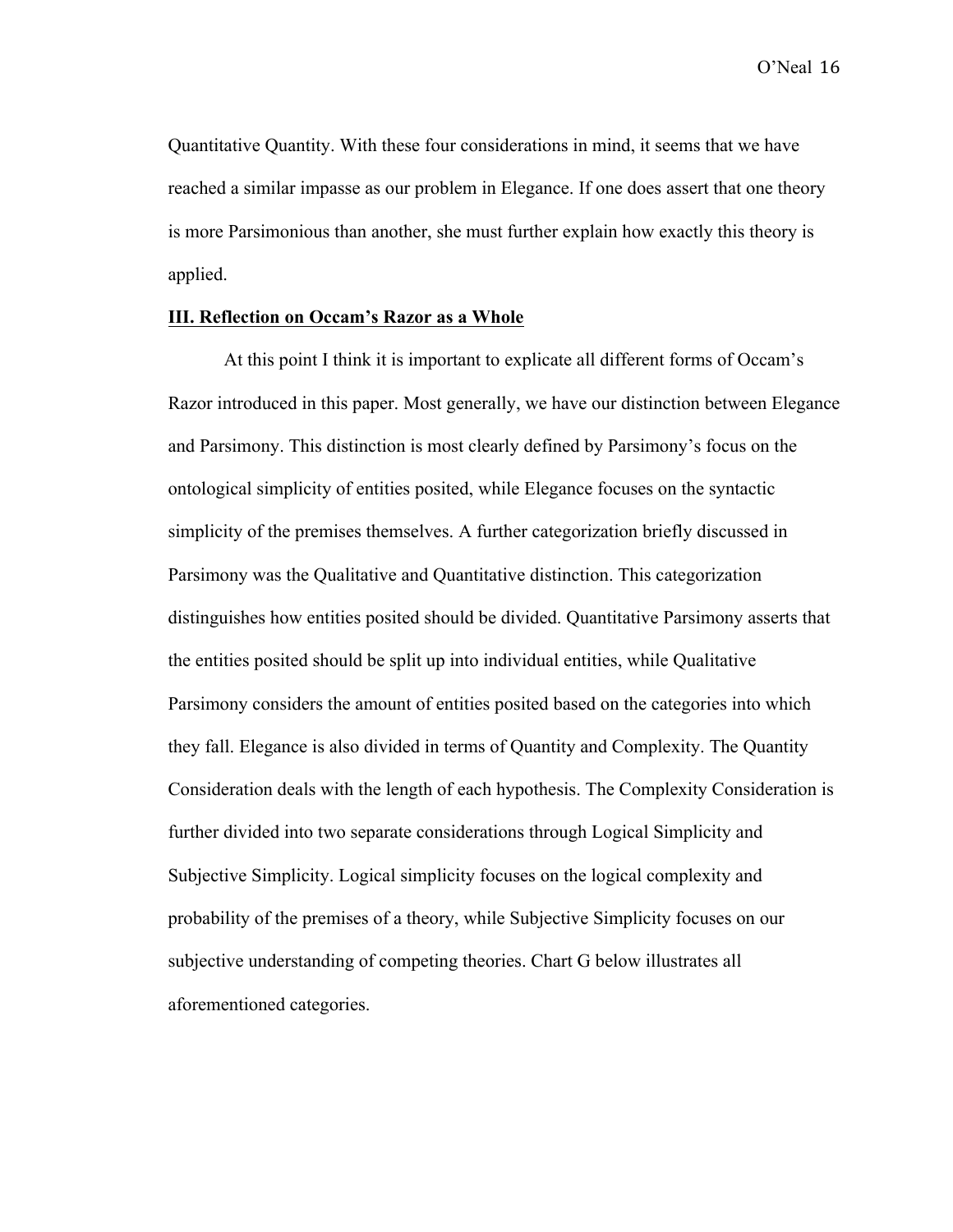

Chart G illustrates full depiction of Occam's Razor in its eight categories

Although we initially explicated Occam's Razor through its two forms of Elegance and Parsimony separately, it is important to note how Parsimony and Elegance may come into conflict with one another. This conflict of Parsimony and Elegance is illustrated in the postulation of Neptune to explain the orbit of observed planets. T1F is the syntactically simpler theory because it explains things in a less complicated way, while T2F is the ontologically simpler theory.

T1F asserts the existence of the then unobserved planet Neptune, which explains the orbit of observed planets around Neptune abide by the pre-established laws of celestial mechanics

T2F denies the existence of Neptune, and asserts that there is a more complicated explanation for the observed planets' disregard of the laws of celestial mechanics.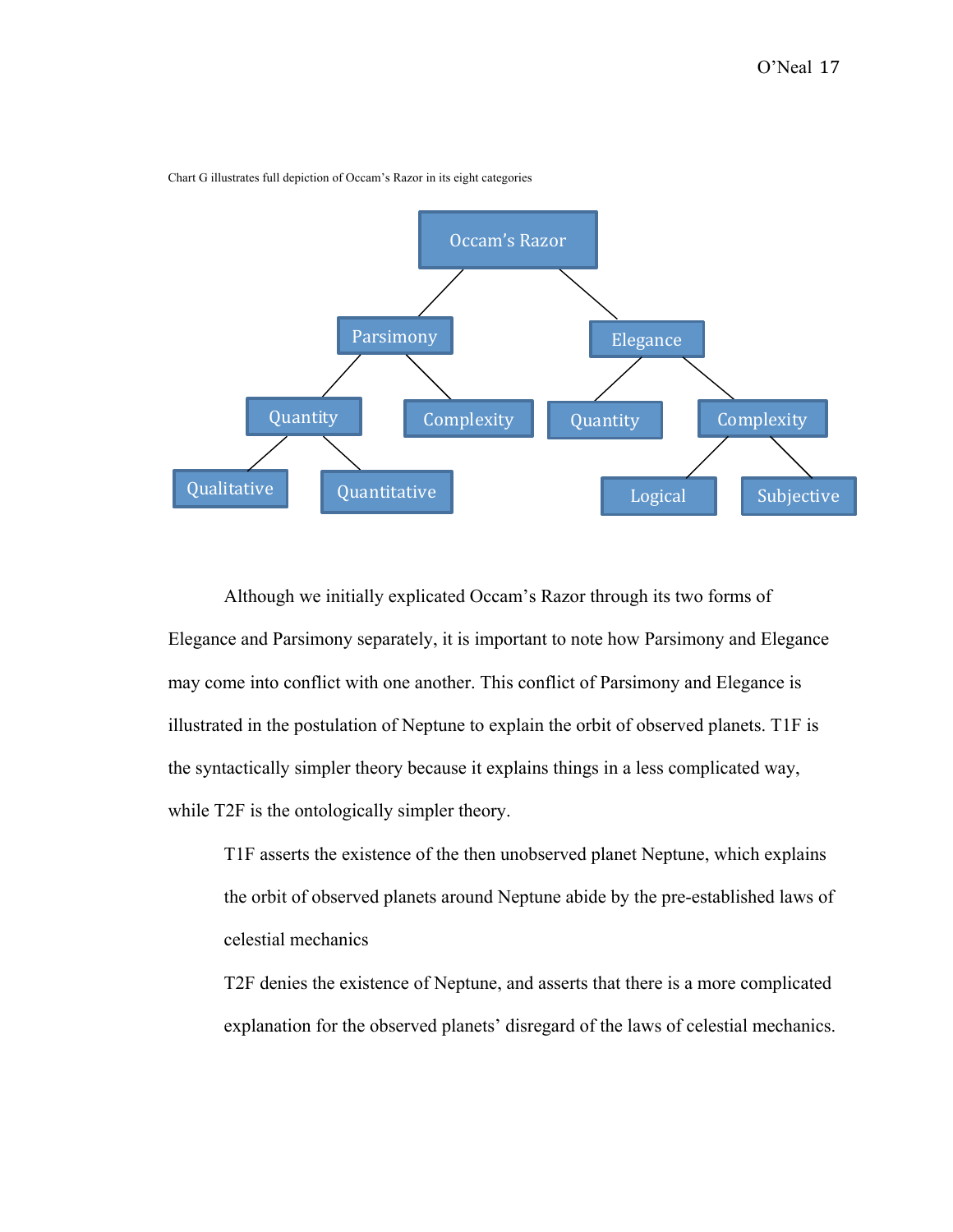While the postulation of Neptune added another Ontological and unobservable (because Neptune could not be directly observed at the time) entity, T1F introduced an explanation of the observed planets orbits instead of complicating the laws of celestial mechanics as T2F would have required (Baker). T1F introduces a less parsimonious theory, but its subjectively simpler explanation of the orbit of observed planets allows the T1F supporter to posit it as the simpler theory. However, it seems somewhat suspicious that T1F's syntactic simplicity provides enough justification as the "simpler" theory to be preferred prior to our now justification of Neptune being observed. Although we now have clear observable evidence of the existence of Neptune, prior to our knowledge of its existence there did not appear to be a legitimate justification for choosing the more elegant theory instead of the more parsimonious theory. It could have hypothetically turned out that the laws of celestial mechanics were incorrect, and the planets were orbiting a certain pattern unobserved to us that was explainable without the positing of Neptune.

In fact, the paradigmatic example of this occurred when Newton's laws led the French astronomer Urbain-Jean-Joseph Le Verrier to posit the existence of a planet called Vulcan. Recognizing an irregularity with the planetary motion of Mercury, he questioned whether there was mass near it that could account for these motions. Because this possible mass could account for the behavior of Mercury in accordance with Newton's Gravitational laws, it was believed that there was an unobserved planet near Mercury that was too close to the sun to be detected (Levenson). This alleged planet was named Vulcan, and just as in the case of Neptune, a new entity was posited in order to provide a more elegant explanation. Eventually Einstein's theory of Special Relativity accounted for Mercury's behavior, and the positing of Vulcan was discredited (Levenson). The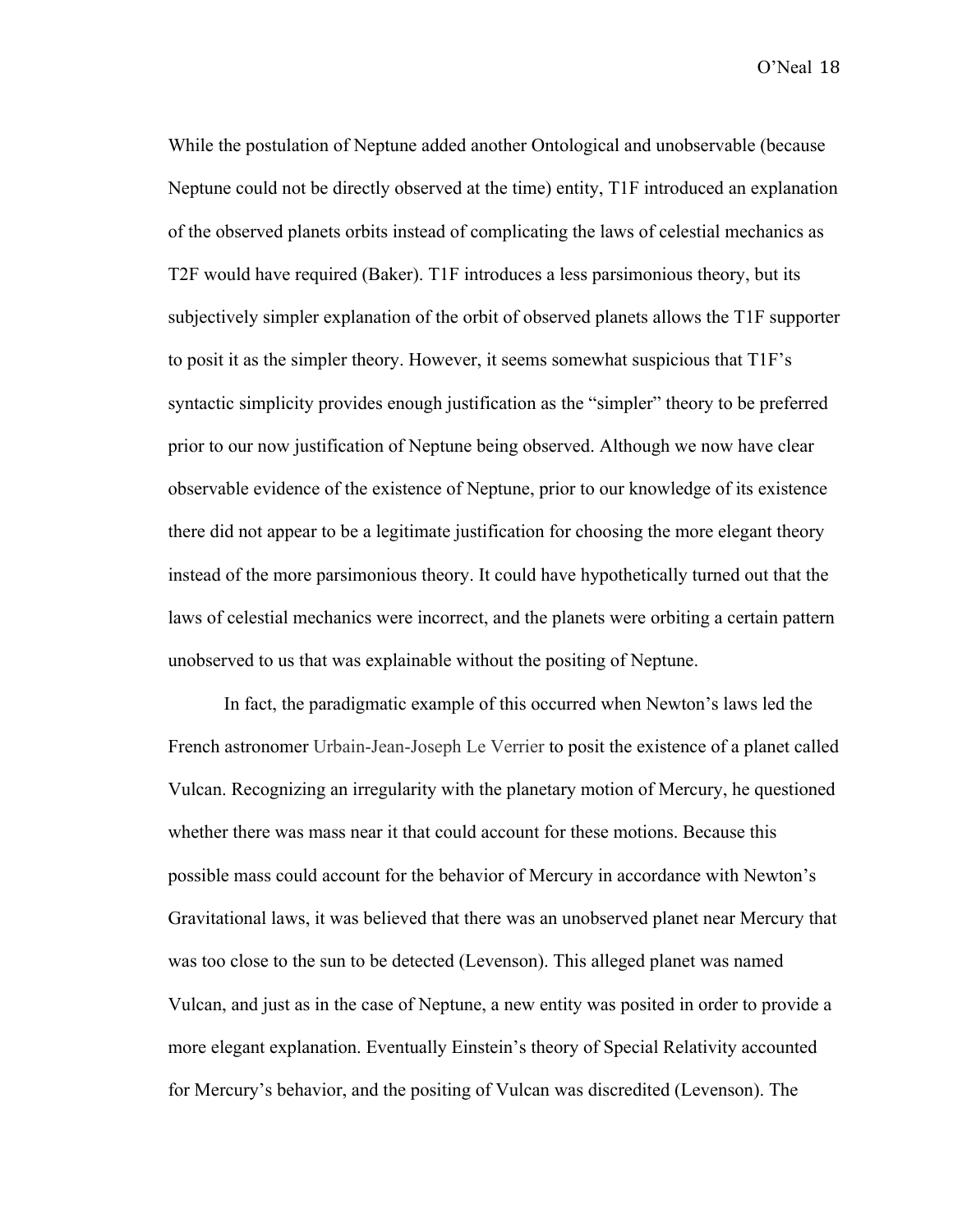application of Occam's Razor is further complicated by the existence of the Vulcan case. The Neptune and the Vulcan cases were parallel in their reasoning and their justification for the positing of a new planet, but one was proven to be incorrect. Although I have been alluding to the fact that a hierarchy could possibly aid in the complications that arise when different forms of Occam's Razor compete, cases like these two illustrate a different problem. If there were prescriptive rules in this case and elegance was to generally be favored over parsimony, we would still have the wrong conclusion in asserting Vulcan. If we establish a hierarchical structure, it seems it would only answer a uniformity problem, and not a truth problem. In other words, we may establish a hierarchy that allows us to choose one version of simplicity over another in a conflict, but the Vulcan/Neptune cases show us it may not help us get closer to the truth. If our goal for implementing Occam's Razor is to reach the truth or get closer to it, it does not seem possible to establish a single uniform rule to use for every case to decide how one theory is "simpler" than another.

The explanation of why one theory is simpler than another appears convoluted in both Parsimony and Elegance as I have demonstrated that neither have a hierarchical structure in their definitions for how one theory is indisputably simpler than another, and that the hierarchical structure may not even be beneficial. With examples illustrating inconsistent results, it appears that both versions of simplicity require the implementer to determine or explain what line of simplicity she will follow. The fluctuation of simplicity and freedom it provides for the theorist to decide which line of simplicity she chooses to follow elicits the question of whether simplicity as a principle can be wholly justified.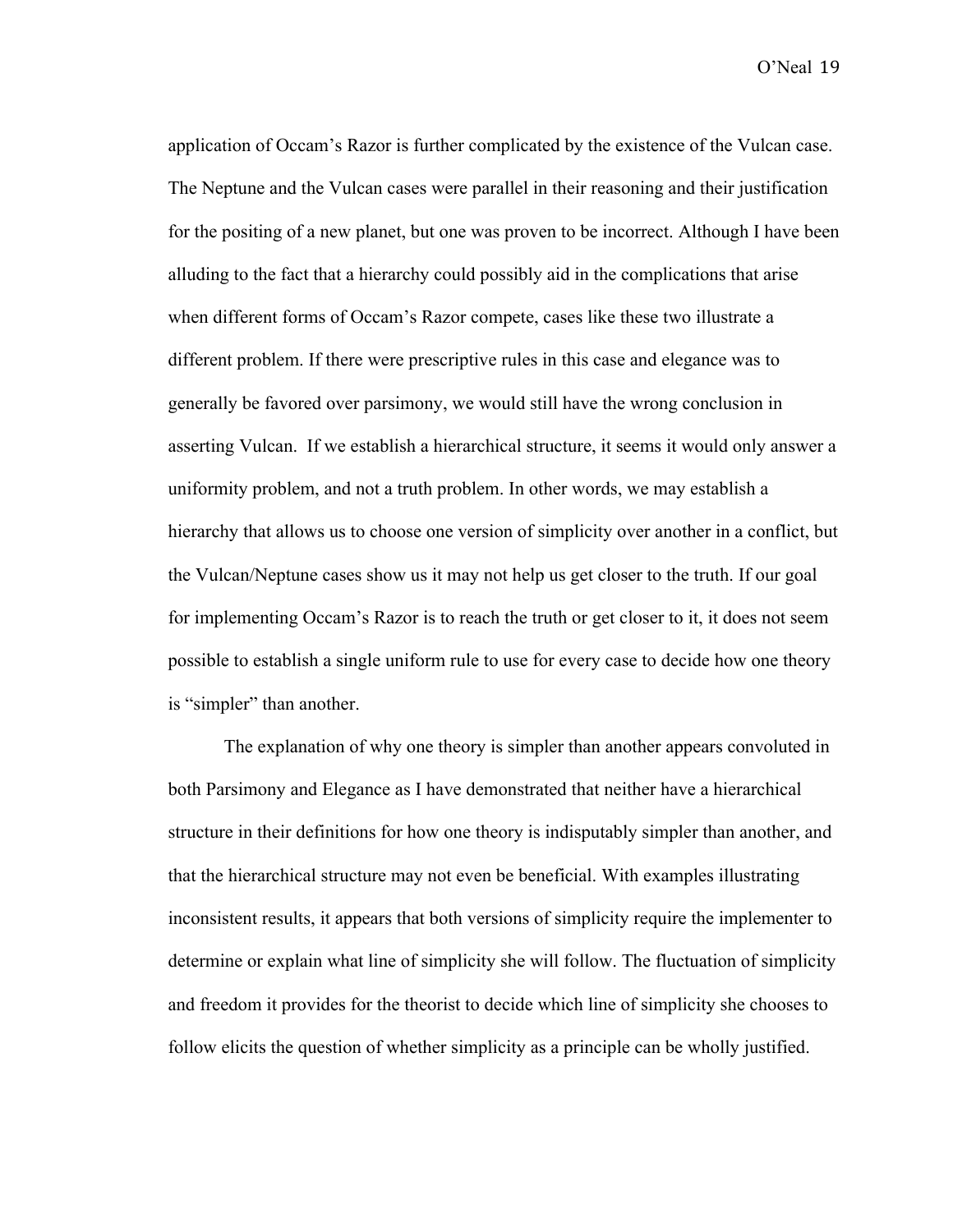#### **Chapter 2: Occam's Razor Applied in Philosophy of Mind**

Although I have discussed Occam's Razor through a broad and theoretical perspective in the previous chapter, I will now focus on its past and current implementation in philosophy of mind. In this chapter I will introduce historical applications of Occam's Razor in this field, put them into the context of Chapter 1's discussion of the multiplicity of parameters, and finally assess whether or not Occam's Razor is (or has the potential to be) properly used in the field of philosophy of mind. I focus on two central questions: 1. Can we consider one theory of philosophy of mind (in respect to Physicalism and Dualism) simpler than its competitor? 2. Does Occam's Razor belong in the philosophy of mind debate? In order to discuss the validity of Occam's Razor in philosophy of mind, it is important to first present previous invocations of Occam's Razor in the relevant subject, with specific attention to the debate between Physicalists and Dualists. In the final section of this Chapter, I will argue that Occam's Razor should no longer hold a place in philosophy of mind.

## **I. The Physicalism/Dualism Debate: Are we just bodies or do we have minds as well?**

Defenders of Physicalism assert that everything is physical, and in the context of philosophy of mind, affirm that sensations are not "over and above" the physical processes that occur. In other words, the mental properties we experience, such as pain, color, hunger, smell, and emotion can all be explained by the physical world, and are not a part of a separate non-physical entity such as the mind (or exist as non-physical properties without the positing of a mind). While there are many versions of Physicalism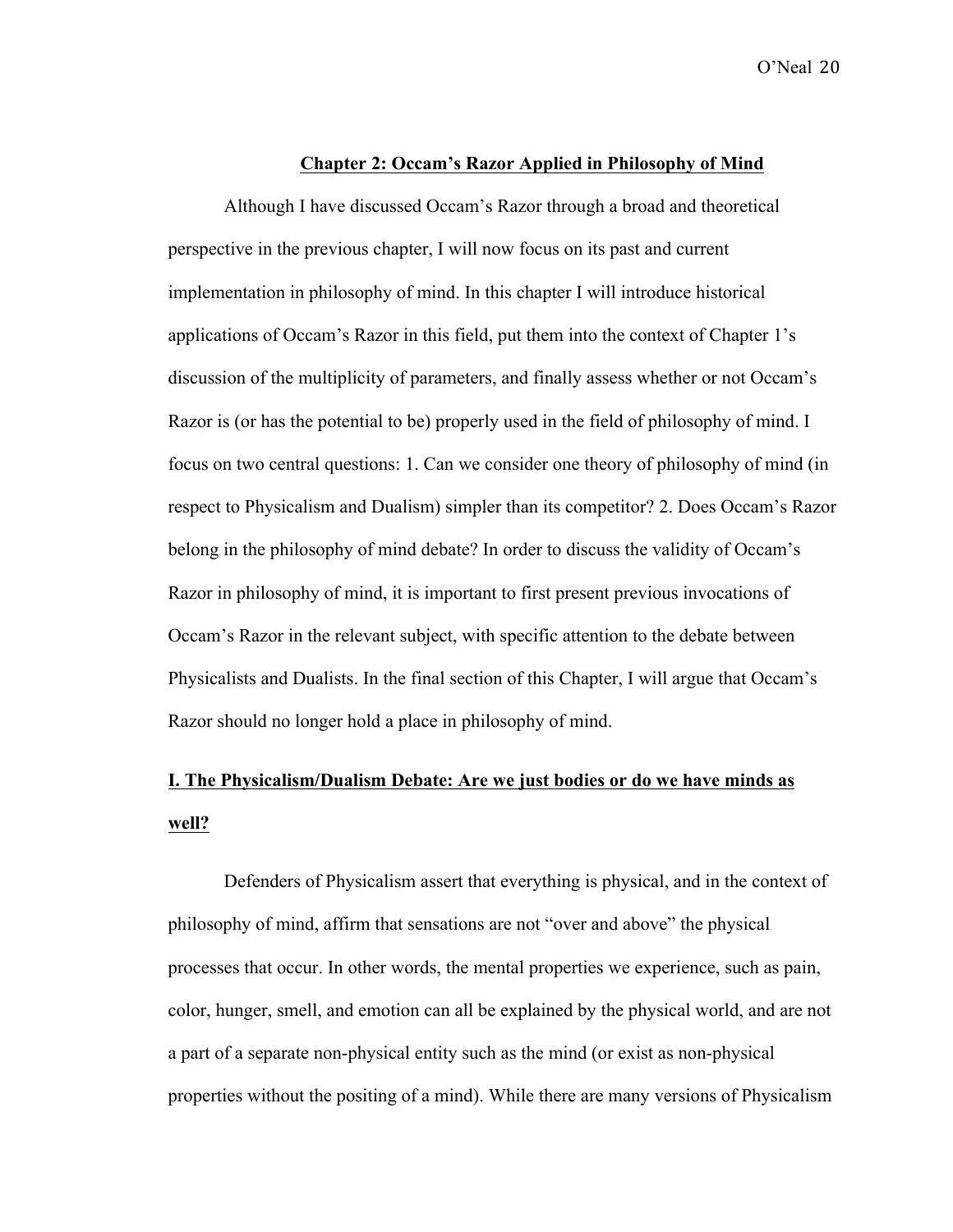that offer different explanations of consciousness and human sensation, all Physicalists agree that the sensations that we experience can be explained in completely physical terms. In this paper I will discuss Physicalism from a Type Physicalist's standpoint. A Type Physicalist asserts that, for every mental property that occurs it can be grouped into a type or group that is directly correlated with a type of physical property (Stoljar).Token Physicalism on the other hand asserts that mental states cannot be divided into types and correlated directly to a uniform type of mental states. Because the Type Physicalist asserts that the two properties are identical, they conclude that all mental properties can be explained in completely physical terms, and that there is nothing over and above the physical explanation of the occurring properties.

The Dualist opposes the Physicalist's assertion of a completely physical world, and claims that these mental properties are distinct from the physical (Robinson). Just as in Physicalism, Dualists hold different views about whether these mental properties form a collective non-physical abstraction such as a mind, or whether these properties are just instances occurring individually. All Dualists will contend that the mental and the physical are distinct from one another, and neither can be fully explained in terms of the other (they are distinct and individual in this way). This is not to say that all Dualists believe that the body and the mind can exist separate from one another, but they do believe that these two aspects of a person are ontologically separate entities. In this paper I will focus particularly on the Substance Dualist who posits a "mind" as a collection of the mental properties each person experiences, in comparison to a Predicate or Property Dualist who asserts only mental predicates or properties (Robinson). With the Physicalist and the Dualist's positions explicated, the mind-body debate becomes clear: Can humans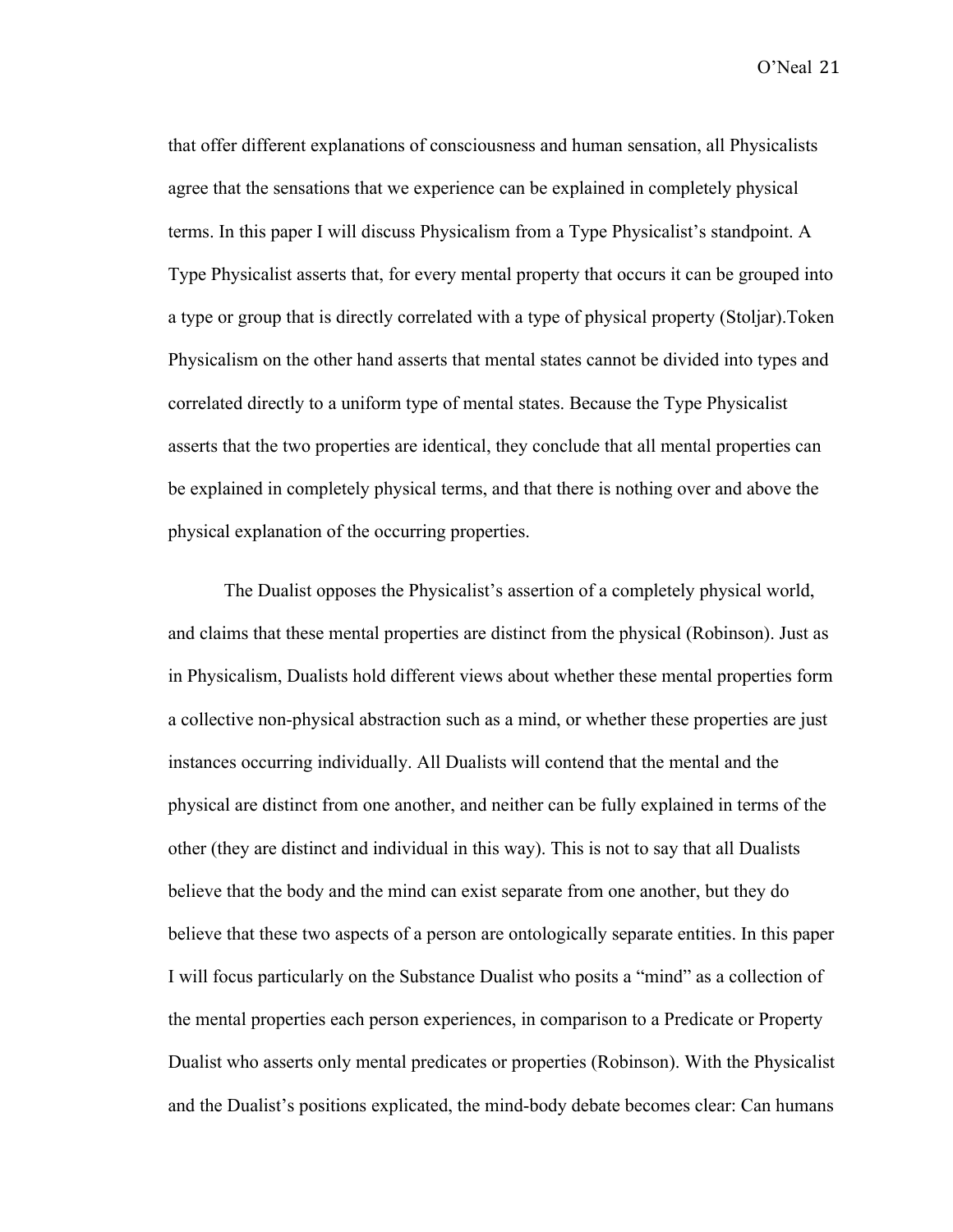be explained in completely physical terms or are we do we have a distinct mind as well as a body?

#### **II. Occam's Razor: A Mindful Explanation**

Occam's Razor first comes to prominence in the philosophy of mind debate in the late 50's by Physicalists declaring that they hold a simpler theory than the Dualists. Moreover, Physicalists like J.J.C. Smart use Occam's Razor as a solitary form of positive argumentation to favor Physicalism over Dualism. In this section of the chapter, I will introduce three philosophers' stances on the application of Occam's Razor in philosophy of mind; John Jamieson Carswell Smart, Christopher Hill, and Jaegwon Kim. Through introducing these philosophers' views I will present three separate interpretations of Occam's Razor in philosophy of mind. Referencing the terminology established in the previous chapter, I will illustrate the application of Occam's Razor in the context of Logical Simplicity, Subjective Simplicity, Qualitative Parsimony. I will additionally expand Smart's single paragraph assertion of Occam's Razor in an attempt to salvage its implementation in the philosophy of mind. Lastly, I will critically assess these arguments and determine whether Occam's Razor is appropriate in the philosophy of mind debate. Below I have again depicted my full chart of Occam's Razor, bolding the specific categories relevant to the philosophy of mind debate.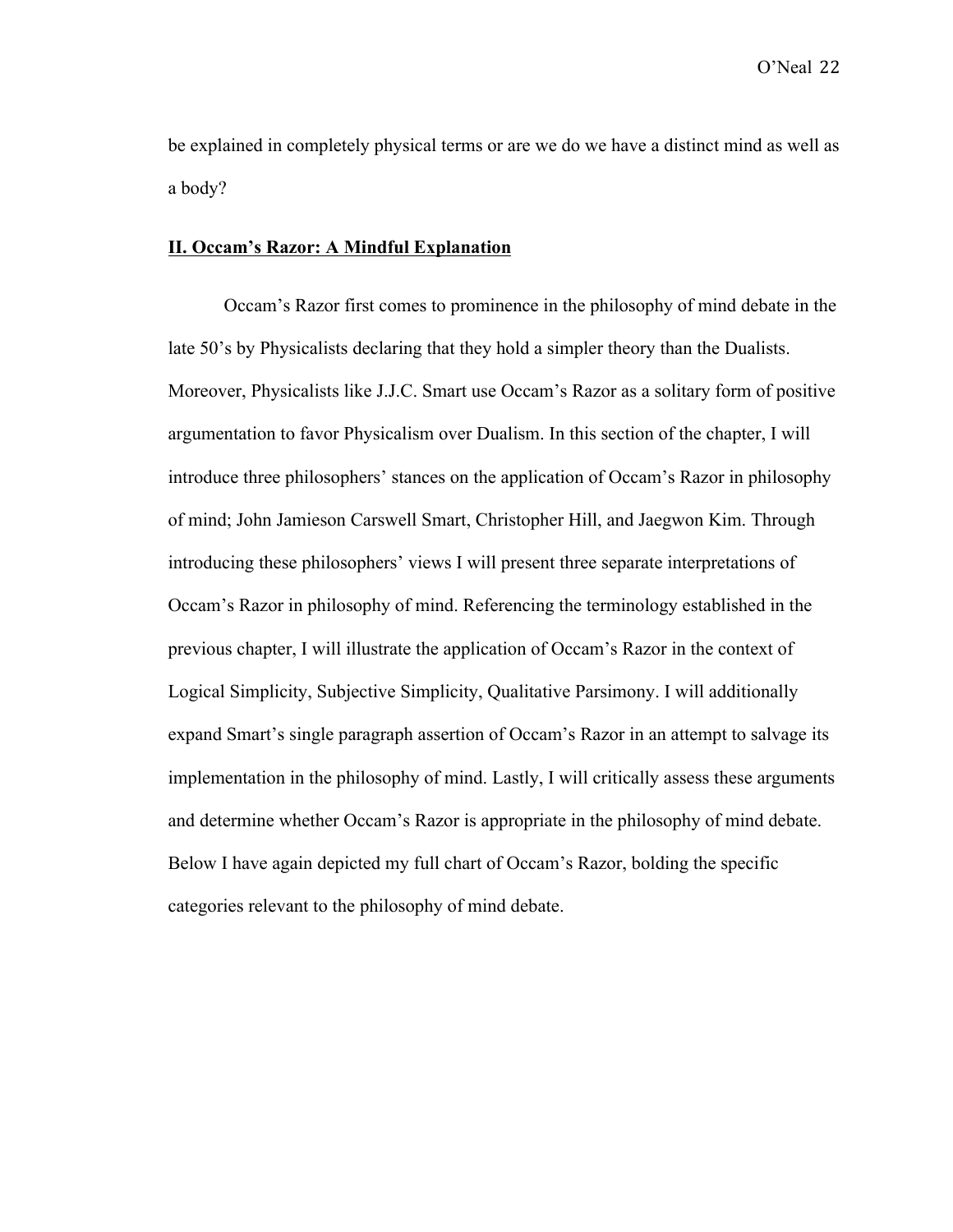

Chart H illustrates our full picture of Occam's Razor introduced in first chapter with relevant categories; Qualitative Parsimony,

Logical Simplicity and Subjective Simplicity

John Jamieson Carswell Smart (most familiarly known as J.J.C. Smart) was one of the first to invoke Occam's Razor in the Physicalism/Dualism debate in "Sensations and Brain Processes", published April of 1959. In a single paragraph of his paper, Smart launches his defense of Physicalism with that claim that one should prefer Physicalism to Dualism "mainly because of Occam's Razor" (Smart 142). In Smart's paragraph on Occam's Razor there appear to be two separate interpretations of simplicity at work. An expanded version of Smart's argument seems to assert simplicity through Qualitative Parsimony and Subjective Simplicity. Smart asserts Qualitative Parsimony when he states that his view terminates the correlation of separate entities by positing a single entity (Smart 142). In other words, Smart believes that Physicalism is ontologically simpler than Dualism because it only posits a physical entity (the body), while Dualism posits both mental and physical properties that are correlated with one another (presumably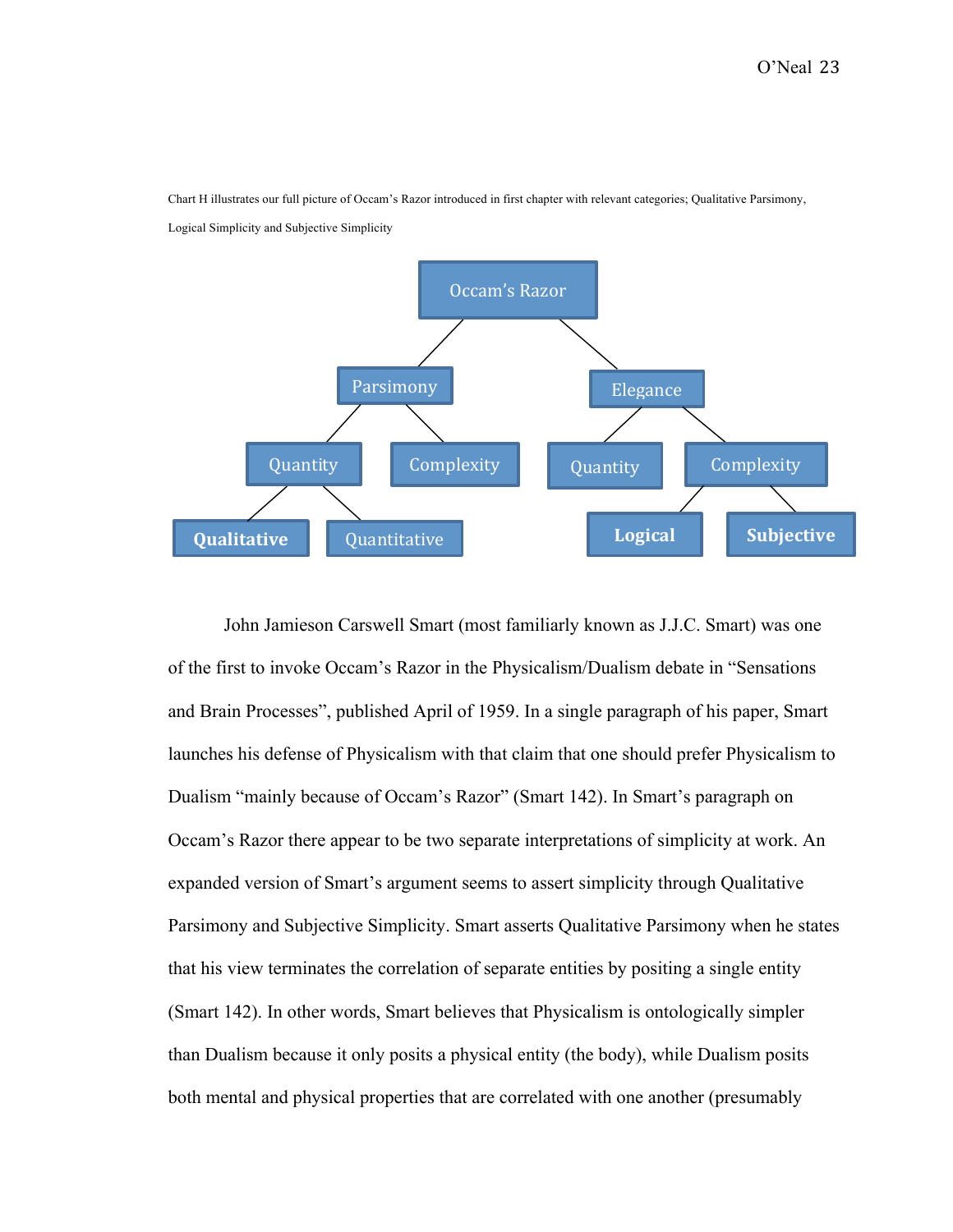mind and body). That being said, Smart's implementation of Qualitative Parsimony is not thoroughly articulated. In his single paragraph on Occam's Razor he mainly states this interpretation by discussing the unnecessary use of correlation between mental states and physical states. His focus on the correlation thesis seems to assert that this correlation is superfluous, and the positing of only physical states is ontologically simpler than positing both. Because Smart's claims were not thoroughly explained, I will leave them as assertions for now as I will later present arguments for Qualitative Parsimony and Subjective Simplicity.

More recently than Smart, Christopher Hill attempts to bolster the argument for Occam's Razor by the Physicalist as he expands on the possible implementations the Physicalist can make using Occam's Razor. In the introductory section of his chapter "The failings of dualism and the double-aspect theory" Hill states, "…The materialists of Smart's era relied mainly on sketchy appeals to simplicity and terse complaints about the obscurity and messiness of competing view" (Hill 19). In this chapter, Hill argues for a positive argument for Physicalism based on the "best explanation principle", but initially wrestles with our focus on simplicity in the debate. While Hill's argument for the best explanation principle's implementation in the mind-body debate is interesting and ties indirectly to our discussion on simplicity, I will set it aside for the purpose of this paper and focus on his responses to the argument for Occam's Razor. Referencing back to Smart, Hill attempts to justify Smart's assertion of Qualitative Parsimony in defense of Physicalism.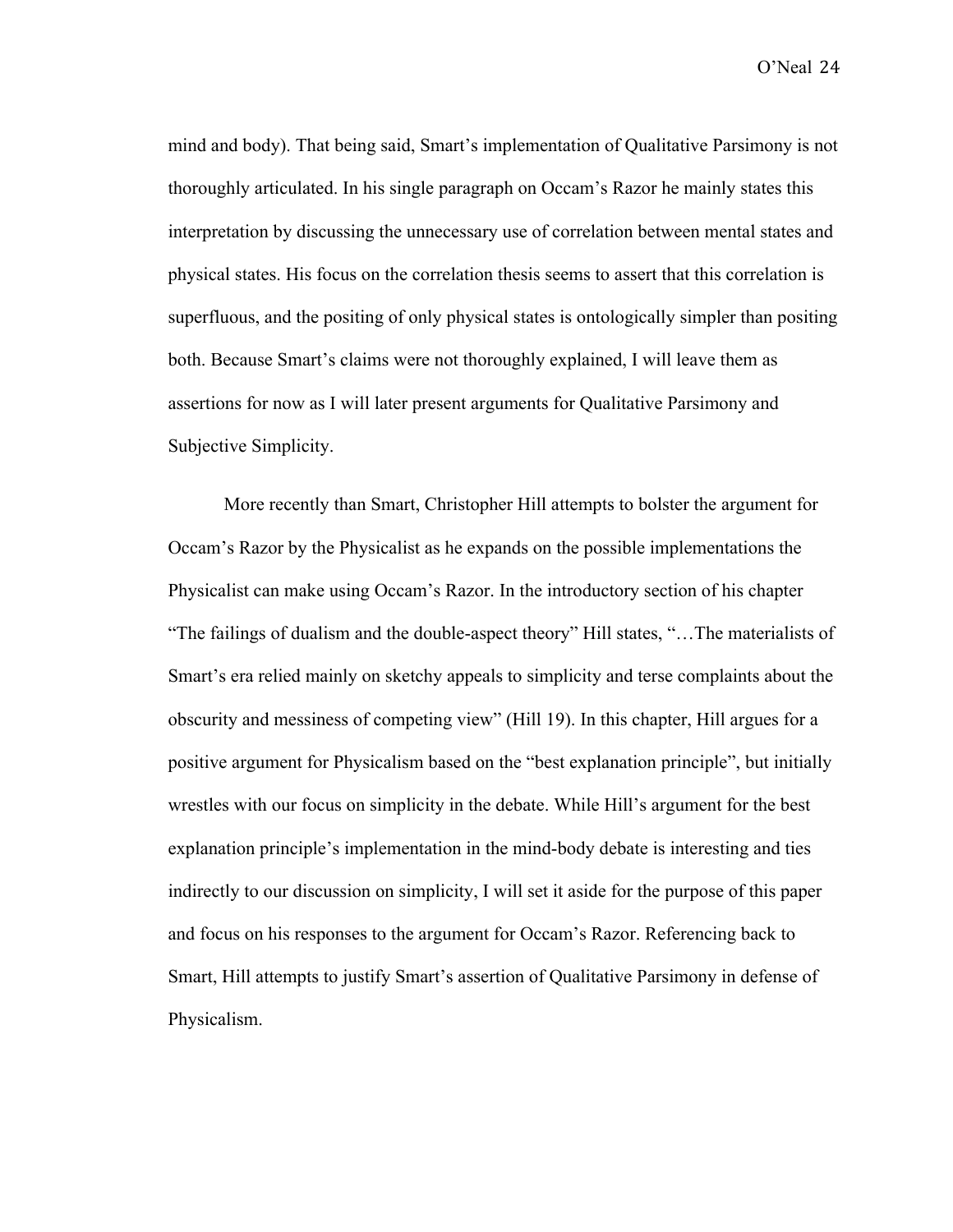Although we have distinguished our own forms of simplicity, Hill understands simplicity to fall into three separate categories: Formal, Ontological, and Mathematical. Hill's Formal simplicity relates to our earlier distinguished category of Logical Simplicity, as he describes Formal simplicity as a comparison of theories based on logical complexity and the number of primitive assumptions in competing theories (Hill 28). Hill's Ontological simplicity also directly relates to our prior defined Qualitative Parsimony, as he compares the simplicity of theories based on the number of mutually irreducible categories of entities (Hill 28). Hill's third category labeled Mathematical simplicity focuses on comparing theories by deriving the mathematical structure or the curve of the functions of each theory, and favoring the function's representative curve that is smoothest. In the case of simplicity in the mind-body debate, Hill decides to focus on Formal and Ontological simplicity, leaving mathematical simplicity behind. For consistency with the rest of my paper, I will refer to Hill's Formal and Ontological simplicity as Logical Simplicity and Qualitative Parsimony.



Chart I shows Hill's use of Occam's Razor with Logical simplicity and Qualitative Parsimony bolded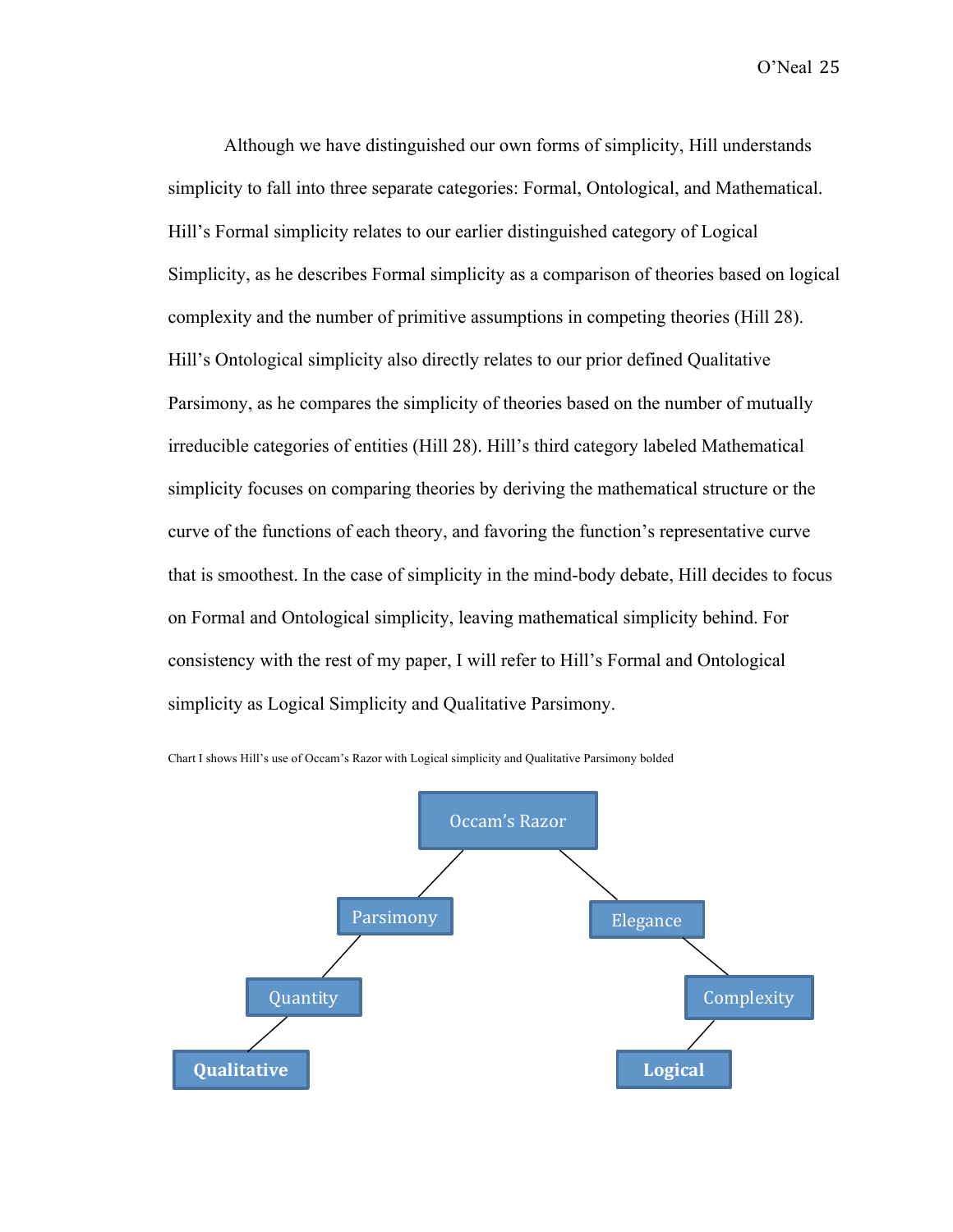Hill's Logical Simplicity argument asserts that the theory that is more formally simple should be preferred if both theories equally explain the phenomena. This theory is laid out below:

Hill's Logical Simplicity Argument for Type Physicalism:

- 1. If a theory t1 has a higher degree of logical simplicity than a competing theory t2, then all else being equal, there is a good and sufficient reason to prefer t1 to t2 (Premise)
- 2. Type Physicalism has a higher degree of logical simplicity than Dualism and the double-aspect theory (Premise)
- 3. There is a good and sufficient reason to prefer Type Physicalism to Dualism and the Double-aspect theory (Conclusion 1,2) (Hill 29).

Hill describes Logical Simplicity in two ways. The first explanation deals with one theory being simpler than another because the first theory has assumptions with a lower degree of logical complexity (Hill 28). Consider an example where there are two competing and equally explanatory theories, Theory X and Theory Z that both attempt to explain D phenomena. Theory X assumes A exists and Theory Z assumes the single conjunction (A and B) exists. Hill argues that Theory X has a higher degree of formal simplicity, as it does not include a conjunction in its single assumption, making it the more preferred theory (Hill 28).

The second way Hill believes a theory is logically simpler is if it has fewer assumptions than a competing theory (Hill 28). This criterion is also dependent on the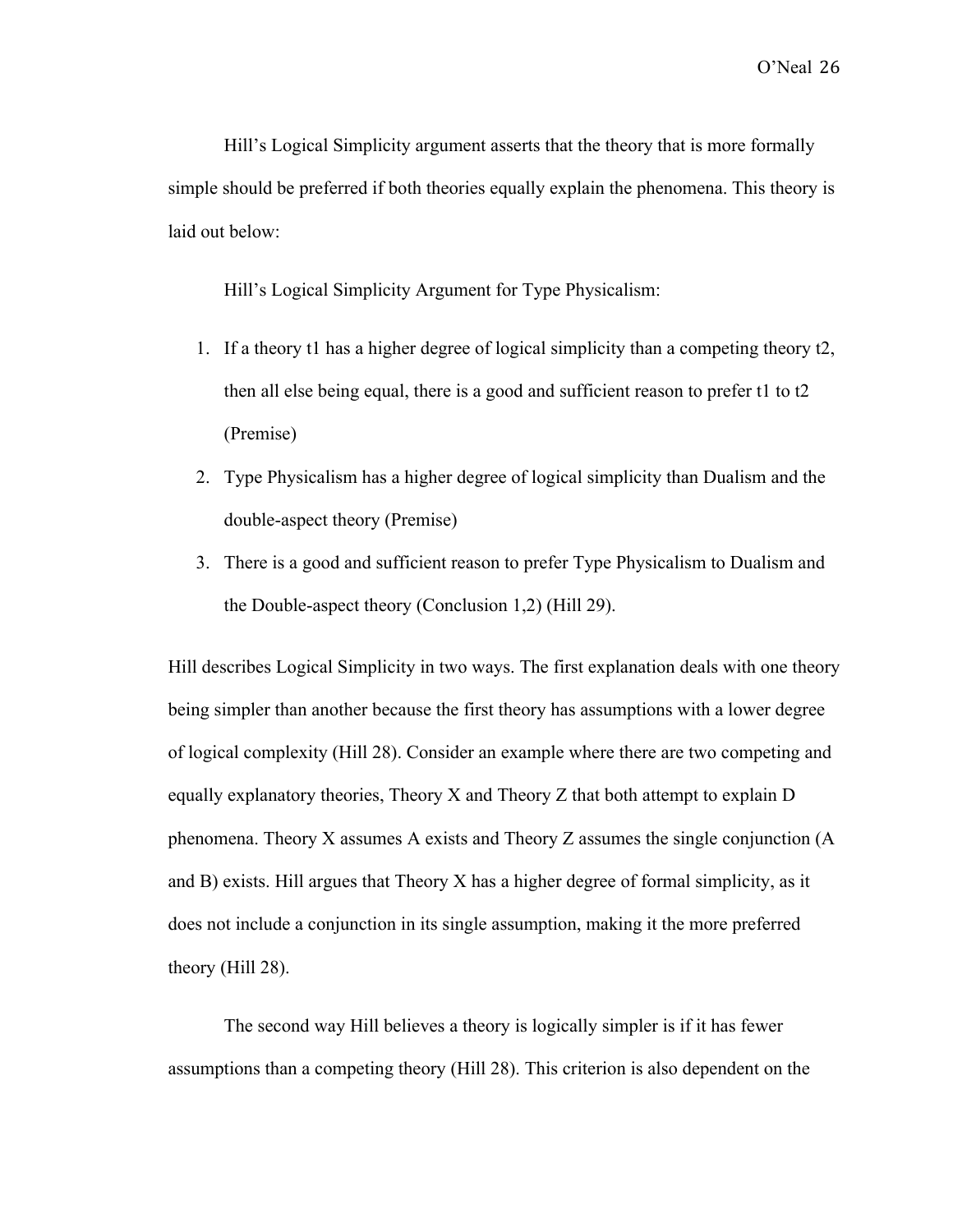previously mentioned formal simplicity parameter, as a person could tie multiple assumptions into a single assumption through a conjunction, but would still have a more complex theory (seen in Theory Z as it was a single assumption but had the conjunction A & B existing). This conjunction would not necessitate that this single complex assumption demonstrates a lower degree of logical complexity than its competitor with less complex assumptions. Consider the competing theories 3 and 4. Let's suppose Theory 3 has a single assumption in the argument, but it is one of complexity, e.g., it has to assume A, B, and C is true. Comparatively, Theory 4 has two assumptions, but these are logically simple assumptions (assume F and separately assume O). Although Theory 3 has a single assumption, it is clear that this single assumption is more complex than the two assumptions in Theory 4. Therefore, using Hill's determination of formal simplicity, Theory 4 is the preferred theory (Hill's Implementation of Simplicity, O'Neal).

In both cases Hill's explanation of Logical Simplicity is dependent upon the probabilities of each theory's premises. He determines that the formally simpler theory is the theory that is more probable based on the conjunction of all of the premises' probabilities. Hill's focus on probabilities of premises, and overall theories (based on the conjunction of all premises' probabilities) provides an explanation about why he believes theories with less complex or less numerous premises than their competitors are to be preferred.

Simple cases like the comparison of Theories  $X$  and  $Z$  above also appear to intuitively fit in describing why we believe that one theory is formally simpler than another, but just as we had seen in the previous chapter, the more complicated cases are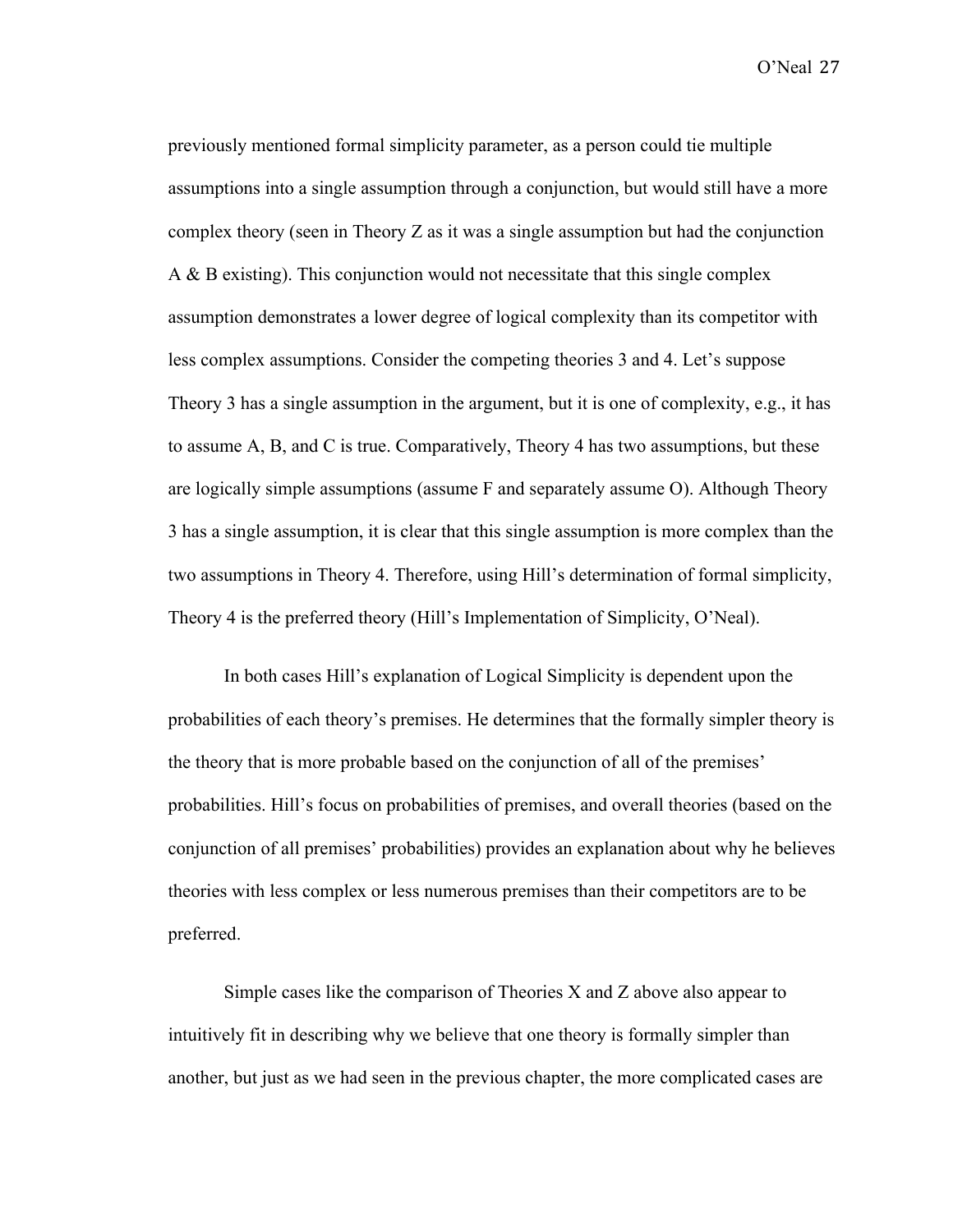not reconciled with our intuitions so easily. In fact, Hill's premise layout of the Dualist/Physicalist debate seems to raise more questions about Logical Simplicity than it answers. Hill asserts that both theories accept the synchronic psychophysical laws and the diachronic psychophysical laws as theorems (Hill 28). These two laws represent different ways to understand the correlation of mental and physical properties that occur either simultaneously or at separate times. Hill states that both the hypothetical Dualist and Physicalist accept these laws and assert their theories' postulations in addition to these laws. Below I will number the Dualist and the Physicalist's assertions without the diachronic and synchronic psychophysical laws to illustrate each theorist's unique fundamental postulations.

Hill's Physicalist asserts:

- 1. Neurological laws
- 2. The sensory state-types are identical to particular neural state-types Hill's Dualist asserts:
- 1. Neurological laws
- 2. Psychophysical laws (that explain interactions with neural states)

3. The denial of the identity of sensory state-types with neural state-types (Hill 30) Once Hill establishes the fundamental postulations for Dualism and Physicalism, he asserts that, based on logical simplicity, Physicalism is simpler because it has one less postulation. As illustrated above, he asserts that Physicalism has two fundamental postulations for its theory (aside from the given theorems accepted in both Dualism and Physicalism), and Dualism has three. According to Hill's interpretation of Logical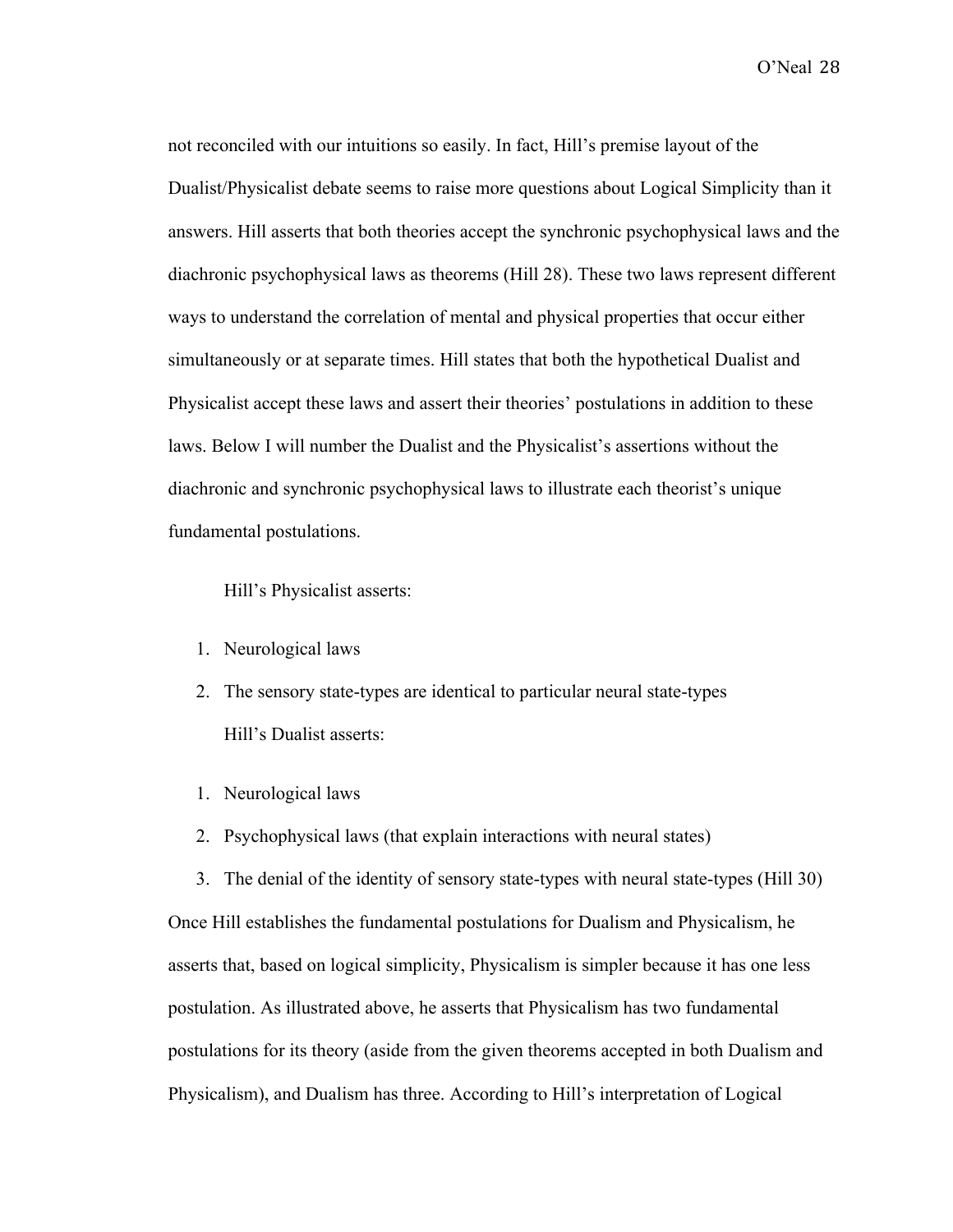Simplicity, it then seems that Physicalism is logically simpler, and should be preferred as the simpler theory. That being said, Hill believes the complications that arise in the first premise of the Logical Simplicity argument (established on page 24) prevent him from concluding that we can or should prefer Physicalism based on these parameters. Moreover, he concludes that we are unable to make any Logical Simplicity assertions about Physicalism and Dualism due to the immaterial quality of the debate.

Hill's first premise of the previously illustrated Logical Simplicity argument rests on the probabilities of each premise and the conjunction of the probabilities for each theory. By comparing the probabilities of each theory Hill believes we can assert that the theory with the overall higher probability is the less logically complex, consequently making it the simpler and preferred theory. By establishing Logical Simplicity in this way, Hill is compelled to establish probabilities for each premise in both Dualism and Physicalism. Without asserting a probability for each premise of the theories, Hill believes he cannot conclude that one theory is simpler in terms of formal simplicity than another.

Hill believes that asserting probabilities in this debate is problematic because these assigned probabilities would be ad hoc, and would differ depending on which theory you were interested in defending. For example, it would seem that the Physicalist would want to assert much higher or equivalent premise probabilities to the Dualist's probabilities, which would enable their theory to be less logically complex than Dualism. A Dualist on the other hand could argue that the identity premise contained in the Physicalist's argument should have a significantly lower probability or likelihood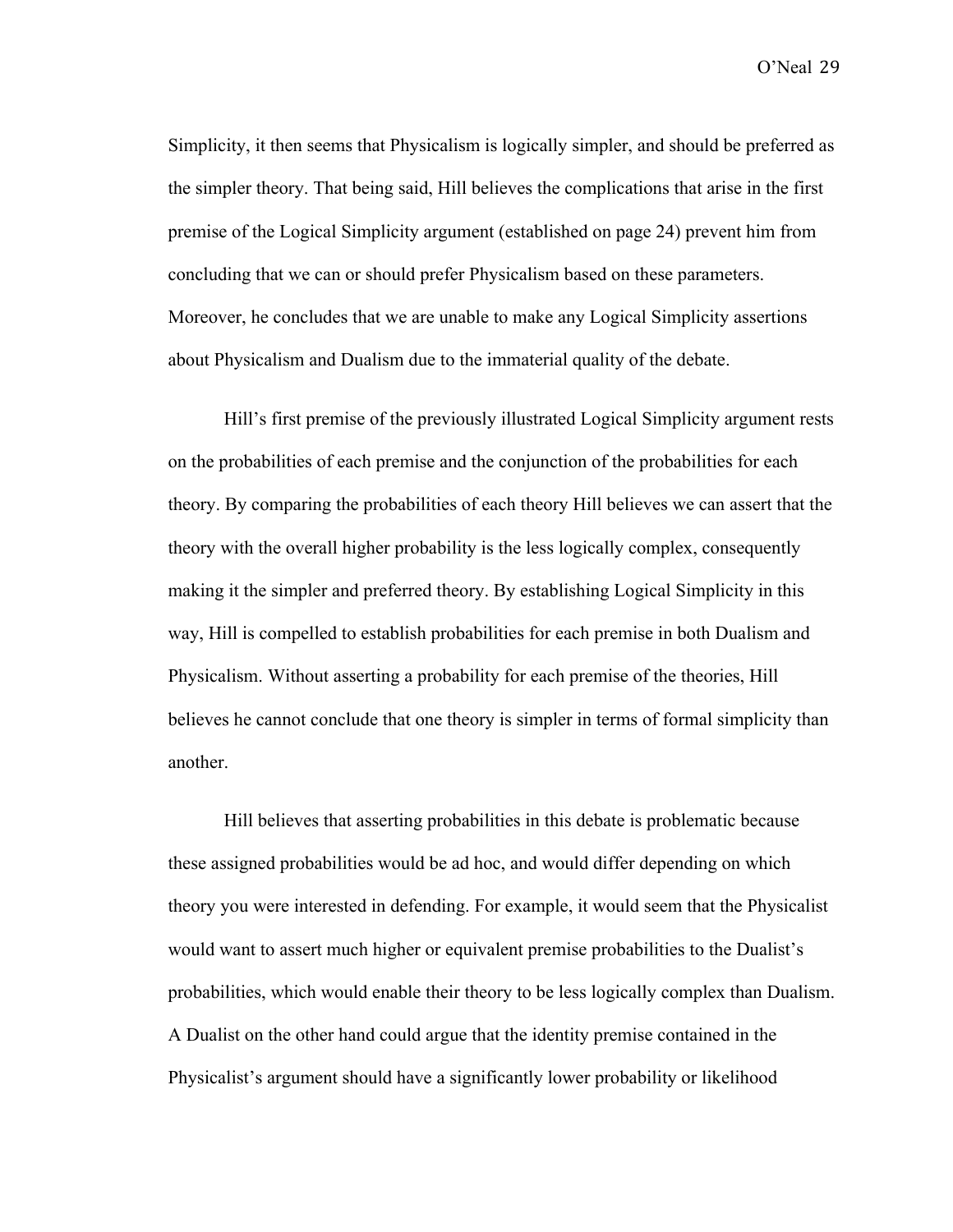because of the strength of the assertion. Because the Physicalist asserts that mental and physical properties are "identical", the Dualist may claim that the probability of this premise should be lowered because these mental and physical states have very different characteristics. The Dualist may assert that the difference in characteristics should lower the probability of being identical. At the same time, the Physicalist could respond arguing that the psychophysical correlation laws the Dualist asserts in their second premise should also have a significantly low probability. Hill concludes that the probability disagreement can never be impartially settled because there is no evidence supporting probabilities for either theory. This then leads Hill to try to settle the mind-body debate through Qualitative Parsimony.

Hill's assertion of Qualitative Parsimony follows the same standard form as that of his Logical Complexity.

Hill's Qualitative Parsimony Argument for Type Physicalism in Standard Form:

- 1. If a theory t1 has a higher degree of qualitative parsimony than a competing theory t2, then all else being equal, there is a good and sufficient reason to prefer T1 to T2 (Premise)
- 2. Type Physicalism has a higher degree of qualitative parsimony than Dualism and the Double-Aspect theory (Premise)
- 3. There is a good and sufficient reason to prefer Type Physicalism to Dualism and the Double-Aspect theory (Conclusion 1,2) (Hill 35).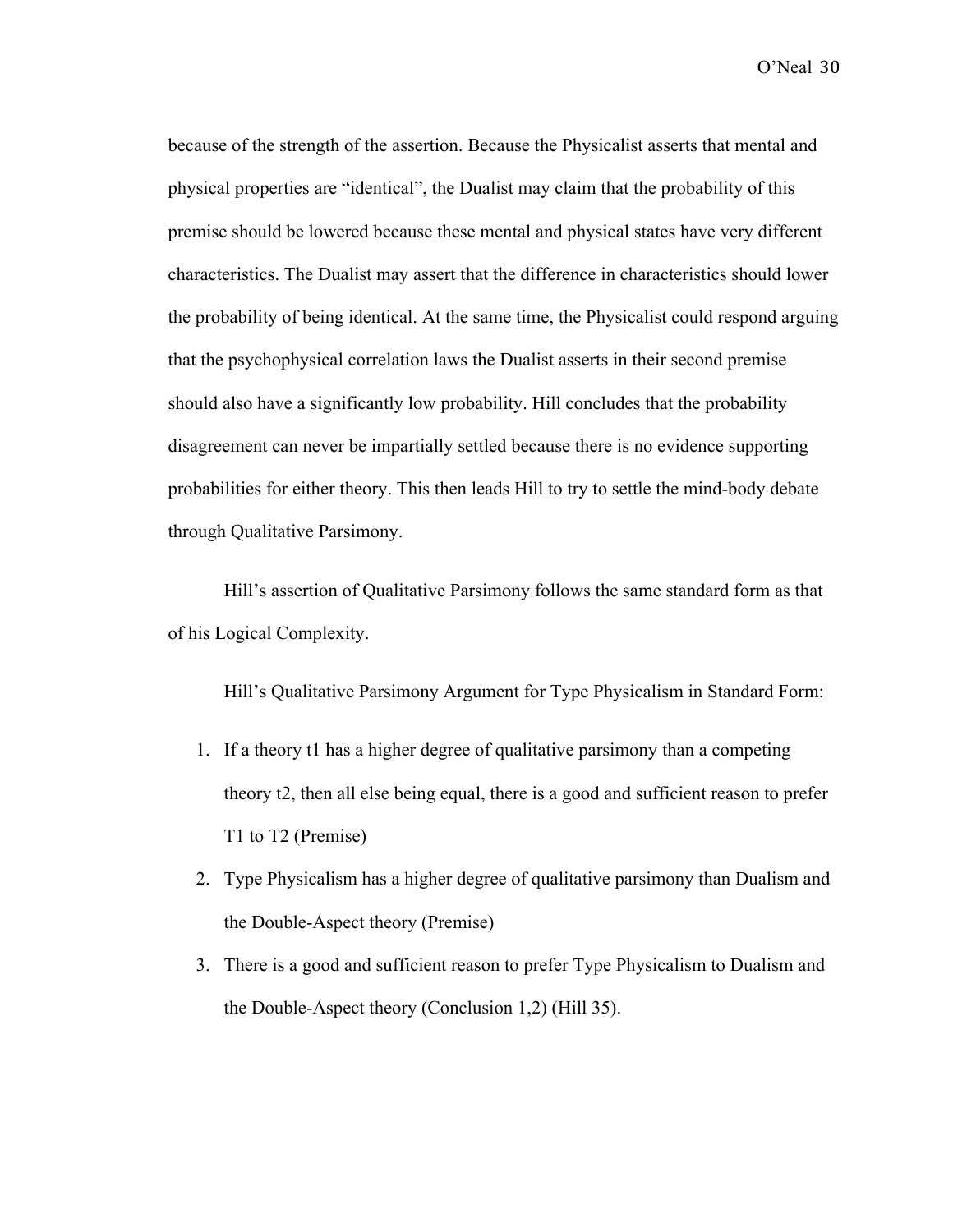Hill's line of argumentation parallels that of his attempt to justify logical simplicity. He believes that the second premise is evident because Physicalism clearly postulates fewer "unreduced events" (Hill 35). Because Physicalism postulates fewer unreduced events, Hill asserts that it is clear that it meets the requirement of the second premise and is ontologically simpler than Dualism. The complications then arise with his first premise, and whether we should conclude that we should prefer one theory over another based on it having a higher degree of ontological simplicity. Hill attempts to justify the use of Parsimony via Bertrand Russell and his justification based on "epistemic safety" (Hill 36). Hill's epistemic safety is in relation to the probability that something is true. One thing is epistemically safer than another thing if it is more likely to be true. In the case of Parsimony, and entities posited, the epistemic safety would pertain to the likelihood of an entity in existing. This appeal to epistemic safety and to probability of truth mirrors Hill's previous attempt to justify Logical Simplicity based on the probability of individual assumptions.

While Hill wrestles with the determination of probability to justify Qualitative Parsimony, he recognizes that the conclusion of probability, and in turn simplicity, can only be settled if one theory can be described entirely as a subset of its competitor. In other words, if one theory's ontological assumptions are not entirely contained in the competing theory's assumptions, the determination of probability based on the ontological assumptions is unattainable. Further, the probability of truth is based on the epistemic risk each theory has, and it seems that, especially in the Physicalism-Dualism debate, both sides take great epistemic risks (Hill 38). Dualism asserts two foreign claims to Type Physicalism, i.e., the existence of nonphysical characteristics, and the existence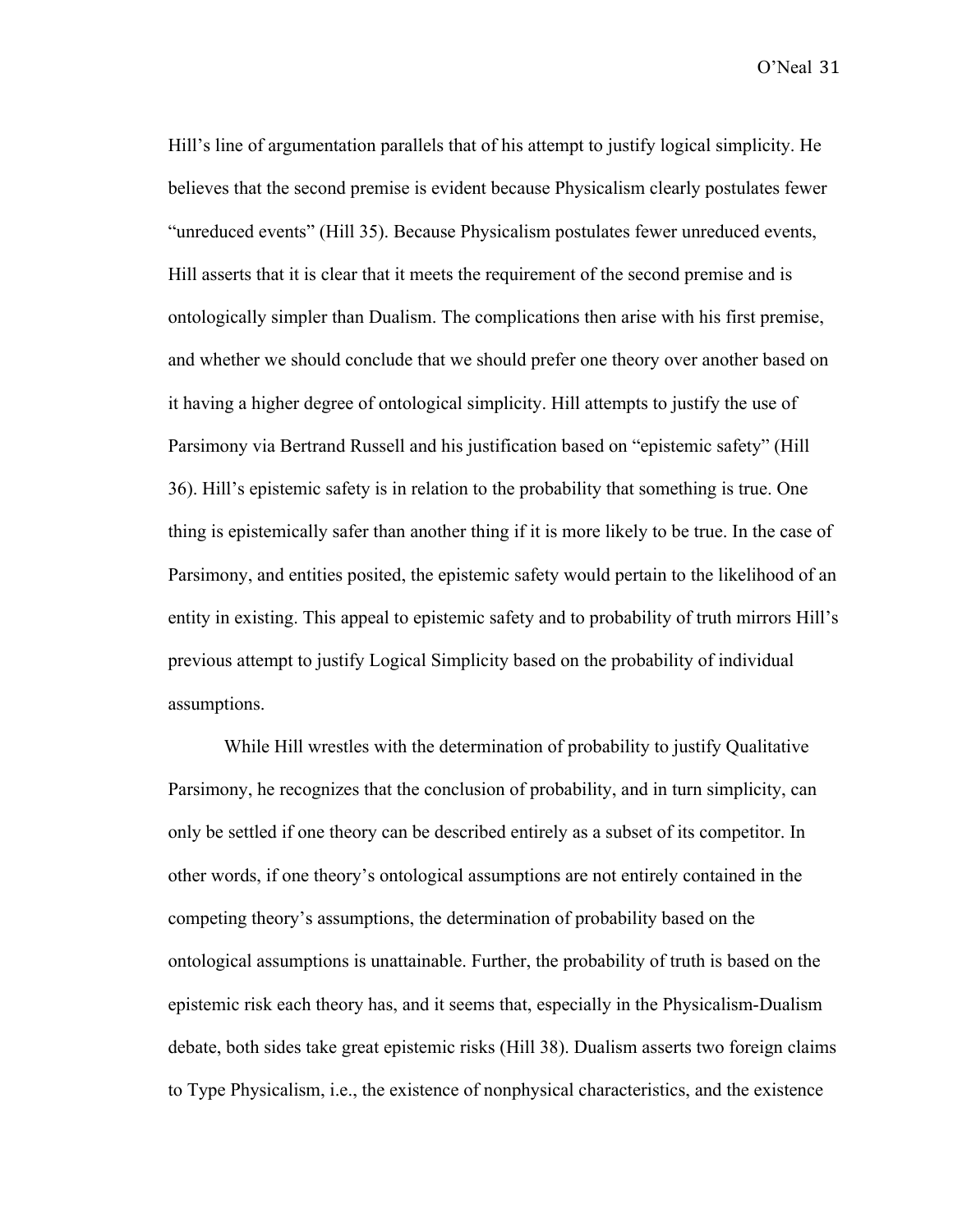of nonphysical events, while Type Physicalism denies that sensory characteristics are nonphysical and denies that sensory events are nonphysical (Hill 38). In this way it seems that both the Physicalist and the Dualist take risks that can neither be proven nor shown to be the negation of their opponent. The Russellian argument is then fruitless for the Parsimony assertion as it is entirely based on this idea of epistemic risk. Without the probabilities of truth certainty, neither can conclude that their theory is more epistemically certain and the first premise from Hill's argument for Qualitative Parsimony cannot hold.

To avoid the complete denial of Qualitative Parsimony for Physicalism, Hill attempts to settle the first premise based on an appeal to aesthetic intuitions. Hill states that, "theories with comparatively few existential commitments tend to appeal to our aesthetic sensibilities" (Hill 40). Because Physicalism provides a more unified and uniform explanation of the universe (since everything can be explained in physical terms without having to add the mental properties as something separate), he believes we should prefer it based on our aesthetic intuitions. This appeal to the aesthetic provides a strong positive argument for the Physicalist on the basis of Parsimony. The Dualist would have to accept that their interpretation of the universe is less uniform than the Physicalist's because of their compulsion of positing distinct mental properties and states. That being said, if the Physicalist does assert this form of Occam's Razor, it is completely dependent upon these "aesthetic intuitions" that we all may or may not share. Moreover, if the only positive argument for Physicalism is based on an aesthetic intuition that may or may not be equally shared by everyone, the Physicalist's appeal and argument for being a comprehensively "simpler" theory is significantly weakened. Not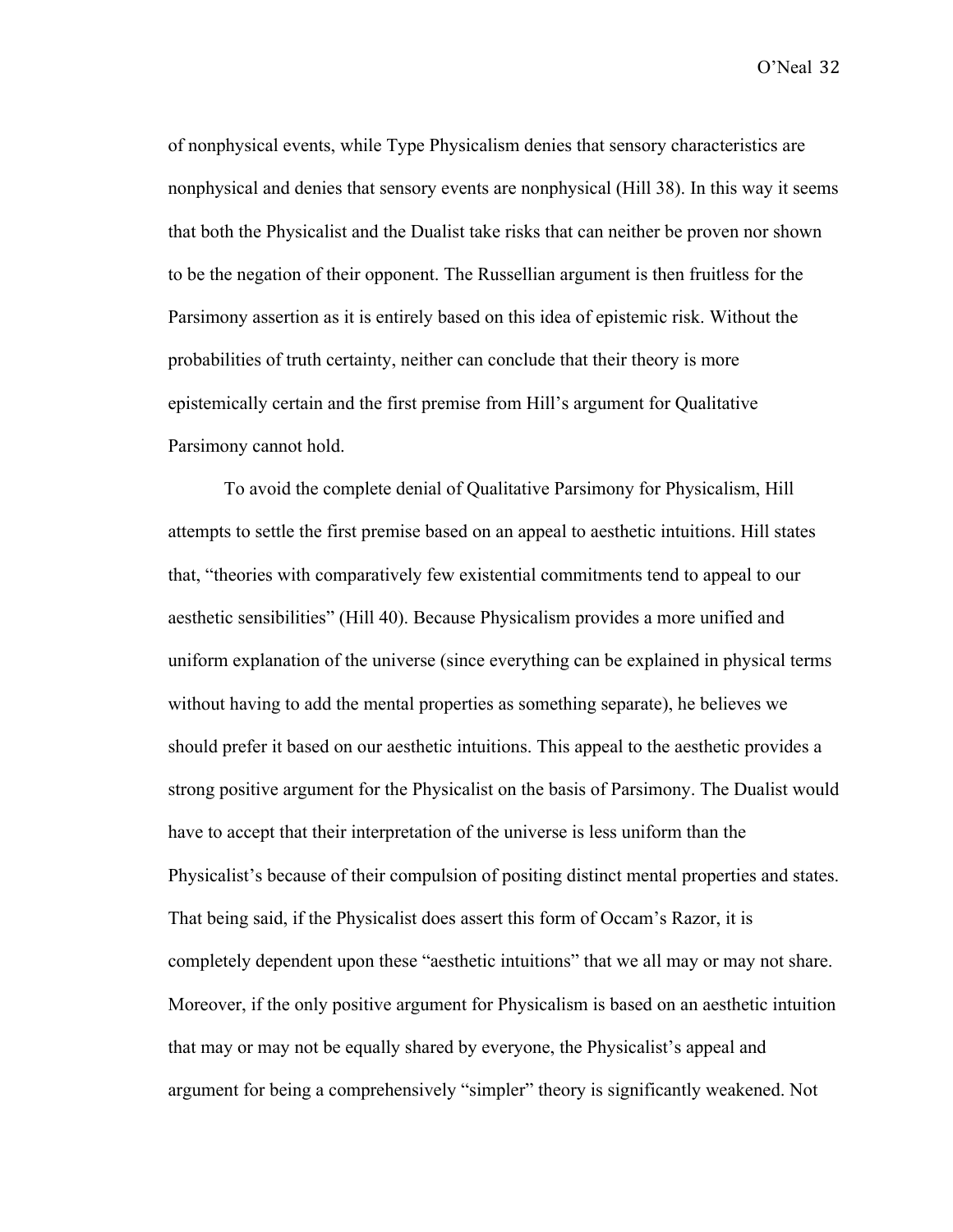only is this a weak argument based on its possibly narrow appeal, but it also is founded on merely an intuition about how we believe the world should work. If the Physicalist is to accept that their main positive argument is based on a theory that may not be accepted by everyone (aesthetic Occam's Razor) and is based solely on intuition, they significantly weaken their positive argument against the Dualist, possibly to extinction.

At this point it is important to reflect on the assertions made by both Smart and Hill. As previously stated, Smart asserts Qualitative Parsimony and Subjective Simplicity without a significant explanation or argument for either. Similar to Smart, Hill argues for Qualitative Parsimony, eventually concluding that its only justification in the context of this debate is dependent upon an appeal to our aesthetic intuitions. Hill differs from Smart by implementing an argument based on Logical Simplicity. He eventually concludes that Logical Simplicity cannot be used in this context because of its emphasis on probabilities. He determines that any assignment of probabilities in this case would be highly problematic and disputable. Hill then seems to discredit the use of Logical Simplicity in this debate leaving only Smart's assertion for Subjective Simplicity and Hill's aesthetic appeal of Qualitative Parsimony as possible interpretations of Occam's Razor in the philosophy of mind.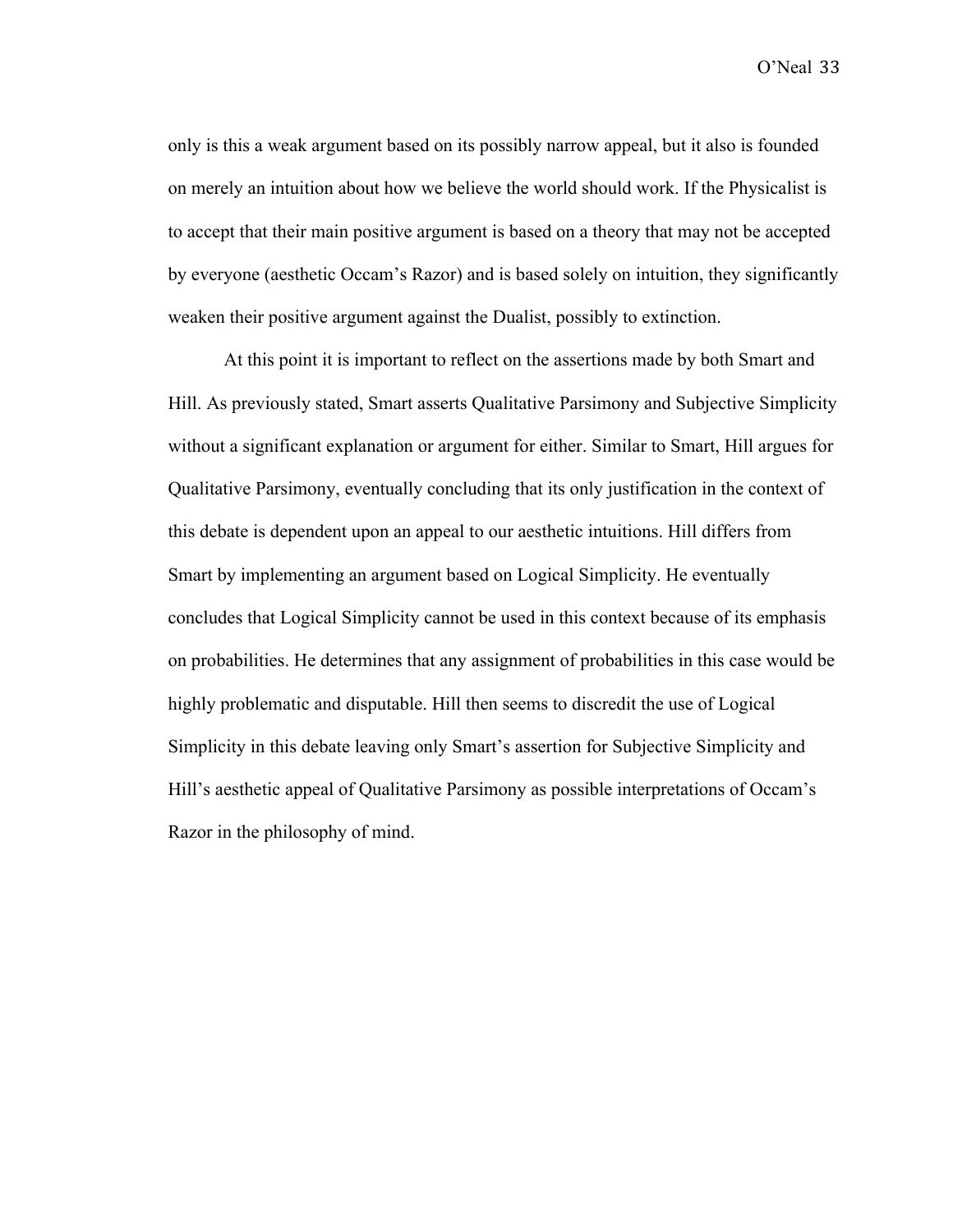

Chart J shows Hill and Smart's applications of Occam's Razor previously introduced

Through Hill it seems that the arguments for Logical Simplicity has been defeated with and Quantitative Parsimony has been reduced to a weak justification on aesthetic intuition. The final interpretation introduced was alluded to in Smart as Subjective Simplicity. I will now attempt to expand what I believe Smart's argument is for why Physicalism is subjectively simpler than Dualism. This interpretation is illustrated when Smart discusses science's increasing ability to describe everything in terms of its physical arrangement. Smart first asserts that science has been able to describe everything in terms of the physical world except for the mental properties associated with human's states of consciousness. He claims that this correlation between mind and body does not additionally "help" describe the phenomena of human experience (Smart 142). It appears that Smart believes the correlation between mental states and physical states does not give any supplementary explanation about the human experience because these mental states are unobservable and immaterial, so we are not able to further assess the "correlation" they may have with our physical states. If this correlation does not benefit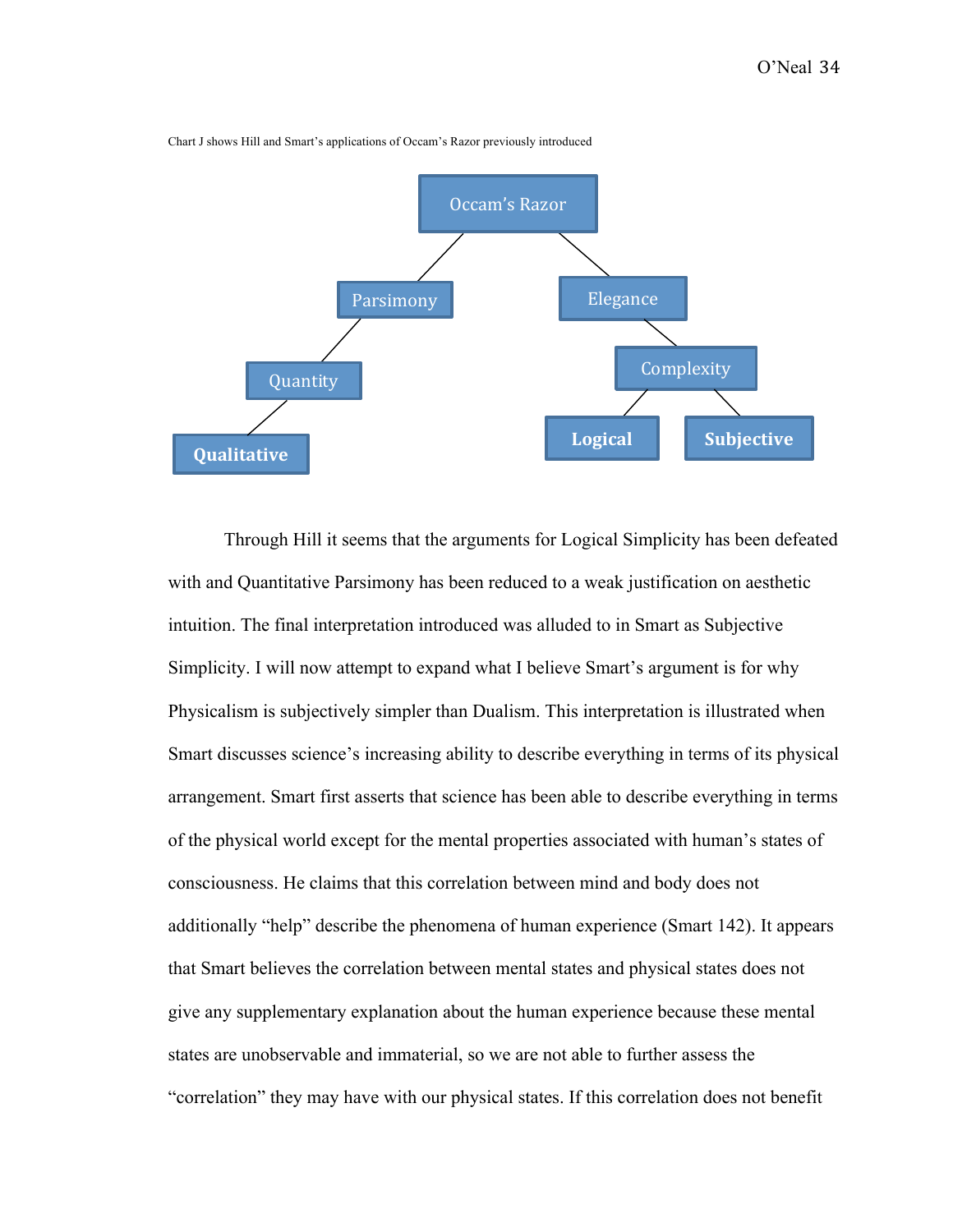us in explaining the phenomena of human experience, and it posits an extra entity that cannot be explained like everything else can in our world, Smart concludes that these posited mental states correlated with our physical states are "unbelievable" (Smart 142).

My expanded version of Smart's argument asserts that we should not only deem Physicalism ontologically simpler, but syntactically simpler as well. This is illustrated when he discusses the believability of the theory, and how implausible Dualism seems for asserting an extra entity that is the only thing working outside of our complete understanding of the world. Because everything else can be explained in physical terms, and we have no proof for these non-physical mental sensations, Smart states that the theory appears far more complex without the existence of any further explanatory power. The complexity implemented in Smart's assertion of Occam's Razor appears to be the same complexity encountered in the previous chapter's Copernicus/Ptolemy example, where Ptolemy's explanation of planetary motion seems to be far more complicated and incomprehensible than Copernicus's. This form of simplicity then focuses on how the theory's hypotheses are believable in comparison to the entities posited, making it an implementation of Subjective Simplicity.

In his book *Philosophy of mind,* Jaegwon Kim discusses the Subjective Simplicity interpretation of Smart's argument, and whether Smart's conclusion of simplicity is valid. He divides simplicity in the ontological and syntactic parameters we have previously discussed, and argues that Smart's assertion is one based on the syntactic parameter. Similar to my interpretation of Smart's argument above, Kim asserts that Smart believes Physicalism explains the universe in a much less complicated way than what would be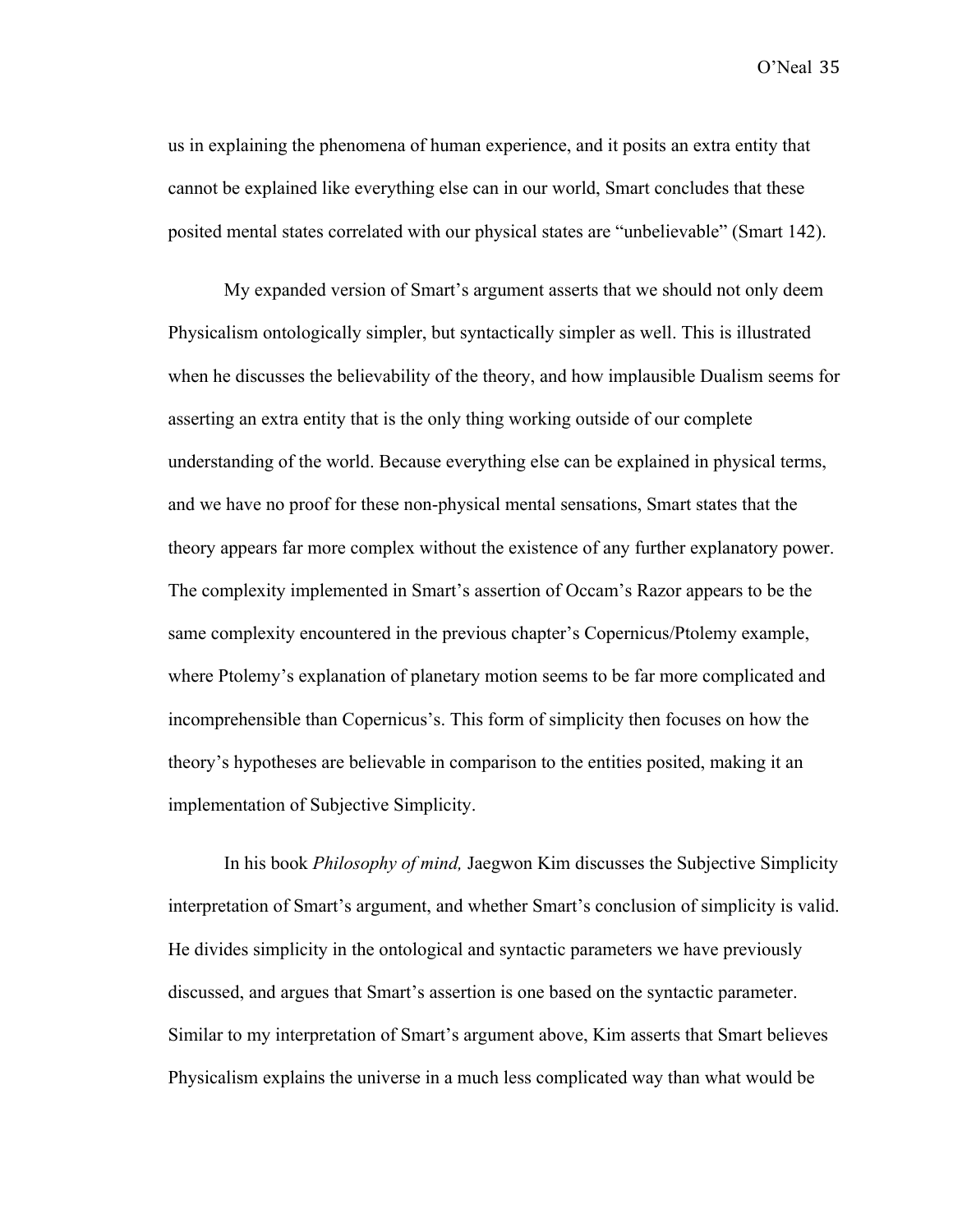necessary if we were to assert psycho-physical correlations instead of psycho-physical identities. Kim concludes from Smart's line of thought that the psycho-physical identities not only simplify our theory of the universe, but keep it in the explanation of physics. But reflecting on Smart's argument Kim goes on to ask, "Doesn't the psychoneural identity theory *merely replace* psychoneural correlations with an *equal* number of psychoneural identities, one for one?" (Kim 101-102). Kim's question contests Smart's assertions that his Physicalist world would contain fewer assertions (syntactically) than the Dualist's. Because Smart argues from a syntactic simplicity standpoint, Kim is able to assert, at the very least, that Smart's identity theory claims the same amount of non-reducible assertions as the Dualist. Kim states, "Moreover, these identities are not deducible from more basic physical-biological laws any more than the correlations are, and so they must be countenanced as fundamental and ineliminable postulates about how things are in the world" (Kim102). The Dualist must make a claim about correlations for every mental and physical property that occurs, but the Type Physicalist must also assert the identity each time, equalizing the amount of fundamental postulates each theory has.

Is Physicalism more complicated than Dualism based on antecedent plausibility? Antecedent plausibility in this case seems to correspond with what we determined in the previous chapter as Subjective Complexity and our interpretation of the complexity of theories. On reflection it appears that Physicalism makes a strong claim about two states that behave in different ways being identical. By the word "strong" I am implying two factors about the identity thesis and its relation to plausibility. The first implication of the identity theory's strength corresponds what type of statement it asserts. Jaegwon Kim briefly discusses the implication of the strength of the identity thesis when he states, "The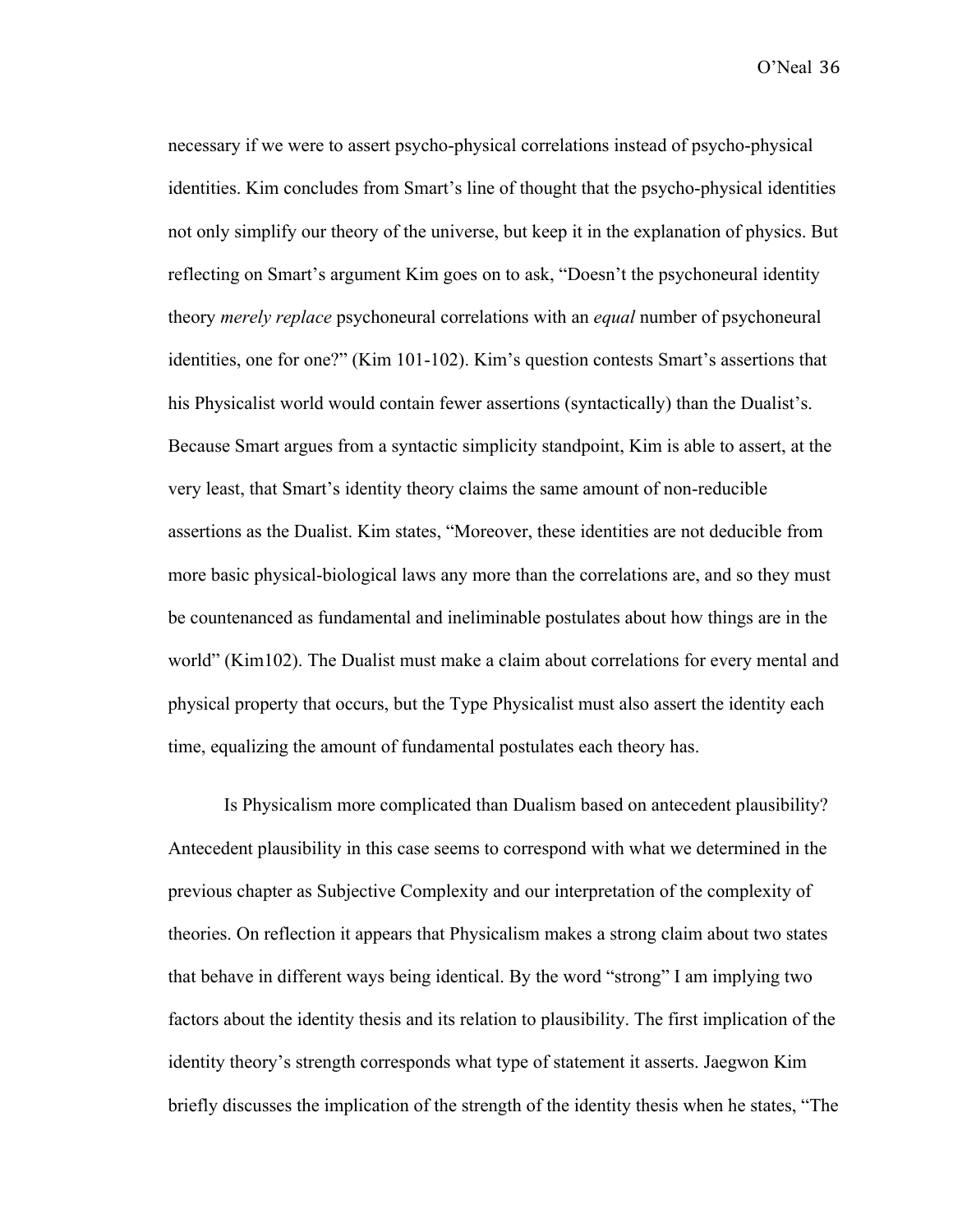identities are empirical just like the correlations, and they make even stronger modal assertions about the world, going beyond the correlations" (Kim 102). The assertion of identity is a stronger claim in this case than the correlation statement because it is asserting two things that occur *must* be identical.

The second factor that raises a possible issue of antecedent plausibility follows from this stronger modal assertion, and from the different properties that the mental and the physical seem to possess. Although they occur simultaneously, there seems to be a clear distinction between the kind of characteristics that mental and physical states have. This distinction of properties in addition to the strength of the modal condition Physicalism entails causes hesitation about the plausibility of the identity theory. Because Physicalism makes this strong identity claim about two properties that seem vastly different, does Subjective Simplicity indicate that Dualism is the simpler theory? Keeping in mind the strength of the identity claim, it would seem that the weakest claim we can make is that physical and mental properties happen simultaneously or are correlated. A stronger assertion would be that one property causes another, and an even stronger assertion would be that the two things are identical. If this is true, then it would seem Physicalism is the more Subjectively Complex theory because it forces us to grasp a stronger claim without evidence of this identity. The Physicalist may respond that Dualism is harder to grasp because we have no evidence of anything outside of mental states interacting with the physical world, making mental properties more implausible, but aren't these qualities fundamentally different from everything we encounter? Additionally, it is a quality of these mental properties to interact indirectly with the physical world, so we would not be able to observe them physically.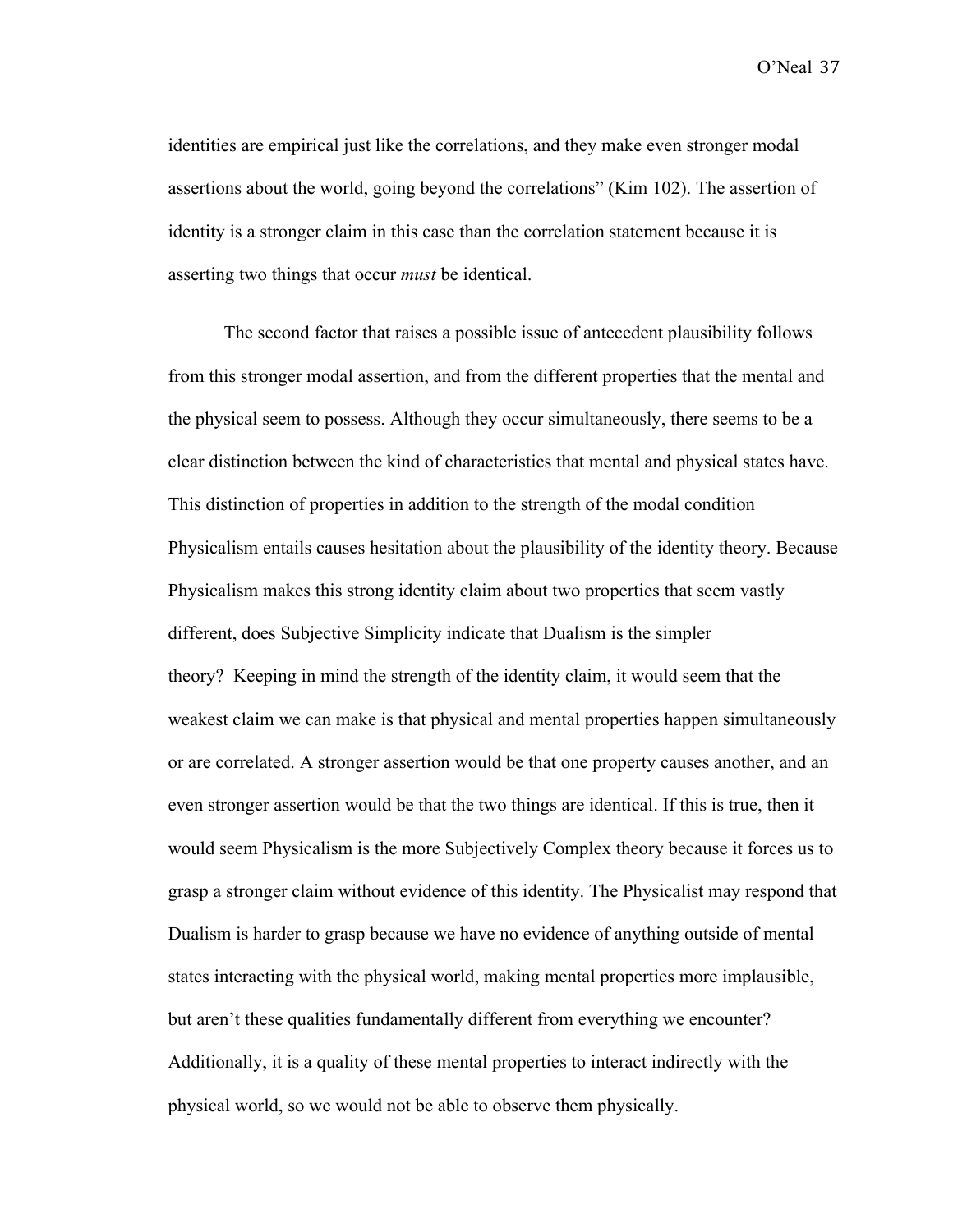At the very least, if we have two quasi-conflicting ideals (even in only the complexity aspect) do we disregard that category and use another, more settled/less disputed category? Is this fair to the Dualist or is this just another ad hoc proposal by the Physicalist? Moreover, if we look to other cases to justify what we do here, we see it ranges widely and the decisions have no formal standard to go by. With this we progress to a separate discussion of Occam's Razor and how John Heil believes the principle should be applied.

## **III. Are we properly using Occam's Razor?**

In the previous section I discussed several interpretations and applications of Occam's Razor in philosophy of mind. Smart, Hill, and Kim all represented either defenders or attackers of these given interpretations. John Heil presents a separate view of Occam's Razor in philosophy of mind, reflecting on how Occam's Razor should be applied more generally. In his book *Philosophy of mind* Heil writes,

There is no guarantee that the world is a simple place. Such matters, however, needn't detain us. We are bound to judge competing theories on their merits. We can think of Ockham's Razor, not as a principle that tells us how the world is organized, but as one that encourages us to place the burden of proof on proponents of "less simple" theories (Philosophy of mind, Heil 39).

Although Heil discusses Occam's Razor in the context of Epiphenomenalism and other competing Dualist theories, his view on the purpose of Occam's Razor closely relates to the discussion at hand. Heil's position is that Occam's Razor is purely a principle that calls for an account by the less simple theory as to why it is less simple Heil's belief that Occam's Razor is a principle requiring the more complicated theory to provide further explanation shifts the burden of explanation to the complicated theory. In other words,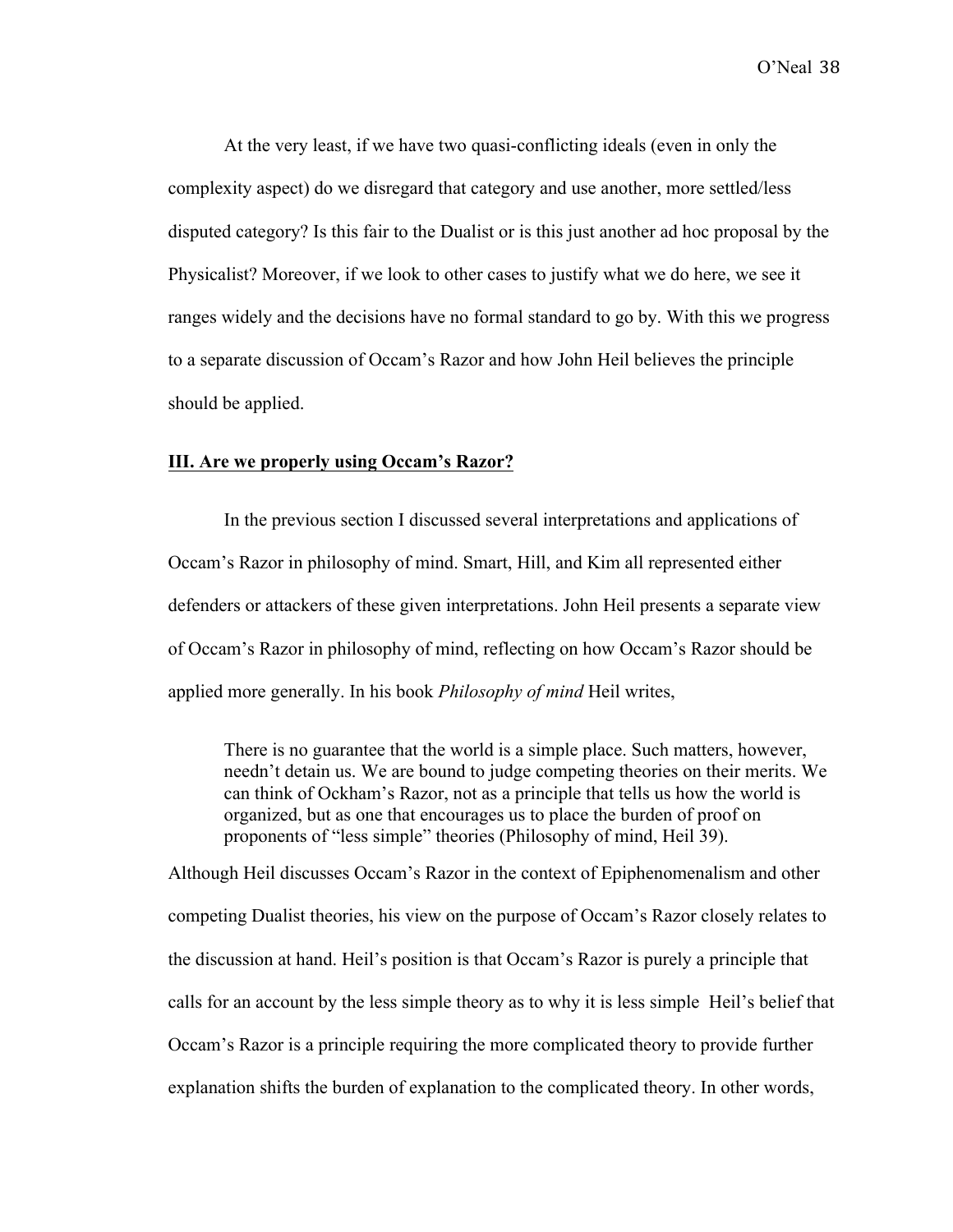Heil's Occam's Razor may require a theory to provide further explanations, but the principle itself does not assert its own view about whether or not our universe is set accordingly.

Heil's reflection on the application of Occam's Razor as a whole distinguishes it from the previous philosophers mentioned because he rejects the view that Occam's Razor is a principle that can be applied as a tiebreaker. While Smart, Hill, and Kim appeared to assert the use of Occam's Razor as something that would grant a preference for one theory over another, Heil claims Occam's Razor is merely a burden-shifter. To be put more clearly, Heil rejects the assumption that each philosopher prior to this worked under, namely, the "simpler" theory should be preferred. He seems to assert that there is no basis for this idea that simplicity should win-out on inherent grounds, since "there is no guarantee that the world is a simple place", therefore rejecting this principle as a decision principle. Heil's formation of Occam's Razor appears to be as follows: if two theories explain the same phenomena, and one theory is less simple than another, the more complicated theory has a burden of proof to explain why it is more complicated. No portion of Heil's Occam's Razor states that the simpler theory should be preferred. Considering this new perspective of Occam's Razor, it seems that the Physicalist would push the burden of proof on the Dualist, and the Dualist would assert that they could further explain phenomena like mental properties better than the Physicalist. Given both of their biased positions, there could never be a definitive resolution following an attempted shift of the burden of proof.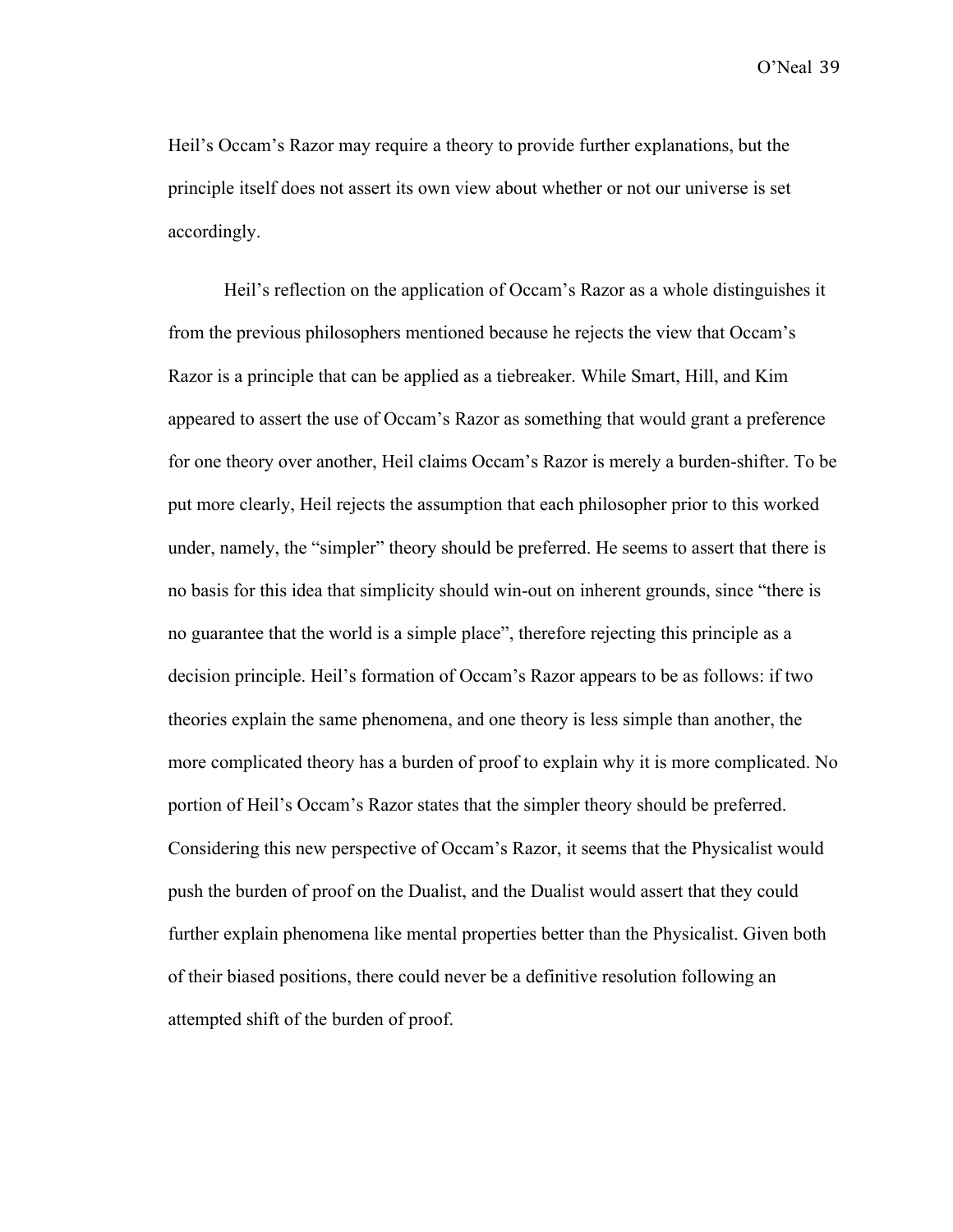## **IV. Is Occam's Razor warranted?**

I have discussed many interpretations of Occam's Razor, some raised historically by philosophy of mind-ers like Smart, Hill, Kim, and Heil, and some created in the context of my own discussion of the many implementations of Occam's Razor, but have felt dissatisfied with the multiplicity of conclusions. I have introduced three separate interpretations of Occam's Razor in philosophy of mind: Subjective Simplicity, Logical Simplicity, and Qualitative Parsimony. Hill demonstrated the deficiency of the use of Logical Simplicity and was forced to accept only an aesthetic intuition justification of Qualitative Parsimony. Finally, I presented an argument from Jaegwon Kim and an argument from myself discussing the problem of endorsing Subjective Simplicity in this subject. Heil's statements about Occam's Razor introduced a separate perspective of its purpose in general as a burden shifter rather than an arbitrator of choice. I applied our current Physicalist/Dualist debate to Heil's version of Occam's Razor, finding myself again unsuccessful in applying Occam's Razor in this specific field. Through this chapter I have found two central problems in the application of Occam's Razor in philosophy of mind: 1. Its variety 2. The weakness of the individual arguments. The first issue that arises with Occam's Razor in Philosophy of mind stems from its wide range of implementations with multiple ad hoc conclusions.

In several portions of this chapter I have shown ad hoc assertions and justifications for Occam's Razor in this field. Whether Occam's Razor is based on probabilities, understandability, or aesthetic appeal, the argumentation for which theory fits the "simpler" criteria appears equally arbitrary on every occasion. The variety of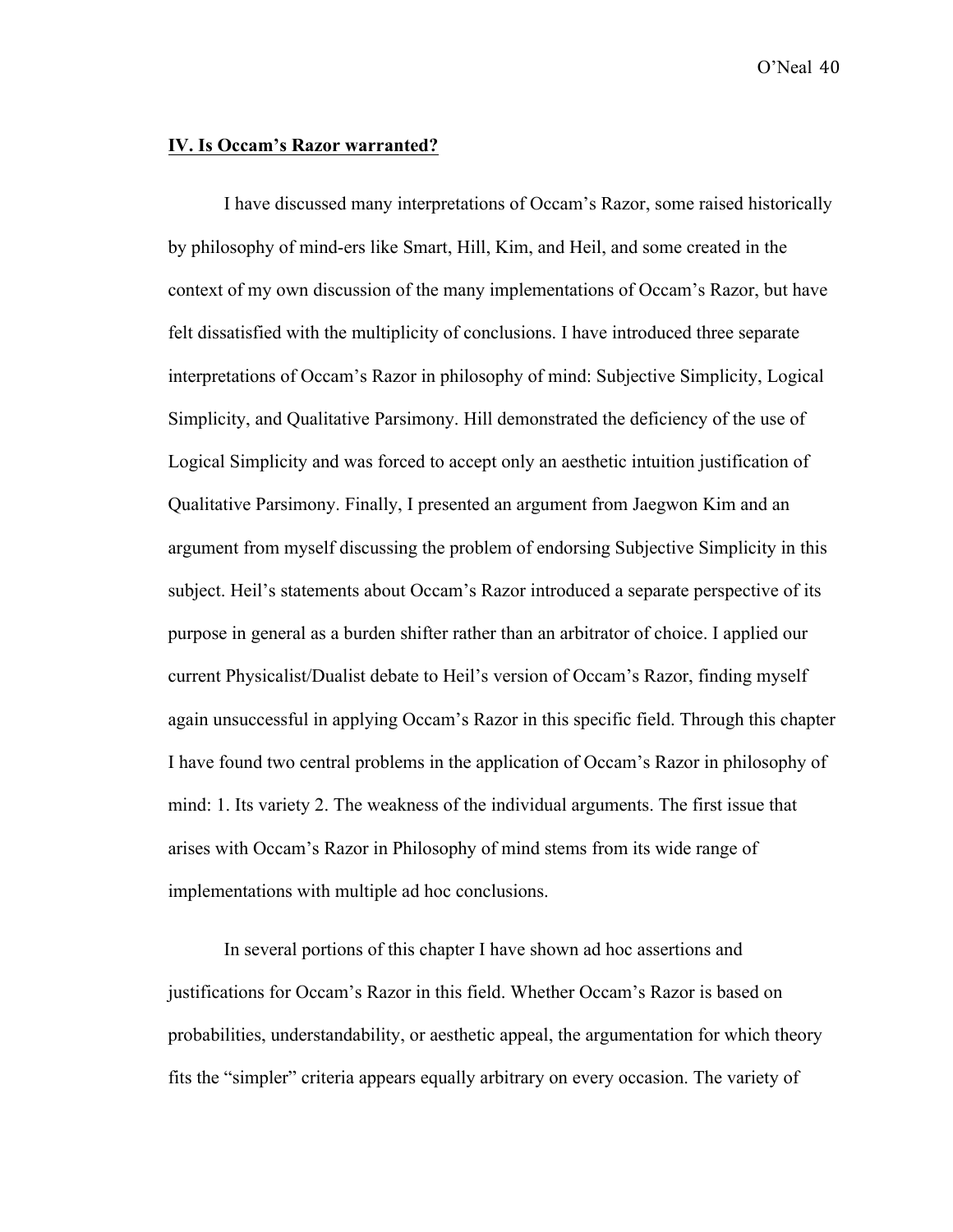interpretations of Occam's Razor also gives freedom to both sides to assert that their theory as simpler because of a given category of simplicity. As Hill has pointed out, Logical Complexity could support the Dualist or the Physicalist, depending on who is asserting the probabilities. Additionally, the Physicalist can assert Ontological simplicity according to Hill so long as it is accepted as a modest proposal based on aesthetic intuitions (something clearly the Dualist would assert was question-begging). Kim also points out possible implications about simplicity that to the very least implies a tie between the Dualist and the Physicalist, with the possible inference of the Dualist theory being more antecedently plausible (therefore simpler). Heil then points out that this form of Occam's Razor is a misinterpreted view, and Occam's Razor should only be discussed as a principle calling for further explanation. In any case, the appearance of Occam's Razor in philosophy of mind leaves the implementer with freedom to decide simplicity, indicating its deficiency as a legitimate principle.

With the flexibility of Occam's Razor leading to multiple conclusions, it raises the question of whether this malleable principle has a single overriding interpretation which gives a definitive answer of which theory is essentially simpler. Because of my exploration of the many interpretations of Occam's Razor in philosophy of mind, I am pessimistic about the determination of one category of simplicity as the fundamental category that will give a resounding answer as to which theory is the simpler theory. That being said, the weakness of simplicity arguments as a collective indicates that a single fundamental category of Occam's Razor would be futile as each argument of Occam's Razor presented in this paper has been foiled by its competitors.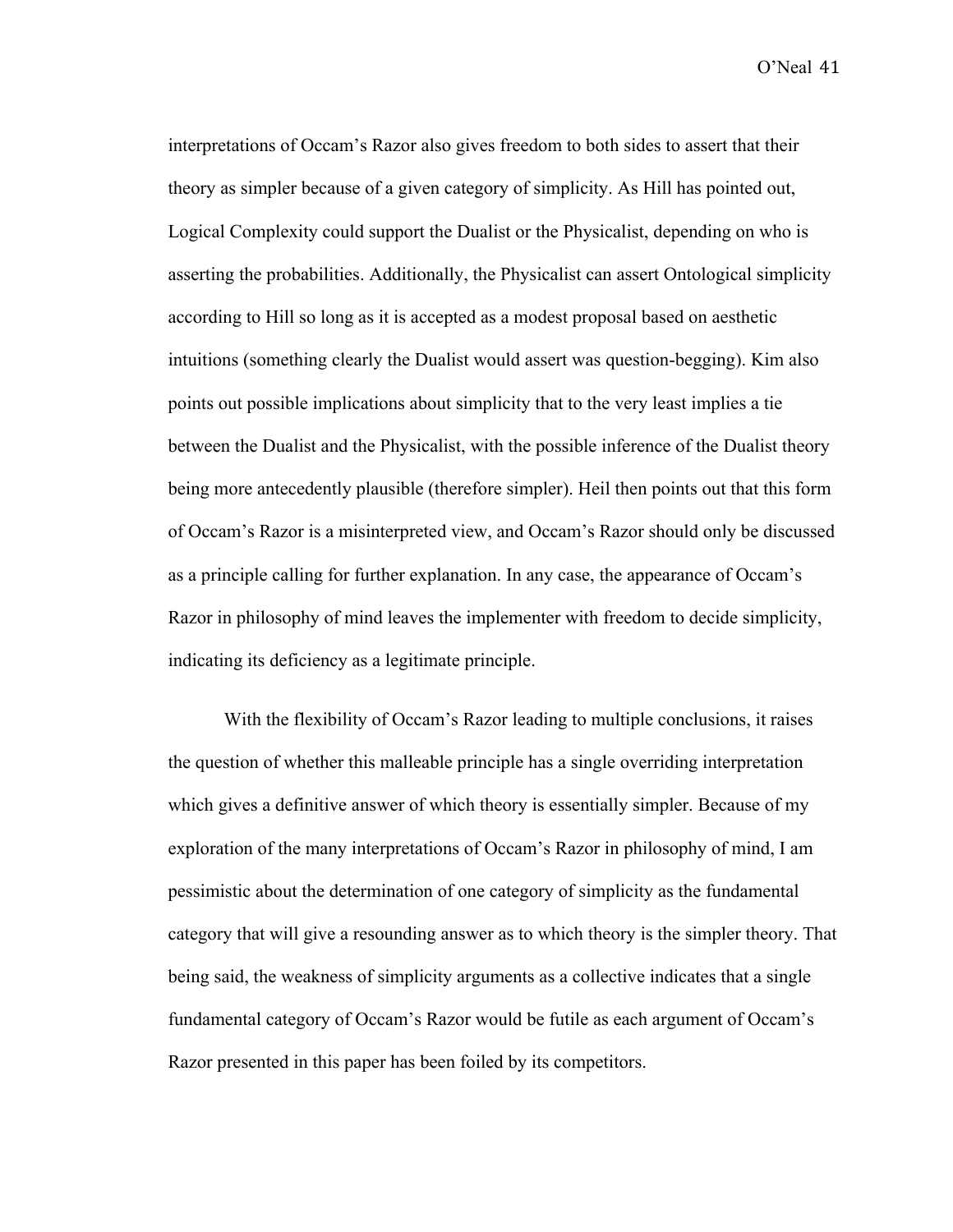With my refutation of the multiple applications in mind, I turn to a different criticism of the implementation of Occam's Razor in the Dualism/Physicalism debate. In his book *The Conscious Mind* David Chalmers asserts that Occam's Razor cannot be applied at all in this field without the assessment of any interpretations of Occam's Razor. In chapter 4 of *The Conscious Mind* Chalmers writes,

The first reason to prefer Physicalism is *simplicity.* This is a good reason. Other things being equal, one should prefer a simpler theory over one that is ontologically profligate. Ockham's Razor tells us that we should not multiply entities without necessity. But other things are not equal, and in this case there *is*  necessity. We have seen that Physicalism cannot account for the phenomena that need to be explained (Chalmers 169).

So it seems that Chalmers believes that Occam's Razor cannot even be considered as a positive argument in this debate based on Physicalism's inability to explain phenomena to the same degree as Dualism. If Chalmers is right about the unequal explanatory power, then it seems apparent that we could not automatically prefer Physicalism based solely on the fact that it is simpler. Just as the previous chapter illustrated with several examples, Occam's Razor is only a warranted arbitrator when things are equal explanatorily. Again, all of this criticism of the use of Occam's Razor in the field of philosophy of mind is dependent upon the establishment of whether Dualism and Physicalism have or lack the same explanatory power. Chalmers will not even consider the validity of the arguments of Occam's Razor in the debate, because he thinks the principle as a whole cannot be applied in this circumstance.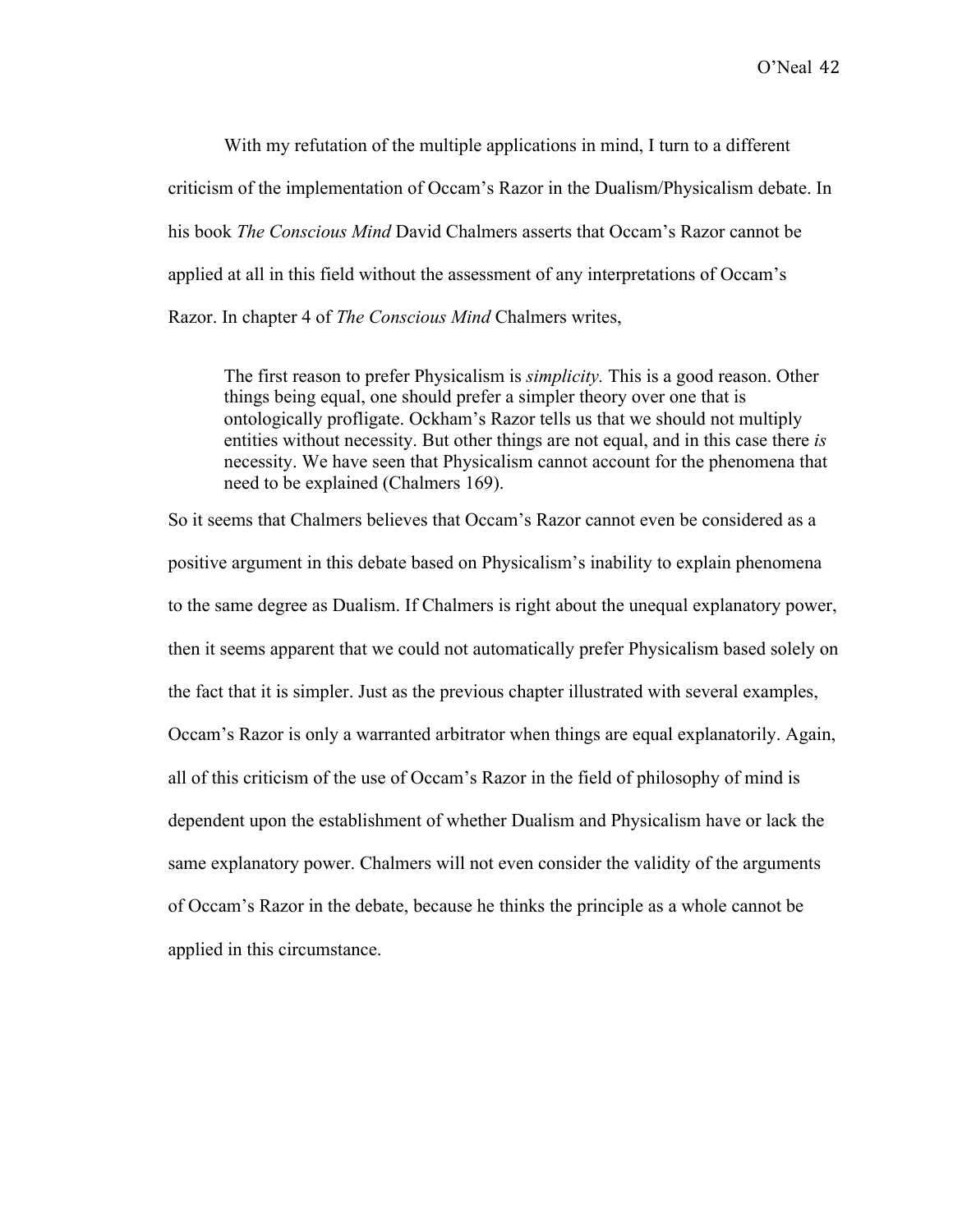## **Chapter 3: Conclusion**

The examination of Occam's Razor in the context of philosophy of mind has illustrated problematic aspects of the principle as a whole. As I consider the multiple interpretations that were possible in the Physicalism/Dualism debate, I have recognized the freedom and responsibility required for an implementer of Occam's Razor in any field. Because there are so many interpretations of simplicity, it provides many possibilities in which one theory can be simpler than another. This provides the implementer with many opportunities to assert that one theory is the simpler one, initially appearing as a positive aspect of the principle. But as this paper illustrated, the wide range of interpretations provides possibility of contention between them, complicating the principle's implementation. I have also found that the variety of applications of Occam's Razor requires the explicit explanation of how one theory is simpler than another. As Hill's work demonstrated, the declaration of simplicity is far more complicated than stating that one theory is simpler than another. In fact, it seems that the further one tries to justify their draw towards simplicity, the harder it seems to concretely explain why one theory is better than another based on these parameters.

With all of this in mind I consider the draw towards simplicity in other fields like science. I also feel the intuitive attraction towards simplicity that scientists reason with, but now I am perturbed by examples like Vulcan and Neptune. Contemplating the apparent contradictions present in Occam's Razor and the difficulties that are introduced with its many implementations, I believe we hinder ourselves by considering it a principle than can be readily applied.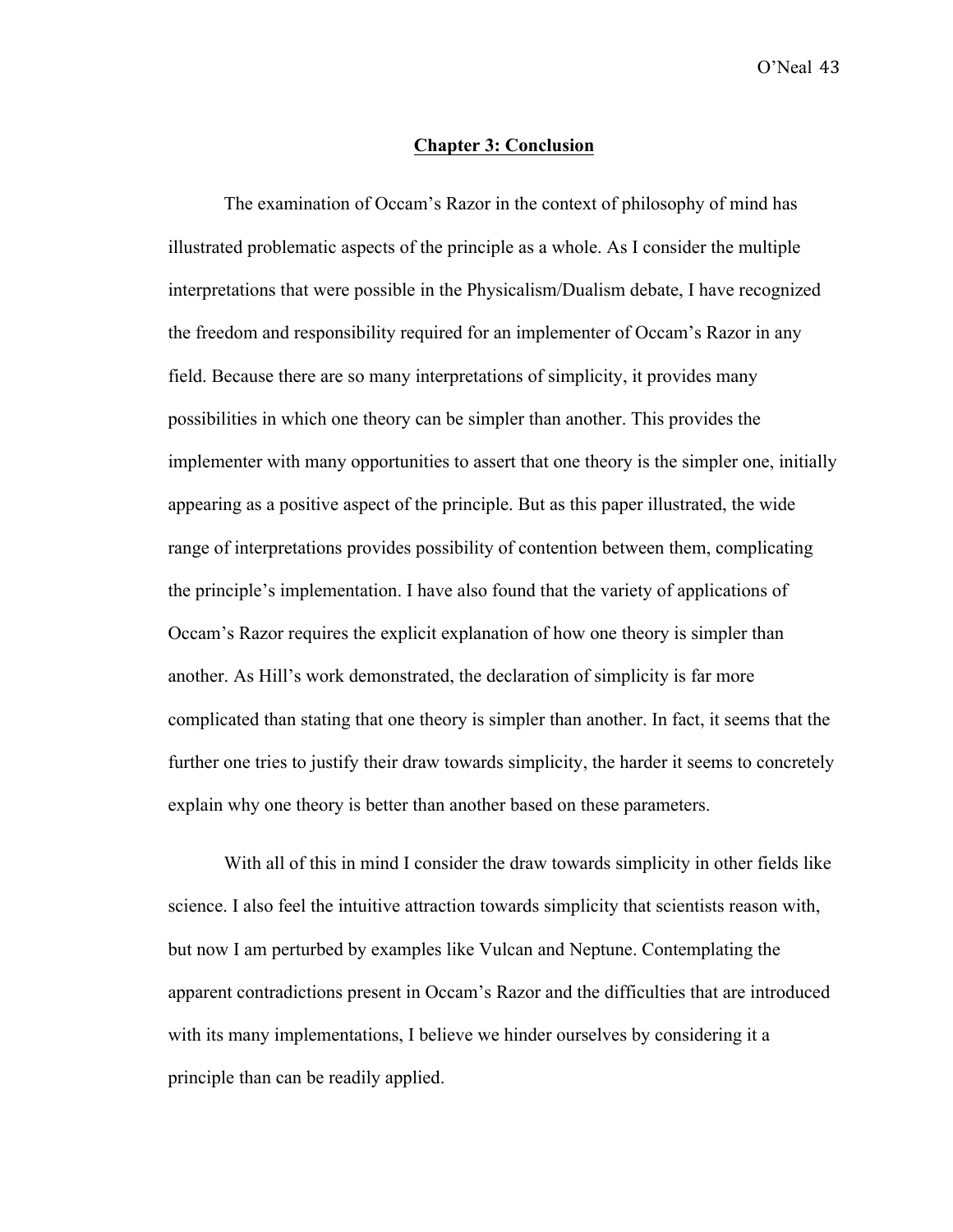If one is to apply Occam's Razor it must be thoroughly explained and justified in the correct context instead of using it as an assumed maxim. If one is to apply Occam's Razor in a given field, it also seems pertinent to include information about the subject they are using the principle for. If someone attempts to apply Occam's Razor in more abstract fields like philosophy of mind, they will run into the probability/epistemic safety problem we encountered earlier. If another person wants to apply Occam's Razor to two competing theories in concrete science, they will more readily be able to apply probabilities and epistemic safety into their simplicity considerations. If yet another person wants to merge the two fields and tries to apply Occam's Razor to something like the positing of unobservable planets, they will be able to consider probabilities, but to a limited degree. Comparatively, a person could try to apply Occam's Razor with their aesthetic intuition of the simplicity of the world in mind in order to justify their reasoning for application. The simplicity principle's application may appear intuitive, and easily employable, but this paper shows that it requires much more explanation from the implementer.

In any case of implementation, much explanation and justification for applying simplicity in the correct context is involved, and even the preference of the simpler theory over the more complicated is not a given. As Heil showed, the mere fact that one theory is simpler than another may only indicate a shift of burden to explain, but not an overall preference for the simpler theory. Through charts and explanation I have established and expanded the assumed categories of Occam's Razor beyond just Parsimony and Elegance. My explanation of the newly formed categories has also illustrated the extent of intricacy in Occam's Razor's application. I also discussed the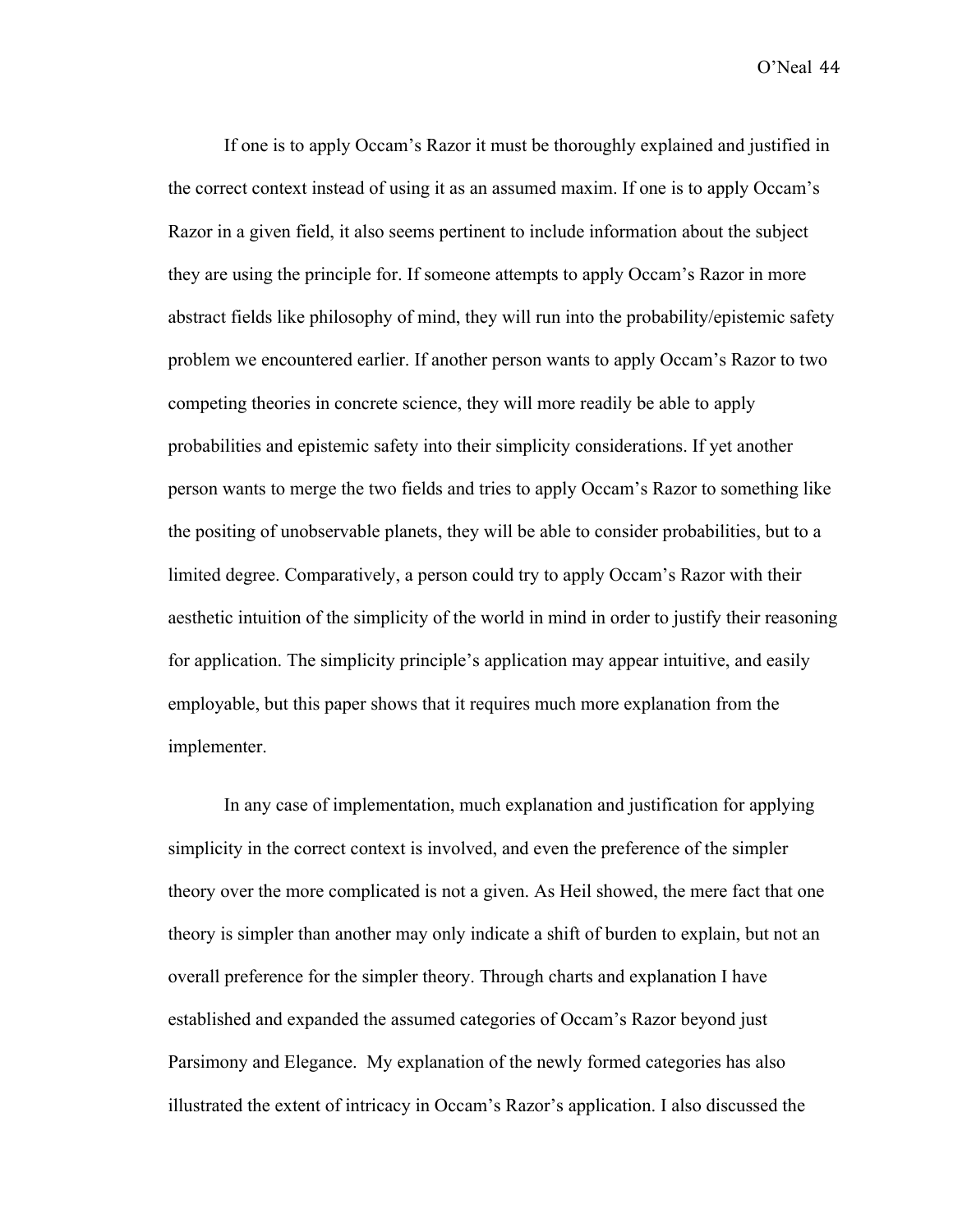difficulties that arise in attempting to solve the problem with a hierarchical system since each case seems to differ in its application of Occam's Razor.

This paper's discussion of the many forms of Occam's Razor has alluded to a rough and malleable definition of what it means to be simple, and how it makes a theory more preferable than its competitor. With this in mind, it seems to generate a more general question about why we prefer the simpler theory in the case of equal explanatory power. Why do we not prefer the more complicated theory, or refrain from judgment, if both theories are able to explain the same thing? In the context of philosophy and science, it almost seems counter-intuitive to support a theory without sufficient evidence other than a general and malleable principle. Why should we rest on the simpler theory if the principle of simplicity clearly introduces more complications and questions? It may not benefit us to in our continued progress in philosophy and science to champion the more complicated theory, but I think we should be equally unsatisfied with supporting the other theory "for the sake of simplicity". If two theories truly do provide the same explanatory power, one should not be satisfied with choosing either and should pursue more explanation in support of one theory. Put differently, this paper has shown that the simpler theory is not only unclearly determined, but its simplicity may not move you any closer to the truth. It then seems that if a person is faced with two theories with the same ability to explain a given phenomena, she should continue her search for more explanation and remain unbiased.